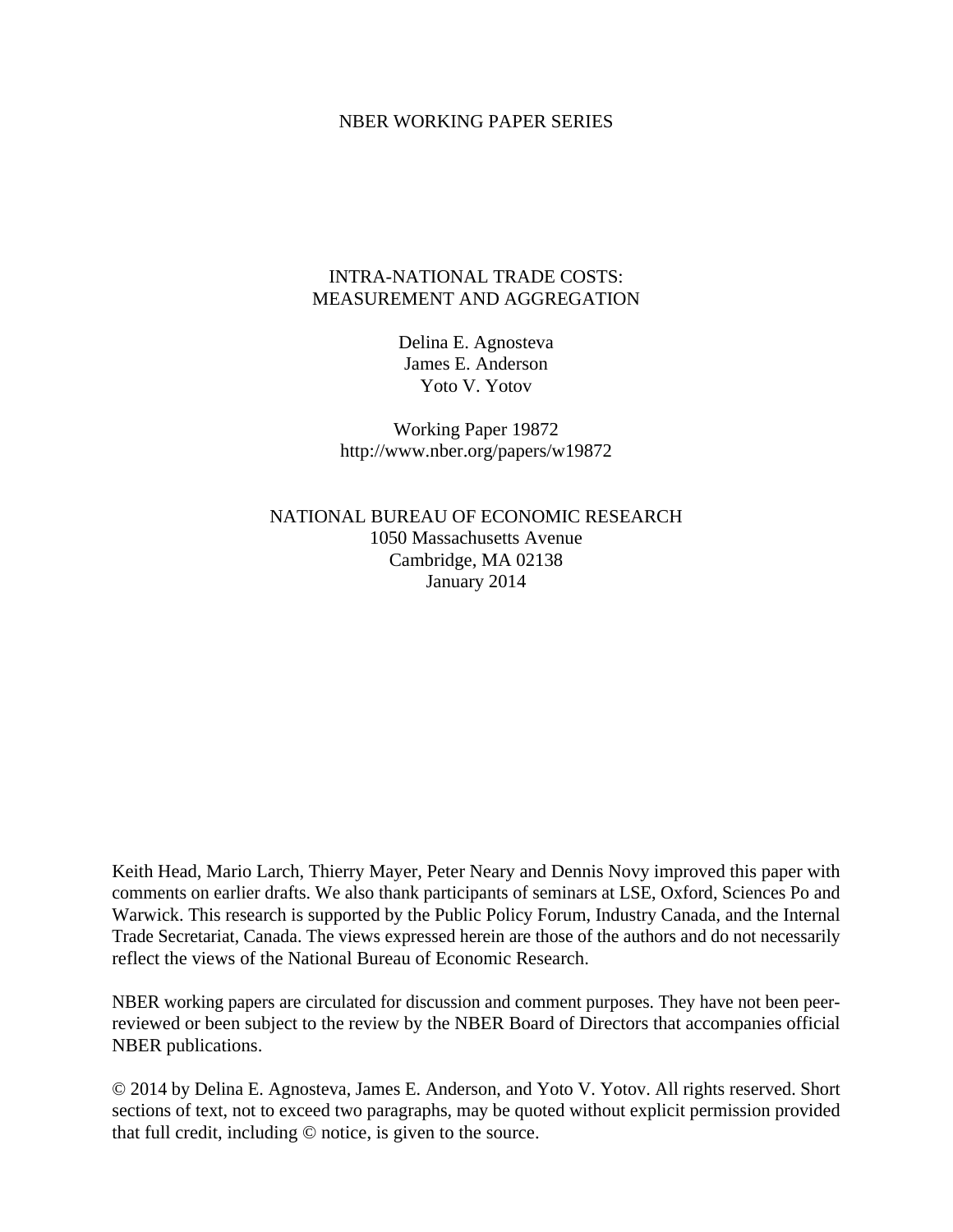Intra-national Trade Costs: Measurement and Aggregation Delina E. Agnosteva, James E. Anderson, and Yoto V. Yotov NBER Working Paper No. 19872 January 2014 JEL No. F1,R1

### **ABSTRACT**

We develop and apply a procedure to flexibly estimate intra-national border barriers and intra-regional trade costs. Bilateral border barriers very significantly depress Canadian inter-provincial trade for some pairs, though the overall effect is rather small. Bilateral distance imposes much larger interprovincial trade costs. Contiguity between provinces accounts for little. Intra-regional trade cost variation affects relative bilateral costs and trade flows, and alters comparative statics except in a neutral case rejected by the data. Consistent trade cost aggregation procedures are developed and applied for groups of regions and/or sectors.

Delina E. Agnosteva School of Economics Drexel University Philadelphia, PA 19104 dea34@drexel.edu

James E. Anderson Department of Economics Boston College Chestnut Hill, MA 02467 and NBER james.anderson.1@bc.edu

Yoto V. Yotov School of Economics Drexel University Philadelphia, PA 19104 and ERI-BAS yotov@drexel.edu

An online appendix is available at: http://www.nber.org/data-appendix/w19872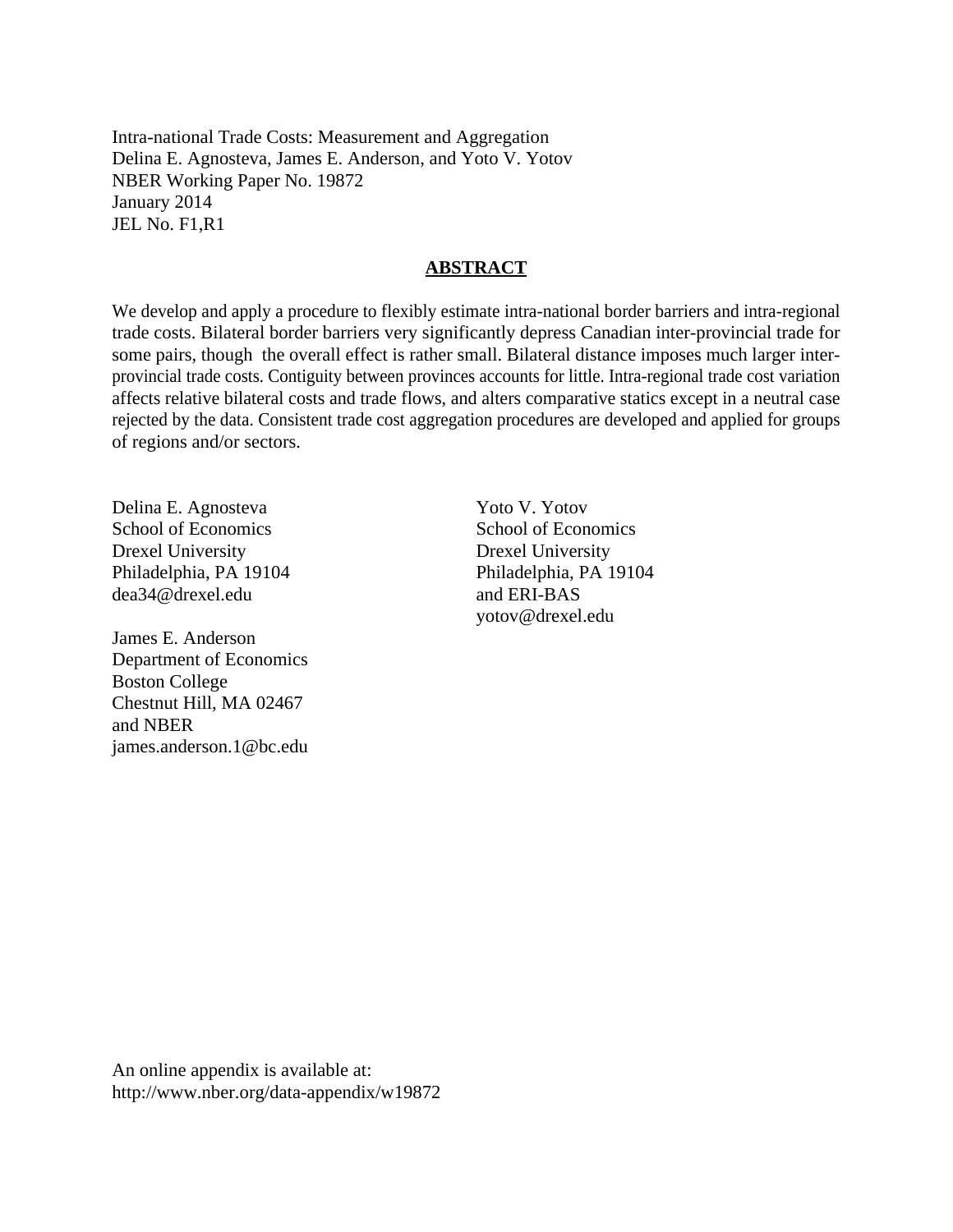## 1 Introduction

Trade is highly localized, within as well as between nations. Intra-regional and interregional trade costs are an explanation, but intra-national trade costs and their composition are poorly understood. A special policy concern is intra-national border barriers, cross-border trade volume effects that appear after controlling for bilateral distance and contiguity effects. The small gravity literature on intra-national trade costs has at best estimated an assumed uniform inter-regional border barrier while neglecting intra-regional costs. This paper develops a new structural gravity method to flexibly estimate inter- and intra-regional trade costs, including internal border barriers. The coarse aggregation of the prior literature provided degrees of freedom necessary for estimation, alternatively provided here by judicious use of panel structure. Our measures of intra-national Canadian trade costs have potentially useful policy implications. Estimated internal border barriers reduced interprovincial manufacturing trade in 2002 by almost 20%, an average concealing much larger reductions for some provinces and provincial pairs. Our results on variation of intra-provincial trade costs suggest changes in comparative statics simulation practice with gravity models. Except in a neutral case that is strongly rejected by the data, accounting for intra-regional cost variation matters. Our methods and implications apply widely, for example to cross country gravity modeling.

Inter-regional border effects are flexibly inferred from bilateral trade flows over time using a two part procedure. One part estimates bilateral trade costs using bilateral fixed effects along with importer-time and exporter-time fixed effects. The other part estimates bilateral trade costs using 'standard gravity' variables: bilateral distance, contiguity and international borders. Both parts allow for (but do not find) limited time variation of trade costs. The difference between the volume deflection inferred from bilateral fixed effects and the standard gravity variables is dubbed the Unexplained Trade Barrier (UTB), connoting ignorance about a policy cause of the inter-regional border barrier.<sup>1</sup>

<sup>1</sup>Yilmazkuday (2012) uses estimated residuals from gravity regressions of intra- and inter-state trade in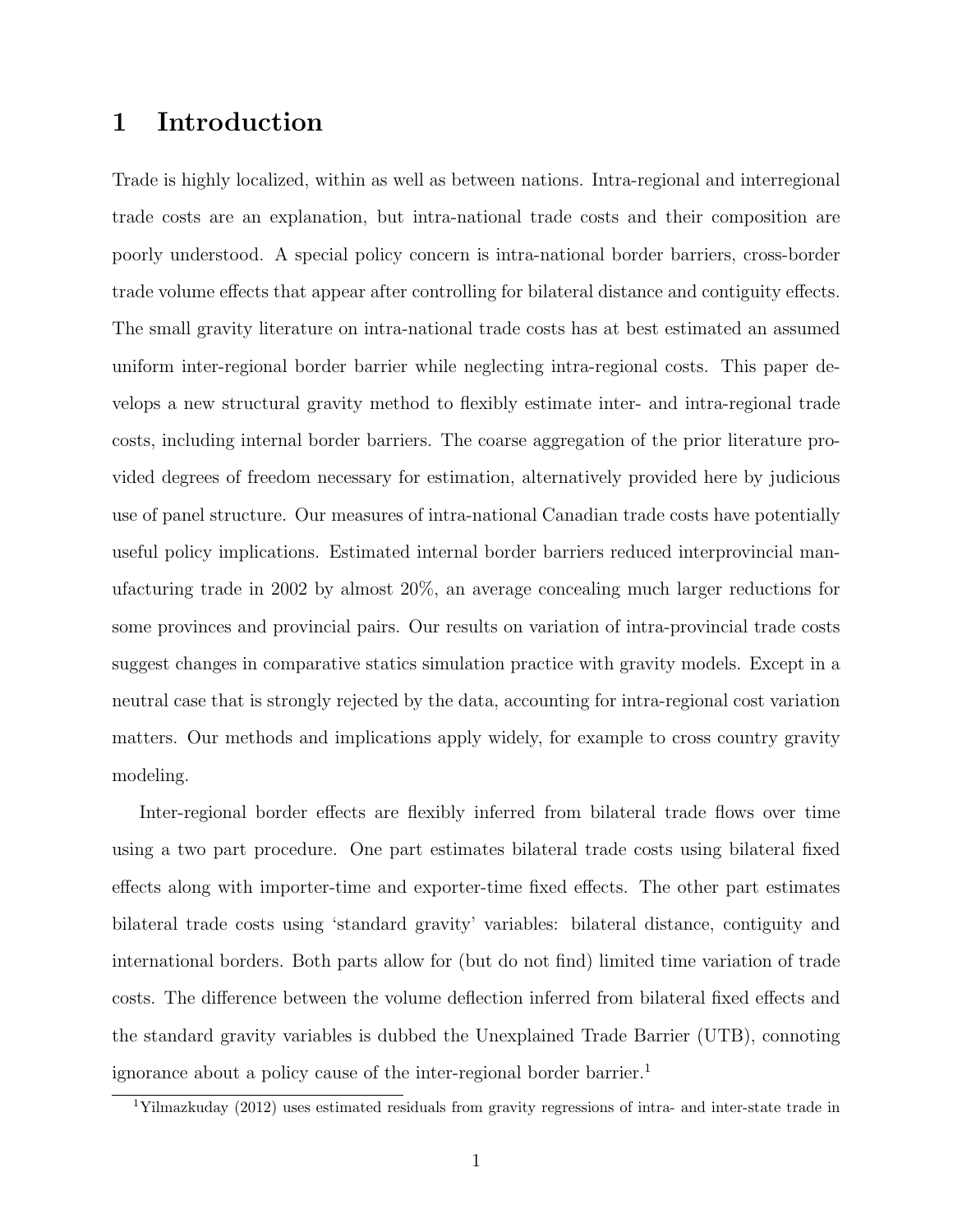Intra-regional trade costs are also inferred in the paper with flexible fixed effects, an improvement on previous efforts, including our own, that relied on the somewhat problematic concept of internal distance. Estimated intra-regional costs vary substantially across regions. Internal distribution intuitively should be part of full bilateral costs, suggesting that intra-regional and inter-regional trade costs are related in a full bilateral cost function. In a neutral special case, intra-regional trade costs are not identified separately from region fixed effects, bilateral trade is independent of variation of intra-regional trade costs and the common practice of suppressing intra-regional trade costs is harmless for comparative statics. Neutrality is resoundingly rejected at the 0.01% level of significance in a hypothesis test derived from our analysis.<sup>2</sup> Intra-regional trade costs matter. Their relationship to inter-regional and international trade costs deserves attention in future research.

Aggregation of inter-regional trade costs is important for many purposes, and consistent aggregation is important because such costs vary widely across partners. Consistent aggregators across partner regions are defined as the uniform trade cost that preserves the same aggregate volume (Anderson and Neary (2005)) for each region, similarly aggregating across origin regions for national inter-regional trade. We use these as convenient summary indexes below. The consistent indexes differ substantially and consequentially from atheoretic trade-weighted indexes, as we demonstrate.

Estimates of inter-provincial and intra-provincial trade costs (along with international trade costs) are inferred by applying the structural gravity model to high quality provincial trade flow data<sup>3</sup> over the period 1997-2007. The discussion of results concentrates on estimates from aggregate manufacturing bilateral trade for simplicity, illustrating the power of

the U.S. to construct 'home bias' effects interpreted as taste parameters. The residual method is loosely related to ours, while the 'home bias' applies to all the state partners of the home state, less flexibly than our UTB specification. As is well known, home bias in tastes is indistinguishable from a uniform border barrier. Large variation of estimated flexible border effects suggests that home bias in tastes is not adequate as an interpretation.

<sup>2</sup>Neutrality implies that bilateral trade costs are not identified separately from multilateral resistances, so rejection also implies identification.

<sup>&</sup>lt;sup>3</sup>The paucity of research on intra-national trade costs is partly due to deficient data. To our knowledge, except for Canada, data on bilateral shipments within nations does not record true origin-destination trade.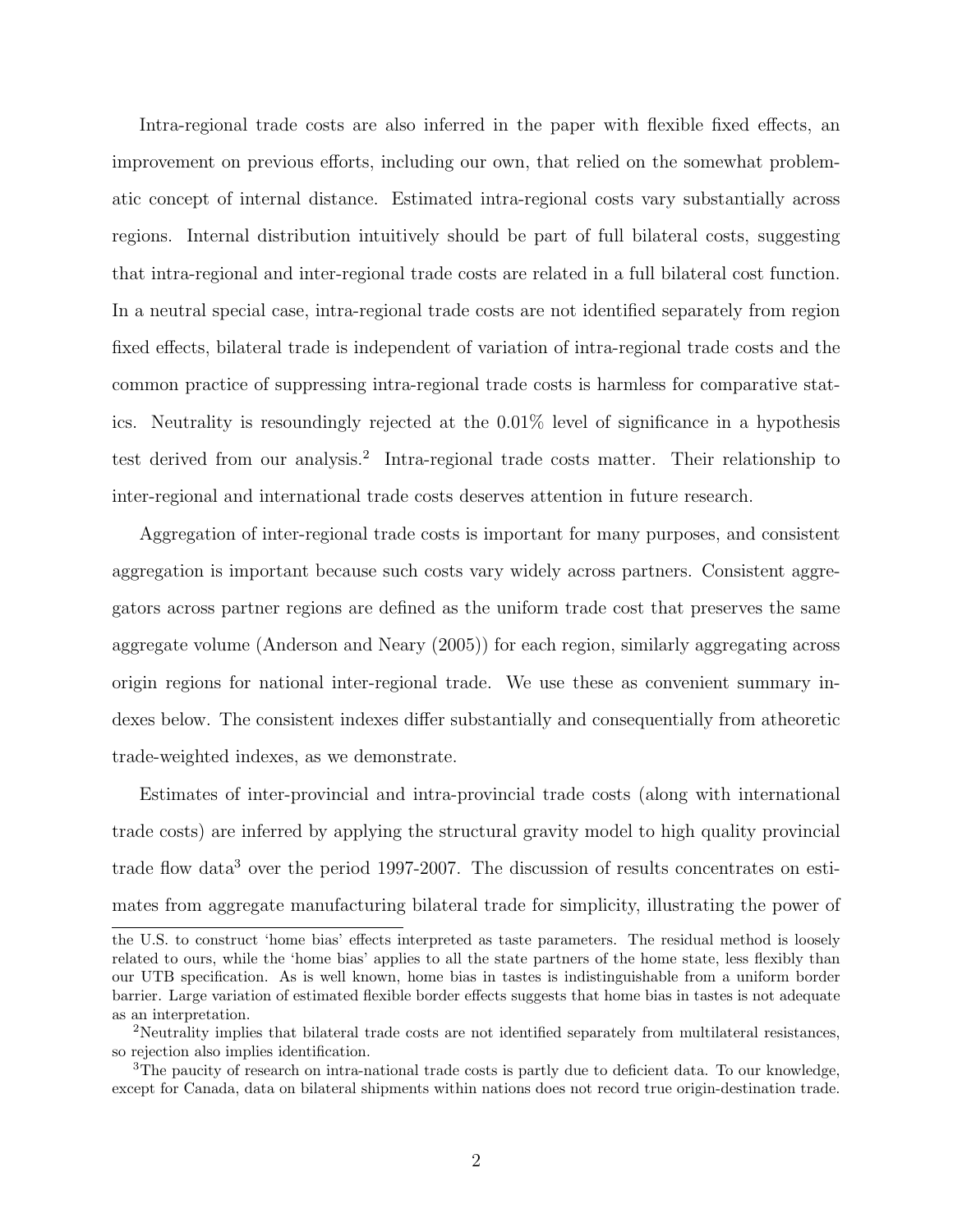the methods. The results are qualitatively similar to those for the 19 goods and 9 services sectors briefly discussed.<sup>4</sup> Estimates are quite precise. Analysis of residuals and sensitivity experiments support our baseline specification.

Bilateral distance effects account for most of the variation in the estimated bilateral fixed effects (the correlation coefficient is 0.95), but UTBs directly account for a 19.7% overall reduction in 2002 interprovincial manufacturing trade, worth CAD 20.3 billion. Volume effects converted to tariff equivalents using an elasticity of substitution equal to 5 yield an implied 'tariff' equivalent of 5.6%. This relatively low average conceals some much larger average provincial border costs (notably for Quebec and some remote provinces) that may merit policy concern. Still more variation is observed bilaterally (e.g. Quebec with its provincial partners).

Constructed Trade Bias (CTB), defined as the ratio of predicted to hypothetical frictionless trade flows for each bilateral pair, measures the general equilibrium effects of all bilateral trade costs on volume.<sup>5</sup> The ratio of interregional to intra-regional CTB is Constructed Interregional Bias (CIB), a measure of interregional volume deflection. Typically, CTB is greater than one due to the common deflection of trade away from the international border, while CIB is generally less than one, usually much less. A negative power transform of the CIB ratio is equal to the ratio of sellers' incidence on interregional sales to sellers' incidence on intra-regional sales. Relative sellers' incidence in 2002 manufacturing (consistently aggregated across provincial partners) ranges from 13.2 for Yukon Territory down to 1.2 for Ontario based on estimated CIBs raised to the power  $1/(1 - \sigma)$  with elasticity of substitution  $\sigma = 5$ . Variation is even greater across provincial partners for each exporter.

Notably, over the period 1997 to 2007, despite our finding of constant bilateral trade

<sup>&</sup>lt;sup>4</sup>Details are available on request, but we see the sectoral estimates as an input to investigate the relationship between border barriers and institutional and infrastructure variables, or for general equilibrium comparative statics. Sectoral disaggregation is generally important because previous work (Anderson and Yotov (2010)) has shown that estimates of trade costs from aggregate data are biased downward, a concern especially acute for estimating intra-national trade costs.

<sup>&</sup>lt;sup>5</sup>Intra-regional CTB is the Constructed Home Bias (CHB) proposed by Anderson and Yotov (2010), and aggregated inter-regional CTB is the Constructed Domestic Bias of Anderson, Milot and Yotov (2013).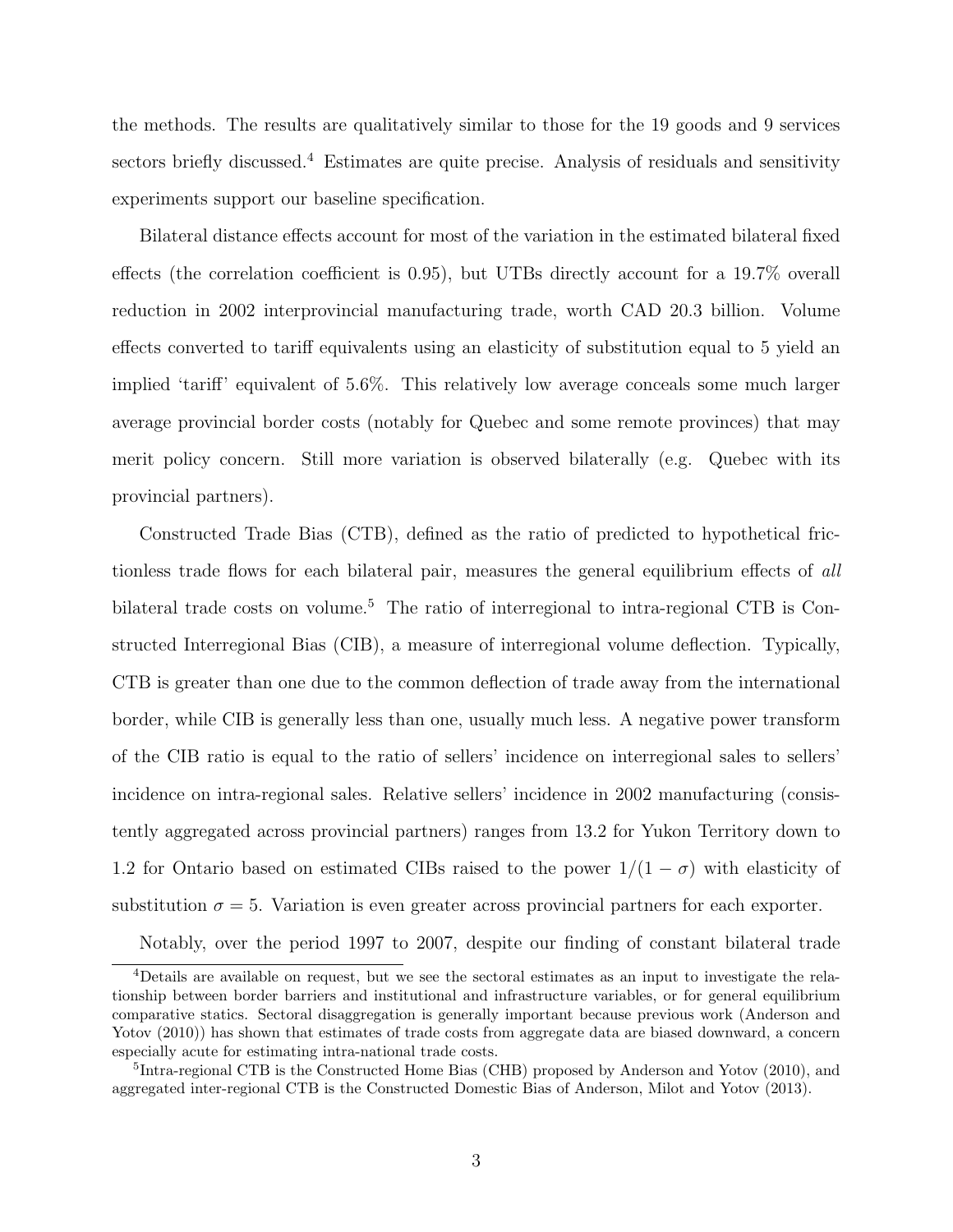costs, Canada's provinces are generally becoming more integrated with both the world, intra-regional CTB is generally falling; and with each other, CIB is generally rising. The increasing integration is due to secular changes in the incidence of trade costs that are in turn due to the changing location of production and expenditure. (See Anderson and Yotov, 2010, for discussion of the effect of changes in location of production and expenditure on incidence.)

The Unexplained moniker for UTBs is a call for explanation, in the spirit of Head and Mayer (2013) who call gravity "trade costs"  $dark$  in a cosmological metaphor.<sup>6</sup> UTBs can be related in future work to information on province-sector regulatory and other barriers combined with infrastructure. At least some of the darkness may be illuminated. Meanwhile, our intra-national trade cost and relative incidence measures for Canada may suggest directions of policy reform to raise efficiency and/or reduce regional inequality.

This is the first study to infer and quantify intra-provincial and inter-provincial trade costs for each province and each provincial pair in Canada. A strand of the existing literature evaluates the impact of regional borders on trade flows within other economies, with methods that differ from ours in details of the gravity model approach and level of aggregation.<sup>7</sup> Our

<sup>6</sup>Resistance is inferred from deflection of observed trade from a theoretical benchmark, just as cosmology infers dark energy from the accelerating expansion of the universe and dark matter from the spin of galaxies inexplicable from their observed mass. Extending the metaphor, dark energy is associated with the failure of the distance elasticity of trade to fall despite technological improvements and dark matter is associated with the trade-reducing effect of borders. Specific to the theme of this paper, more shadow falls because the intra-regional costs are themselves aggregates across trade costs between smaller sub-regions. Dropping the metaphor, "costs" in the usage of this paper (and much of the literature) may be resistance to inter-regional and international trade due to "buy local" bias of buyers.

<sup>7</sup>For the United States see Wolf (2000), Head and Mayer (2002), Hillberry and Hummels (2003), Millimet and Osang (2007), Head and Mayer (2010), Coughlin and Novy (2012), Yilmazkuday (2012)); for the European Union see Nitsch (2000), Chen (2004), and Head and Mayer (2010); for OECD countries (Wei (1996)); for China see Young (2000), Naughton (2003), Poncet (2003, 2005), Holz (2009), Hering and Poncet (2010); for Spain see Llano and Requena (2010); for France see Combes et al. (2005); for Brazil see Fally et al. (2010); and for Germany see Lameli et al. (2013) and Nitsch and Wolf (2013). A summary table that reviews home bias estimates is available by request. This literature has mainly adopted two methods of estimating internal trade barriers: using the gravity model with a uniform effect of intra-regional relative to inter-regional trade costs or using proxies for inter-regional trade borders. A more distantly related literature infers trade costs from price differences (e.g., Engel and Rogers (1996)) at a much more disaggregated level. As with trade flows, distance and borders account well for price differences. Very highly detailed price comparisons often imply very large intra-national price gaps in developing countries (Atkin and Donaldson (2013)); much less so in developed countries. The price comparison method is limited in coverage due to the difficulty of matching prices for truly comparable items across locations. Also, the price comparison method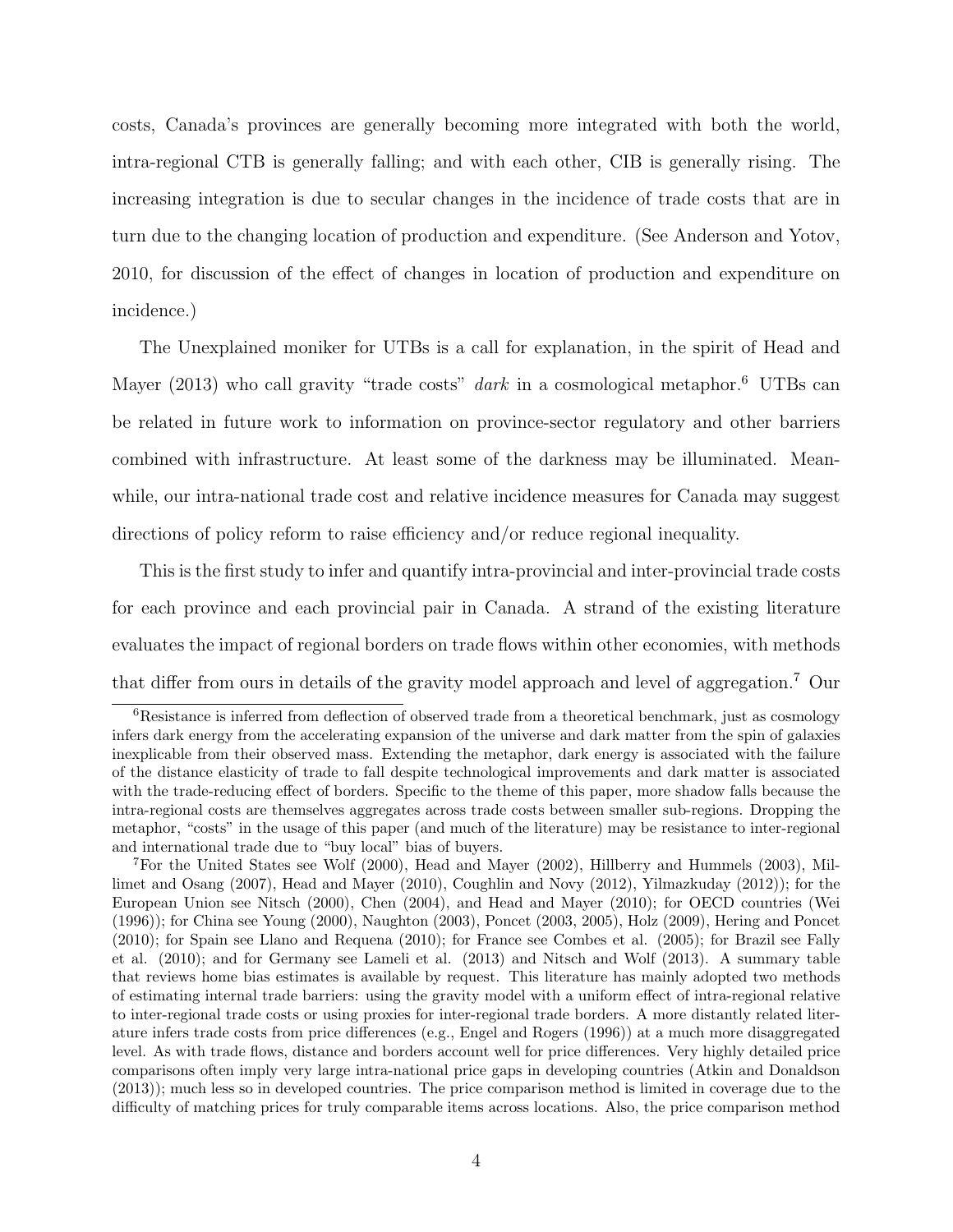average estimates of internal border barriers are the smallest in the literature (though some provincial averages are much larger). The difference in methods is an explanation, but it could also reflect more complete Canadian integration. Tombe and Winter (2013) share our focus on intra-national Canadian trade costs but differ in their methods. They flexibly infer pure inter-regional trade costs from observed bilateral trade relative to internal trade using the "tetrads" approach of Head and Mayer (2000). They parametrically remove the effect of bilateral distance from the tetrads pairwise relative costs. By construction tetrads includes random elements excluded from our fitted pairwise fixed effects estimator. Our fixed effects estimates systematically differ significantly from their tetrads counterparts, though the two are highly correlated. More importantly, we estimate intra-regional trade costs that are necessarily normalized in the Tombe and Winter (2013) approach. Our work is also related to the literature on the international border barrier to Canada's trade: McCallum (1995), Anderson and van Wincoop (2003) to name a few.<sup>8</sup>

The rest of the paper is organized as follows. Section 2 sets out the theoretical foundation and introduces the Constructed Trade Bias index. Section 3 describes our data and develops the econometric specification. Section 4 presents our main findings and robustness checks. Section 5 concludes.

# 2 Theoretical Foundation

A review of structural gravity theory (Anderson and van Wincoop (2003, 2004)) sets the stage for extensions. Next, we define Constructed Trade Bias (CTB), the generator of a family of Constructed Bias indexes with two novel ones useful for understanding intra-

can only find trade costs that show up in prices, in contrast to inference from trade flows that includes all non-price costs borne by buyers (travel time, contracting costs, etc.). Inference from trade flows provides complementary evidence on trade costs for these reasons.

<sup>8</sup>Apart from gravity, a number of case studies have also examined the economic costs of internal trade barriers in Canada. Grady and Macmillan (2007) provide a descriptive overview of the academic and nonacademic literature on barriers to internal trade in Canada and also evaluate the economic costs brought about these impediments to trade. Beaulieu et al. (2003) describe in great detail the various trade policies and reforms initiated by the Canadian government in order to liberalize inter-provincial trade.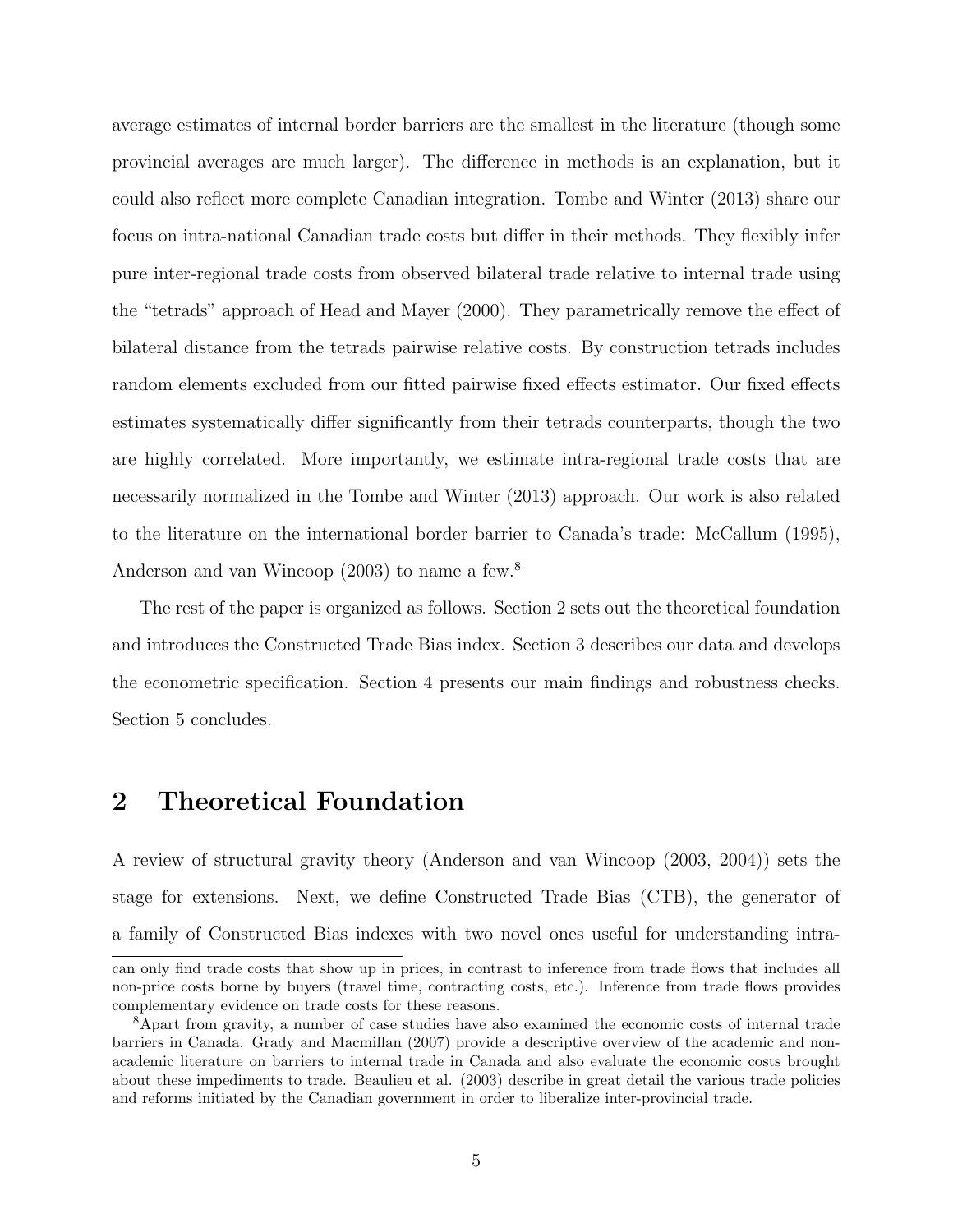national trade.<sup>9</sup> Then we analyze bilateral trade costs as a combination of intra-regional and pure interregional costs, developing implications for comparative statics and econometric identification. Finally, consistent aggregation of bilateral trade costs is developed.

The structural gravity model assumes identical preferences or technology across countries for national varieties of goods or services differentiated by place of origin for every good or service category k, represented by a globally common Constant Elasticity of Substitution (CES) sub-utility or production function.<sup>10</sup> Use of the market clearing condition for each origin's shipments and each destination's budget constraint yields the structural form:

$$
X_{ij}^k = \frac{E_j^k Y_i^k}{Y^k} \left(\frac{t_{ij}^k}{P_j^k \Pi_i^k}\right)^{1-\sigma_k} \tag{1}
$$

$$
(\Pi_i^k)^{1-\sigma_k} = \sum_j \left(\frac{t_{ij}^k}{P_j^k}\right)^{1-\sigma_k} \frac{E_j^k}{Y^k}
$$
 (2)

$$
(P_j^k)^{1-\sigma_k} = \sum_i \left(\frac{t_{ij}^k}{\Pi_i^k}\right)^{1-\sigma_k} \frac{Y_i^k}{Y^k},\tag{3}
$$

where  $X_{ij}^k$  denotes the value of shipments at destination prices from region of origin i to region of destination j in goods or services of class  $k$ . Here and henceforth in the paper, the order of double subscripts denotes origin to destination.  $E_j^k$  is the expenditure at destination j on goods or services in k from all origins.  $Y_i^k$  denotes the sales of goods or services k at destination prices from i to all destinations, while  $Y^k$  is the total output, at delivered prices, of goods or services k,  $t_{ij}^k \geq 1$  denotes the variable trade cost factor on shipments of goods or services from i to j in class k, and  $\sigma_k$  is the elasticity of substitution across goods or services of class k.  $P_j^k$  is the inward multilateral resistance (IMR), and also the CES price index of the demand system.  $\Pi_i^k$  is the outward multilateral resistance (OMR), which from (2) aggregates i's outward trade costs relative to destination price indexes. Multilateral

<sup>&</sup>lt;sup>9</sup>Previous members of the family were introduced in Anderson and Yotov (2010) and Anderson et al. (2013).

<sup>&</sup>lt;sup>10</sup>See Anderson (2011) for details. Two alternative theoretical foundations for (1)-(3) feature selection substitution on the extensive margin in either supply or demand. In practice, either type of substitution or both may be the interpretation.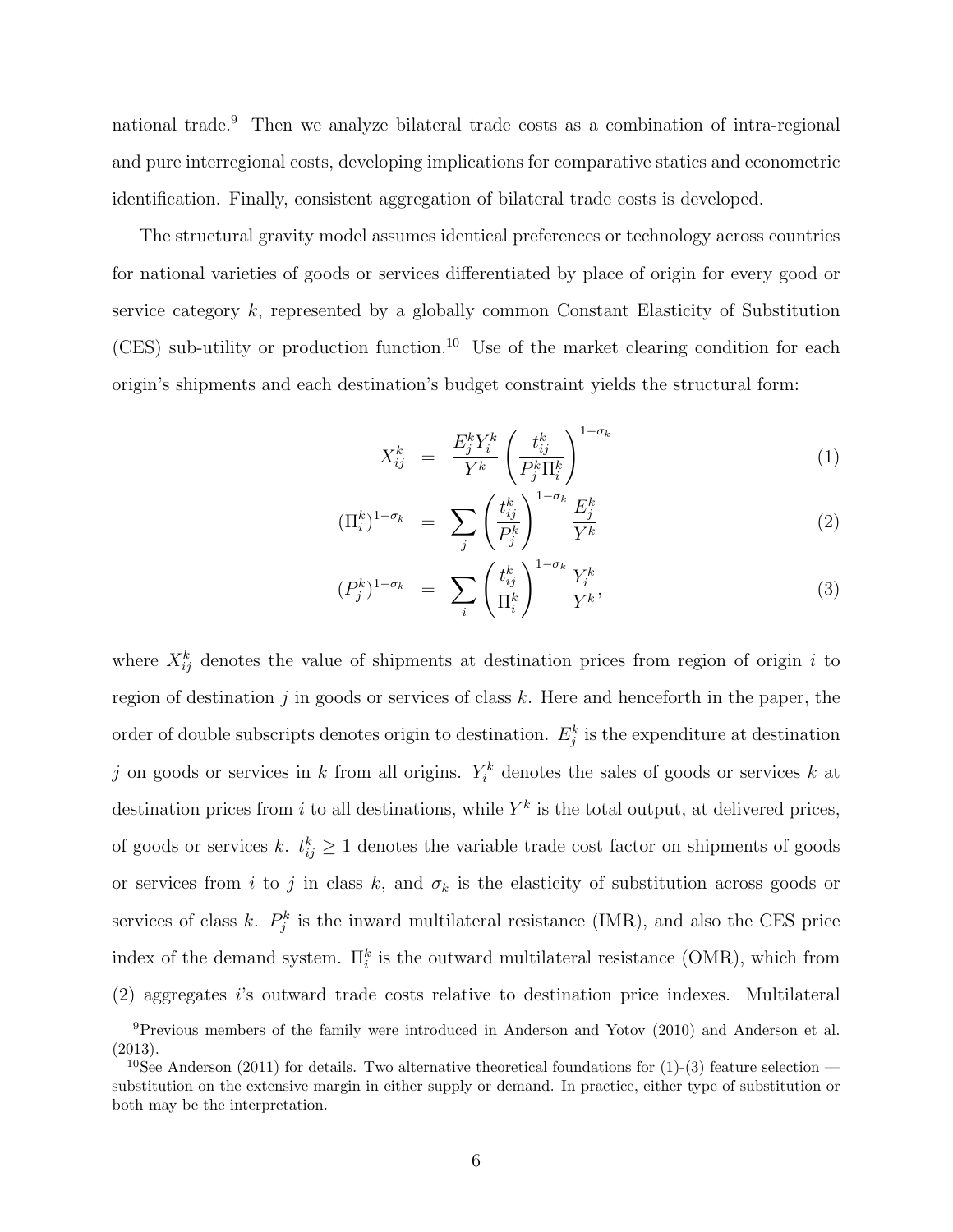resistance is a general distributional equilibrium concept, since  $\{\Pi_i^k, P_j^k\}$  solve equations (2)-(3) for given  $\{Y_i^k, E_j^k\}$ .

The right hand side of (1) comprises two parts, the frictionless value of trade  $E_j^k Y_i^k/Y_i^k$ and the distortion to that trade induced by trade costs  $(t_{ij}^k / \Pi_i^k P_j^k)^{1-\sigma_k}$  directly with  $t_{ij}^k$  and indirectly with  $\prod_i^k P_j^k$ . Anderson and Yotov (2010) note that  $P_j^k$  and  $\prod_i^k$  are respectively the buyers' and sellers' overall incidence of trade costs to their counter-parties worldwide. Incidence here means just what it does in the first course in economics: the proportion of the trade cost factor  $t_{ij}^k$  paid by the buyer and seller respectively. The difference is that purchase and sales are aggregated across bilateral links, such that conceptually it is as if each seller's global sales travel to a hypothetical world market with equilibrium world price equal to 1. The seller receives  $1/\Pi_i^k$ , hence pays incidence factor  $\Pi_i^k$ . Each buyer makes purchases from all origins on the world market, paying incidence  $P_j^k$  to bring them to destination j. These overall incidence measures further imply bilateral incidence:  $t_{ij}^k/P_j^k$  is seller *i*'s incidence of trade costs on sales to destination j for good k, and  $t_{ij}^k / \Pi_i^k$  is buyer j's incidence of trade costs on purchase from origin i for good k.  $t_{ij}^k/\Pi_i^k P_j^k$  is interpreted as either bilateral buyer's incidence,  $(t_{ij}^k/\Pi_i^k)/P_j^k$  relative to overall buyers' incidence, or bilateral sellers' incidence  $(t_{ij}^k/P_j^k)/\Pi_i^k$  relative to overall sellers' incidence.

### 2.1 Constructed Trade Bias

Constructed Trade Bias is defined as the ratio of the econometrically predicted trade flow  $\hat{X}_{ij}^k$  to the hypothetical frictionless trade flow between origin i and destination j for goods or services of class k. Rearranging the econometrically estimated version of equation  $(1)$ , Constructed Trade Bias is given by:

$$
CTB_{ij}^k \equiv \frac{\hat{X}_{ij}^k}{Y_i^k E_j^k / Y^k} = \left(\frac{\hat{t}_{ij}^k}{\hat{\Pi}_i^k \hat{P}_j^k}\right)^{1-\sigma_k}.
$$
\n(4)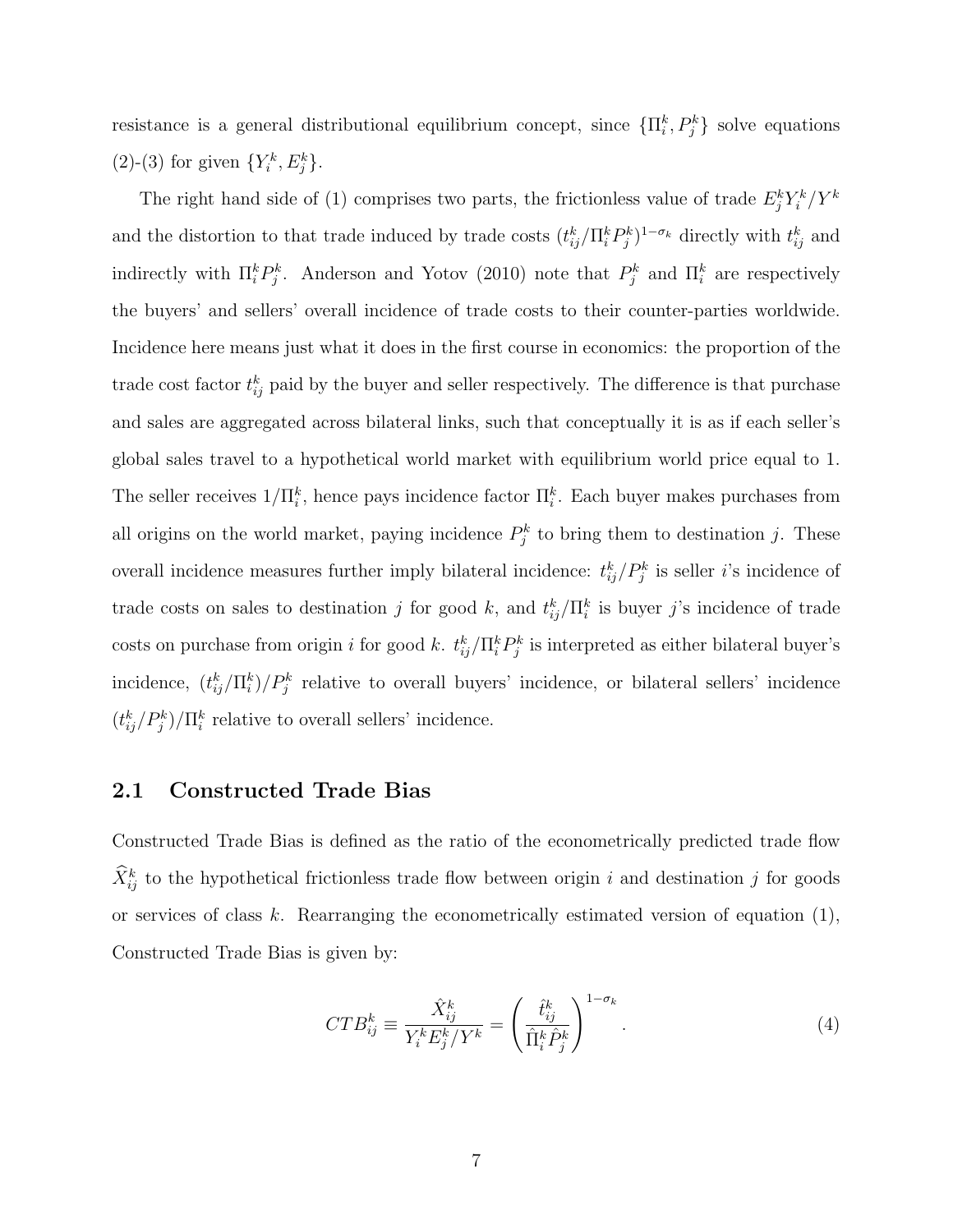In the hypothetical frictionless equilibrium  $CTB_{ij}^k = 1$ , *i*'s share of total expenditure by each destination  $j, X^k_{ij}/E^k_j$ , is equal to  $Y^k_i/Y^k$ , *i*'s share of world shipments in each sector k. This would be the pattern in a completely homogenized world. "Frictionless" and "trade costs" are used here for simplicity and clarity, but the model can also reflect local differences in tastes that shift demand just as trade costs do, suggesting "resistance" rather than costs. The second equation in (4) gives the structural gravity interpretation of CTB, the  $1 - \sigma_k$ power transform of the ratio of predicted bilateral trade costs to the product of outward multilateral resistance at i and the inward multilateral resistance at j. (The Constructed Home Bias index of Anderson and Yotov (2010) is the special case  $CTB_{ij}^k$ ;  $i = j$  home bias of i's internal trade.)

Five properties of CTB are appealing. First, CTB is independent of the normalization needed to solve system  $(2)-(3)$  for the multilateral resistances.<sup>11</sup> Second, CTB is independent of the elasticity of substitution  $\sigma_k$ , because it is constructed using the inferred (estimated) volume effects that are due to  $1 - \sigma_k$  power transforms of the  $t_{ij}^k$ 's, the  $\prod^{k}$ 's and the  $P^k$ 's. Third, CTB can be consistently aggregated to yield a family of useful general equilibrium trade costs indexes at the country and at the regional level. One is developed below to measure aggregate inter-regional trade bias facing sellers.<sup>12</sup> Fourth, because it measures the proportional displacement of volume from the observable frictionless benchmark, CTB is comparable across sectors and time as well as across provinces and countries.<sup>13</sup> Fifth, CTB infers central tendency out of the random errors that beset notoriously mis-measured bilateral trade flow data. Specifically, the ratio of observed bilateral trade to hypothetical frictionless trade is an observation of CTB while our estimated CTB is its conditional expectation. CTB shares the good fit properties of gravity models, so this distinction is important.

<sup>&</sup>lt;sup>11</sup>Note that (2)-(3) solves for  $\{\Pi_i^k, P_j^k\}$  only up to a scalar. If  $\{\Pi_i^0, P_j^0\}$  is a solution then so is  $\{\lambda \Pi_i^0, P_j^0/\lambda\}$ . <sup>12</sup>Other CTB aggregates have been defined and reported in Anderson and Yotov (2010) and Anderson, Milot and Yotov (2013).

<sup>&</sup>lt;sup>13</sup>In contrast, because gravity can only identify relative bilateral trade costs, constructed trade costs depend on normalizations by unobservable levels of bilateral cost that in principle vary across sectors and time, vitiating comparability along these dimensions. The same issue arises with the multilateral trade cost (multilateral resistance) measures that can be inferred from structural gravity.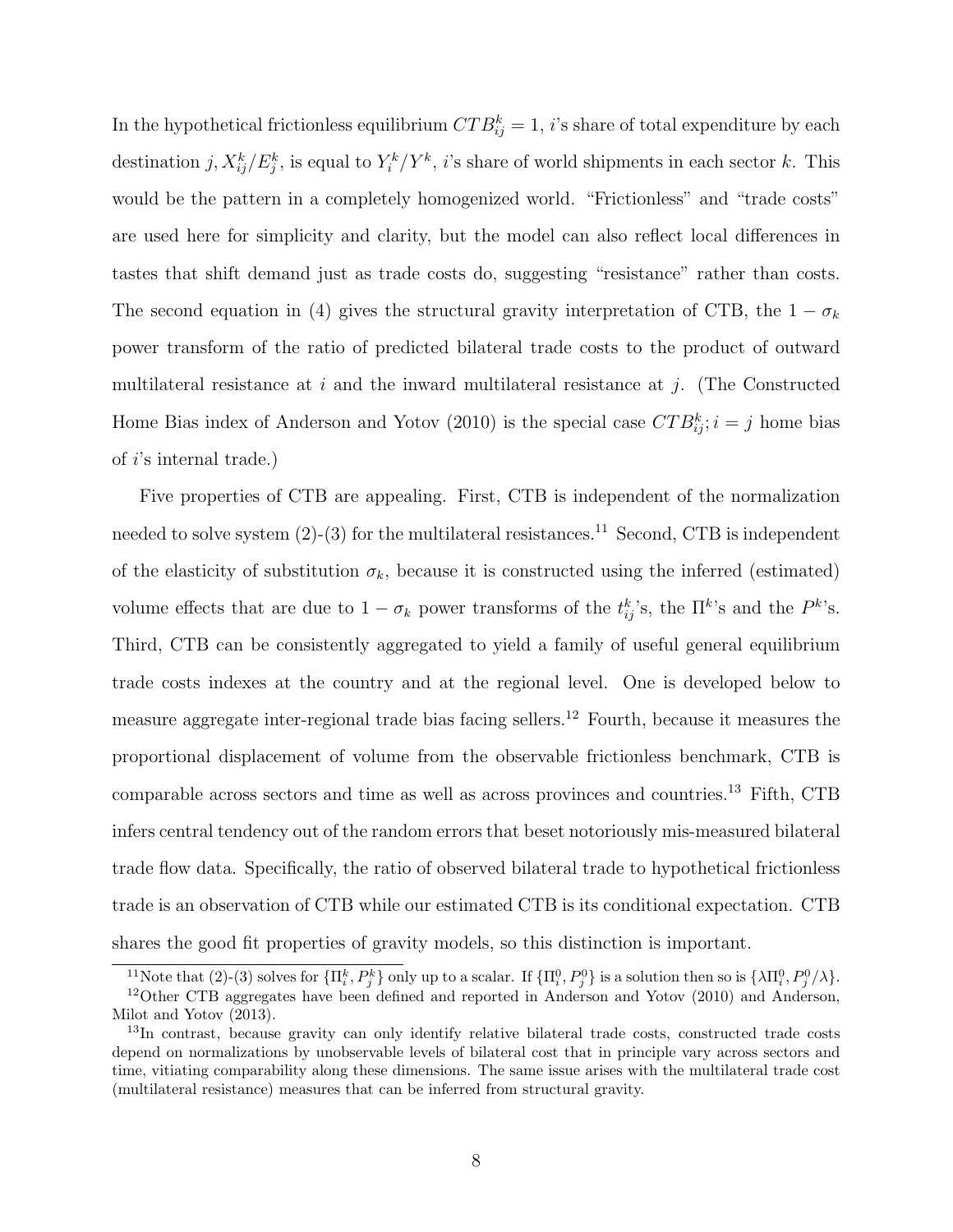Intra-provincial and inter-provincial trade both are raised relative to their frictionless benchmark values by large international trade costs, but intra-provincial trade is increased by much more. To focus on internal barriers to trade, a useful and natural index is Constructed Interregional Bias (CIB):

$$
CIB_{ij}^k = CTB_{ij}^j / CTB_{ii}^k = \left(\frac{t_{ij}^k / P_j^k}{t_{ii}^k / P_i^k}\right)^{1 - \sigma_k} = \left(\frac{t_{ij}^k}{t_{ii}^k}\right)^{1 - \sigma_k} / \left(\frac{P_j^k}{P_i^k}\right)^{1 - \sigma_k}.
$$
 (5)

In a frictionless world,  $CIB_{ij}^k = 1 = CTB_{hl}^k, \forall h, i, j, k, l$ . The left hand side of equation (5) gives the relative reduction of inter-provincial trade due to trade costs in the world system. The middle equation gives CIB as the  $1 - \sigma_k$  power transform of seller i's incidence on sales to j relative to i's internal sales. The rightmost equation breaks the ratio into the  $1 - \sigma_k$ power transforms of two components. The numerator component is the interprovincial part of the total shipment cost from i to j,  $t_{ij}^k/t_{ii}^k$ . The denominator component is  $P_j^k/P_i^k$ , the additional buyer's incidence facing seller  $i$  when selling to destination  $j$ .

## 2.2 Modeling Full Bilateral Costs

Trade costs  $t_{ij}^k$  are arbitrary in the theory above, while compromises with observability, econometric identifiability and parsimony dictate restrictions in the empirical literature.<sup>14</sup> The usual restrictions are theoretically consequential, motivating the alternative restrictions used in this paper described in Section 3.1.

Gravity models treat bilateral trade costs as if the origin volume melted en route to destination like an iceberg melting, i.e. the loss is in proportion to volume.<sup>15</sup> Iceberg trade costs customarily are modeled as multiplicative functions of component factors that affect resistance to trade, preserving the proportionality feature in components. Thus they are

<sup>&</sup>lt;sup>14</sup>It is technically possible to calculate  $\{t_{ij}^k, \Pi_i^k, P_j^k\}$  from (1)-(3). Since bilateral trade data, and production data are rife with measurement error, this 'zero degrees of freedom econometrics' has no inferential validity. Restrictions on the trade costs specification generate the degrees of freedom that permit inference.

<sup>&</sup>lt;sup>15</sup>An enormously useful simplification, the iceberg assumption implies separability of the distribution of goods from the production and consumption of goods.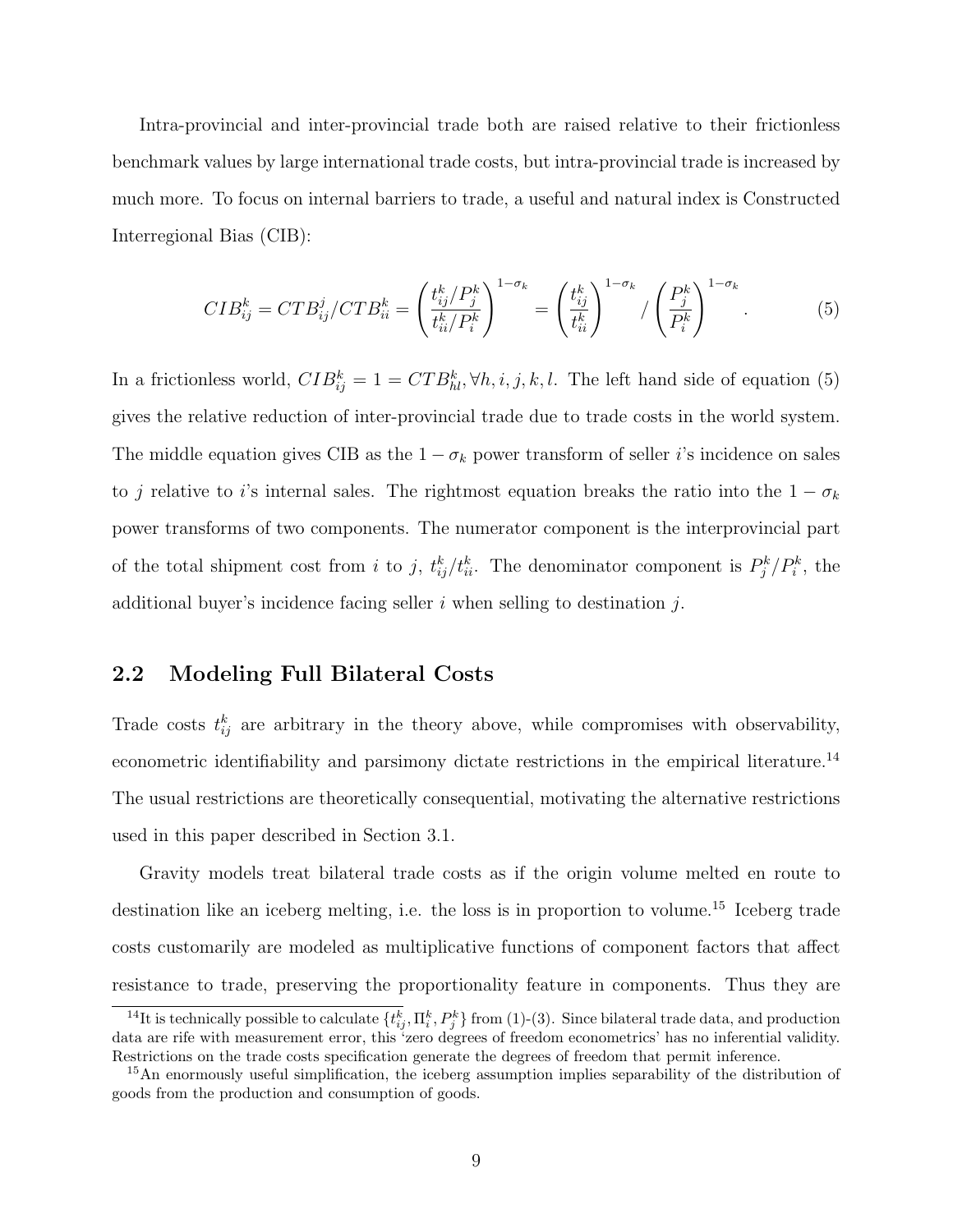log-linear functions of observable trade cost components (tariffs) or proxies (distance).<sup>16</sup> The overall good fit of estimated gravity equations suggests that this specification is fairly accurate, but the specification cannot pick up idiosyncratic barriers to interregional trade such as unobservable responses to regulatory and informal discriminatory 'buy local' barriers.

To pick up unobservable idiosyncratic barriers, a generalization of the standard gravity specification is feasible in panel data settings. The generalization allows for trade cost components that are time invariant, such as geographic proxies, and time varying components that are suitably restricted, such as before and after a policy reform (joining a Free Trade Agreement, harmonizing regulations) or infrastructure improvement (highway link, container port). The time-invariant components can be estimated with either bilateral fixed effects (identified off the time variation of the panel) or with the log-linear function of geographic proxies, which is standard in the gravity literature. The difference between the fixed effects and gravity variables estimates is defined below as the Unexplained Trade Barrier. UTB provides important clues to policy analysis (it may indicate hidden regulatory or other border barriers) and to future research (its pattern suggests possible explanations of UTB). At a minimum, the fixed effects comparison gives a measure of how well the standard parsimonious gravity treatment of trade costs does.

The empirical literature usually sets intra-regional trade costs to zero, when treated explicitly at all. Zero intra-regional trade costs imply  $t_{ii}^k = 1, \forall i$ . One normalization in some form (e.g., set the smallest region's intra-regional trade cost factor to 1) is required in each sector k because relative trade costs only can be inferred from system  $(1)-(3)$ .<sup>17</sup> At issue is the consequential further restriction of all intra-regional trade costs.

Allowing for general intra-regional trade costs is required for accurate evaluation of policy reforms. Changes in any of the bilateral trade costs  $t_{ij}^k$ ,  $t_{ii}^k$  and  $t_{jj}^k$  generate changes in all the

<sup>&</sup>lt;sup>16</sup>Generalized iceberg melting can include fixed costs and non-proportional dependence on volume.

<sup>&</sup>lt;sup>17</sup>A uniform  $t > 1$  implies that bilateral trade is equal to its frictionless benchmark everywhere, and furthermore a uniform increase  $\lambda > 1$  applied to an initial set of  $t_{ij}^k$ s will result in no change in the observed trade pattern. This theoretical property of (1)-(3) means that level of estimated trade costs is meaningless; they must be normalized by some convenient benchmark bilateral trade cost. It is natural to use the smallest such cost, normally the smallest intra-regional trade cost.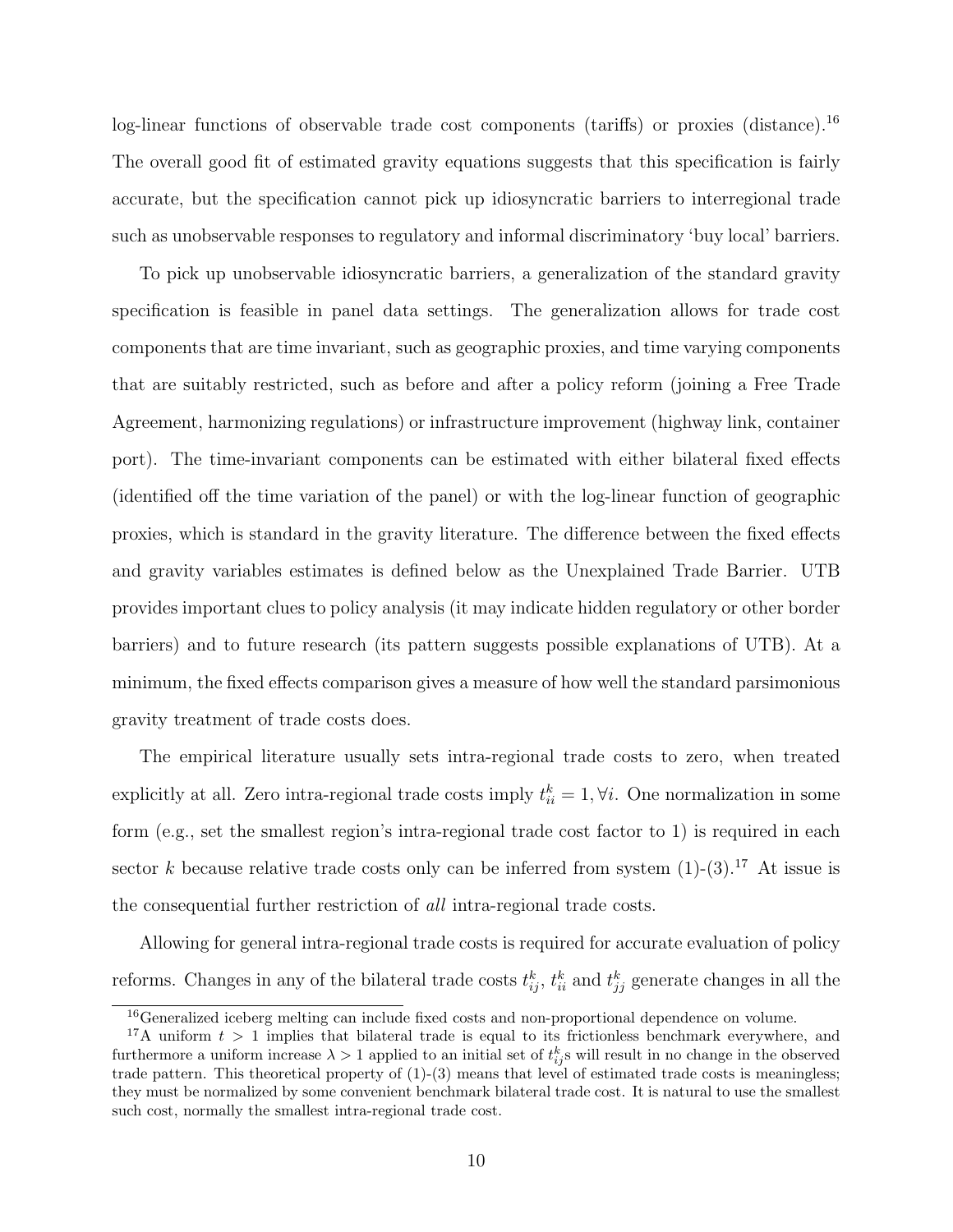multilateral resistances, locally evaluated with the comparative static derivatives of system (1)-(3) that depend on all the trade costs. Estimation of  $t_{ij}^k$ ,  $i \neq j$ , in contrast, is unbiased regardless of intra-regional trade costs because the elegant simplicity of structural gravity in (1) implies that third party effects such as  $t_{ii}^k$  on trade between i and j are captured by  $(\Pi_i^k)$ and  $P_j^k$ ), and controlled with origin and destination region fixed effects.

The comparative statics of  $(2)-(3)$  for given Es and Ys (conditional general equilibrium) are invariant to intra-regional trade costs in a special neutral case that restricts the combination of intra-regional and inter-regional costs in the full origin-destination bilateral trade cost. Econometrically, the neutral case implies that the level of bilateral cost cannot be identified in gravity regressions separately from multilateral resistance. The neutral case analysis is developed here and a hypothesis test based on it is reported below. Neutrality is rejected at the 0.01% level of significance in the results for the Canadian case.

Bilateral trade costs can generally be modeled as a degree one homogeneous increasing and concave function  $t_{ij} = g(r_{ij}, r_{ii}, r_{jj})$  of three components, the resource costs  $(r_{hl}, \forall h, l)$ of delivering one unit of distribution activity in each of the origin, destination and transit between them. Homogeneity of degree one is consistent with the iceberg trade cost context that suppresses indivisibilities. Concavity is implied by cost-minimizing behavior. Neutrality obtains whenever  $g(\cdot)$  can be factored into multiplicative components  $r_{ij}^{\rho_1} r_{ii}^{\rho_2} r_{jj}^{\rho_3}$ , a Cobb-Douglas structure under the homogeneity restriction  $\rho_1 + \rho_2 + \rho_3 = 1$ . The origin and destination effects  $r_{ii}^{\rho_2}$ ,  $r_{jj}^{\rho_3}$  form part of the composite multilateral resistances  $r_{ii}^{-\rho_2}\Pi_i$ ,  $r_{jj}^{-\rho_3}P_j$ that solve  $(2)-(3)$ . The composite terms are invariant to the intra-regional trade costs. In the econometric specification of bilateral trade costs below, the composite multilateral resistance terms are controlled for with origin and destination fixed effects and the bilateral cost identified is the pure inter-regional cost.

More general specifications violate neutrality. For example, specialize the bilateral trade cost function  $g(\cdot)$  by imposing separability with respect to the partition between intraregional and inter-regional costs:  $g(\cdot) = c[r_{ij}, f(r_{ii}, r_{jj})]$  where  $f(\cdot)$  is a degree one homoge-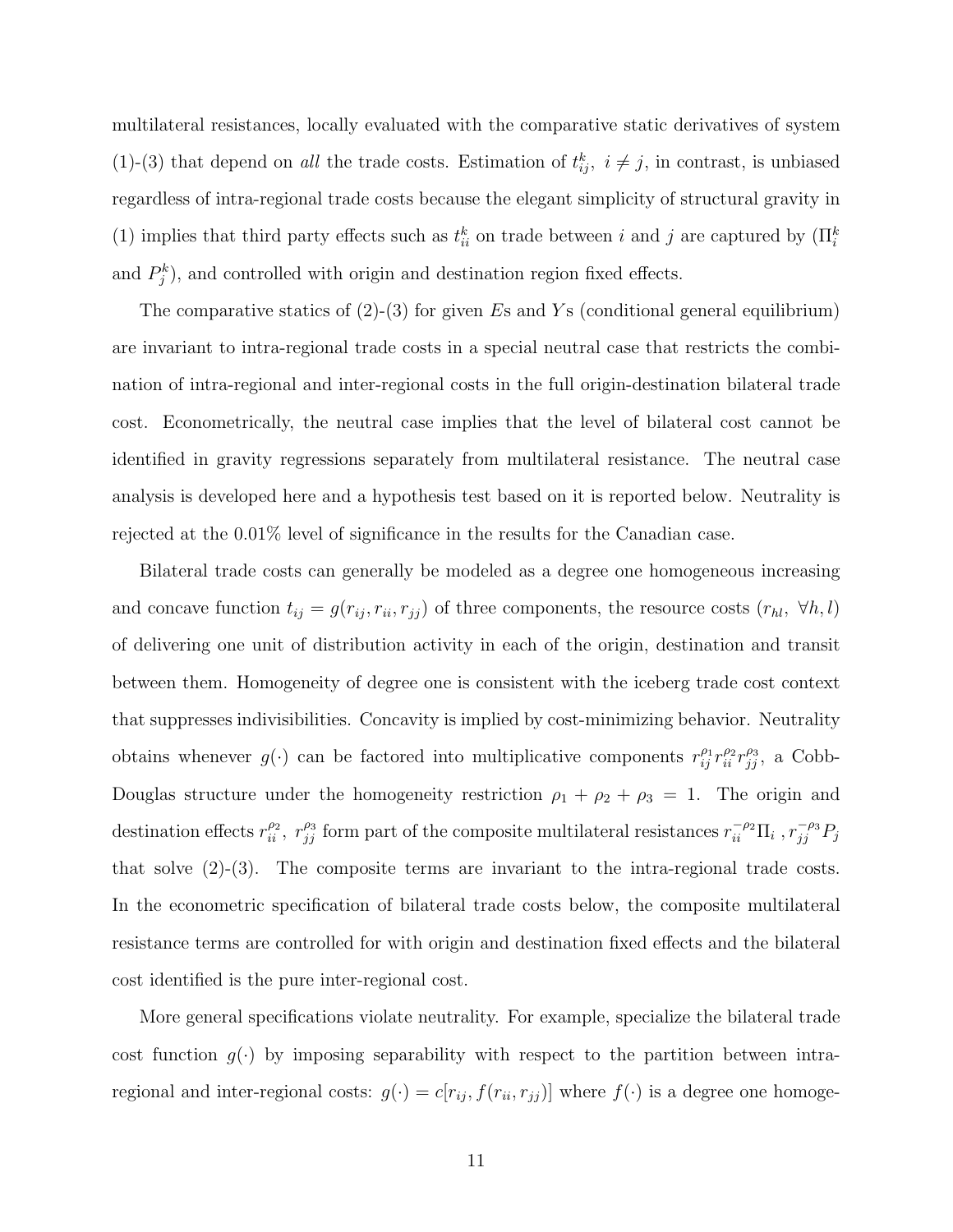neous concave increasing function of the intra-regional trade costs. By homogeneity of degree one,  $c(\cdot) = f(\cdot)c[r_{ij}/f(\cdot), 1]$ . The neutral case for intra-regional costs is the Cobb-Douglas specification:

$$
f(r_{ii}, r_{jj}) = r_{ii}^{\omega} r_{jj}^{1-\omega}, \ \omega \in [0, 1], \ i \neq j.
$$
 (6)

Neutrality does not obtain unless  $c[r_{ij}, f(\cdot)] = fc[r_{ij}/f(r_{ii}, r_{jj})]$  is further restricted to the Cobb-Douglas function  $r_{ij}^{\mu}f^{1-\mu}$ , hence  $\mu = \rho_1$ ,  $(1-\mu)\omega = \rho_2$ ,  $(1-\mu)(1-\omega) = \rho_3$ . Without the further restriction  $c[r_{ij}/r_{ii}^{\omega}r_{jj}^{1-\omega}, 1]$  remains a function of the origin and destination intraregional resistances, so factorization using (6) does not provide invariance of the composite multilateral resistances solved from  $(2)-(3)$  to the size of intra-regional trade costs. Departing from the Cobb-Douglas (6) for intra-regional costs or departing from separability provide still more avenues for violating neutrality.<sup>18</sup>

Specification (6) is somewhat plausible in tackling local distribution costs at either end onto a pure interregional cost, generalizing the intuitive notion that multiplicative internal distribution margins apply in the destination to all goods, local and imported. But (6) is too restrictive to apply uncritically, especially when intra-regional trade costs are a primary concern. Neutrality fails a hypothesis test on Canadian data. Future applications to other data should include tests for local distribution neutrality.

## 2.3 Consistent Aggregation of Trade Bias and Trade Costs

Aggregation of volume concepts such as CTBs and trade cost concepts such as  $t_{ij}$  or  $t_{ij}/t_{ii}$  is useful for many purposes. Aggregation procedures are set out here that are consistent with maintaining a constant aggregate volume of trade given the theoretical model. Aggregation over regions is the focus, but similar principles apply to consistent aggregates over sectors.

The aggregate (export) trade volume from origin i to some subset of destinations  $C(i)$  =

<sup>&</sup>lt;sup>18</sup>The Cobb-Douglas form of  $g(\cdot)$  is sufficient for neutrality and it appears to be nearly necessary except for trivial cases such as  $f = 1$ .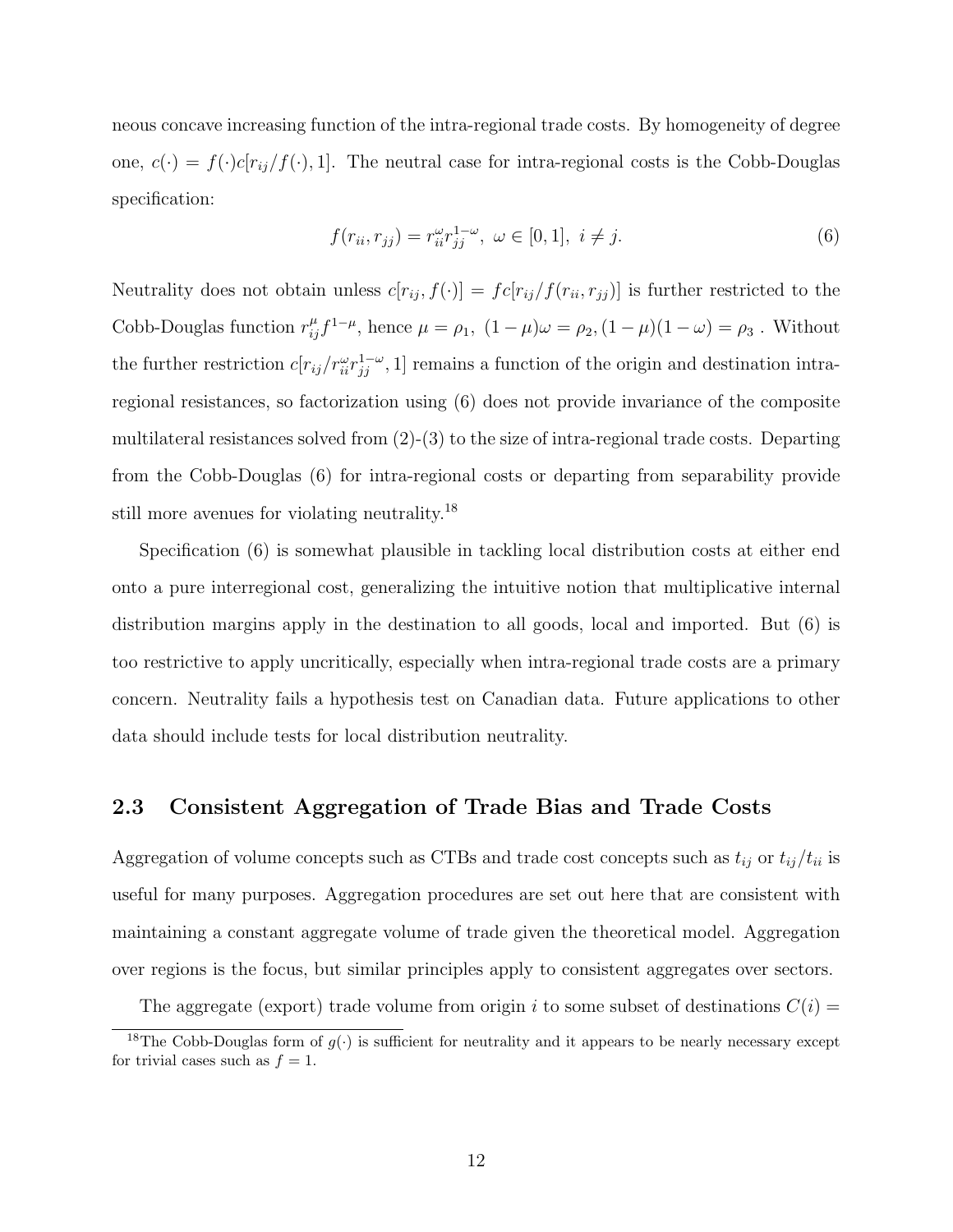$\{j \in C, j \neq i\}$  is

$$
\sum_{j \in C(i)} X_{ij} = \sum_{j \in C(i)} \frac{Y_i E_j}{Y} \left(\frac{t_{ij}}{\Pi_i P_j}\right)^{1-\sigma}.
$$
\n(7)

 $C(i)$  excludes internal trade, and can also exclude other bilateral trade depending on what is defined to be contained in  $C$ . In the present application,  $C$  designates within country  $C$ (Canada), so it excludes international trade, thus  $C(i)$  is the set of interprovincial partners of province i. Constructed Trade Bias for i's export trade to  $C(i)$  is given by the ratio of the theoretical aggregate volume given above to the frictionless benchmark aggregate export volume  $Y_i E_{C(i)} / Y$  where  $E_{C(i)} \equiv \sum_{j \in C(i)} E_j$ . Using equation (4), the ratio is equal to

$$
CTB_{C(i)} = \sum_{j \in C(i)} \frac{E_j}{E_{C(i)}} CTB_{ij}.
$$
\n(8)

The aggregate CTB for set C (Canada's overall CTB for interprovincial trade) is given by

$$
CTB_C = \sum_{i \in C} \frac{E_{C(i)}}{E_C} CTB_{C(i)} = \sum_{i \in C} \sum_{j \in C(i)} \frac{E_j}{E_C} CTB_{ij},\tag{9}
$$

where  $E_C = \sum_i E_{C(i)}$ .<sup>19</sup>

The  $CTB_{C(i)}$  concept is illustrated by Canadian province *i*'s interprovincial exports, but can be applied to any arbitrary set of regions' interregional exports or, mutatis mutandis, to imports rather than exports. (In the import case, the expenditure share weights are replaced by sales share weights.) For example, the concept can usefully be applied to preferential trade arrangements.

The aggregate CIB for region i is defined as  $CIB_{C(i)} \equiv CTB_{C(i)}/CTB_{ii}$ .  $CIB_{C(i)}$  measures the average amount by which trade costs directly and indirectly reduce interregional volume relative to intra-regional volume for region  $i$  with its partners in  $C$ . The aggregate CIB for set C is given by  $CIB_C/[\sum_i CTB_{ii}E_i/E_C]$ .

<sup>19</sup>The Constructed Foreign Bias (CFB) and the Constructed Domestic Bias (CDB) indexes of Anderson et al. (2013) are focused on aggregation across destinations to measure outward resistance to trade.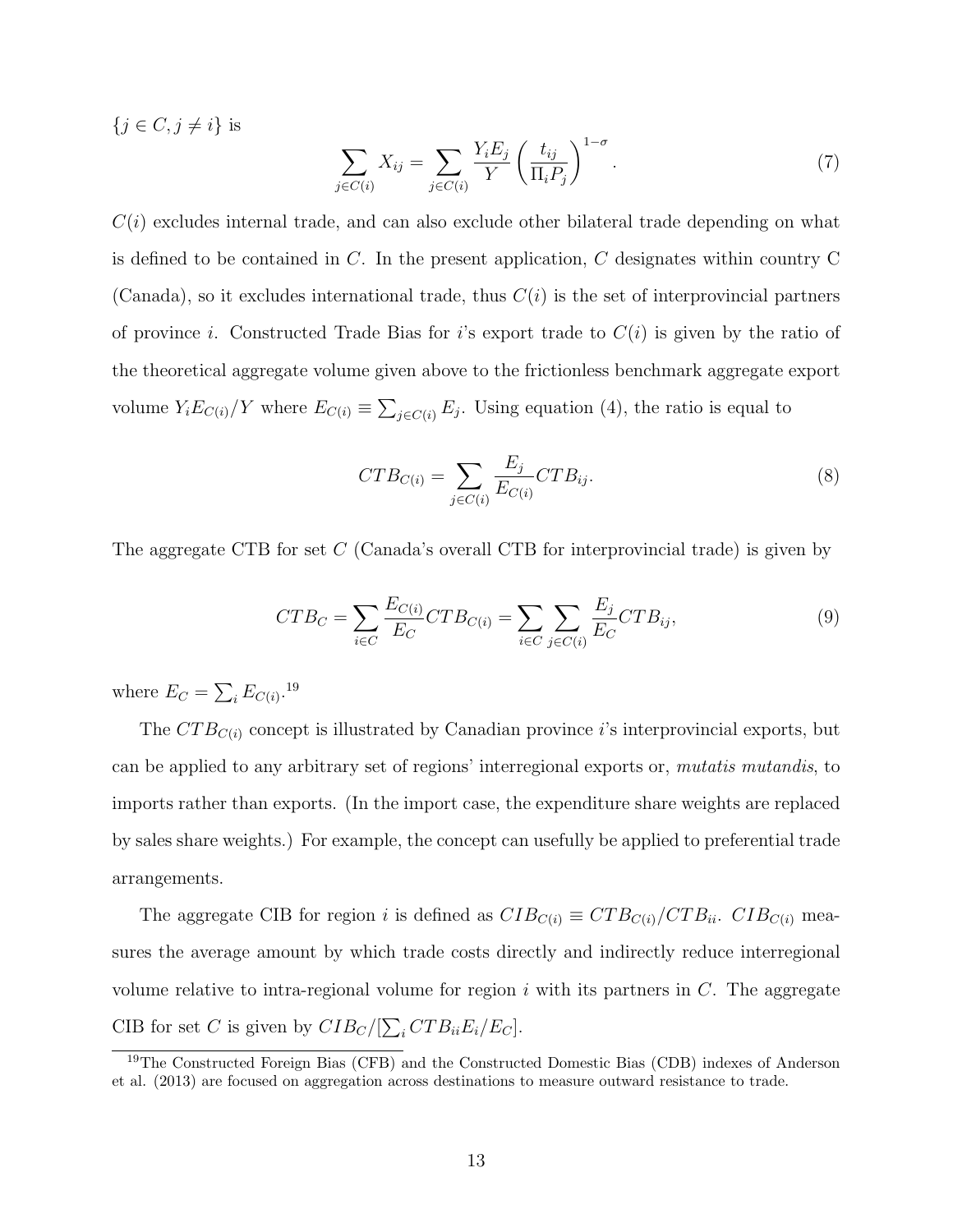Turning to relative cost counterparts to the aggregate volume concepts, power transforms of the CIBs give relative sellers' incidence measures, just as in equation (5). This follows because  $CTB_{C(i)} = \sum_{j \in C(i)} (t_{ij}/P_j)^{1-\sigma} E_j/E_{C(i)} = \Pi_{C(i)}^{1-\sigma}$  where the first equation follows by substituting (1) into (4) and (8), and the second equation formalizes the interpretation of the result by defining the sellers' incidence of i on sales to  $C(i)$ .  $\Pi_{C(i)}^{1-\sigma}$  is the expenditure weighted average of the volume effect of the bilateral sellers' incidences  $(t_{ij}/P_j)^{1-\sigma}$ . Then the region is sellers' incidence on sales to  $C(i)$  relative to local sales is given by:

$$
\frac{\Pi_{C(i)}}{\Pi_{ii}} = \left( CIB_{C(i)} \right)^{1/(1-\sigma)},\tag{10}
$$

where  $\Pi_{ii} \equiv t_{ii}/P_i$ . The relative incidence measure (10) is the economic driver of the volume response of the sellers,  $CIB_{C(i)}$ , representing how the system of bilateral trade costs directly and indirectly determines seller behavior.

The direct relative trade costs  $\{t_{ij}/t_{ii}, j \in C(i)\}\$  also have a useful aggregate. The subset of bilateral trade costs  $t_{ij}$  is to be aggregated consistently so as to preserve the aggregate export volume from i to destinations j in the subset  $j \in C(i)$ ,  $j \neq i$ .<sup>20</sup> For small subsets (where smallness is defined in terms of trade volume shares), it is approximately accurate and practically quite useful to ignore the effect of changes in  $t_{ij}$ ,  $j \in C(i)$  on the multilateral resistances  $\Pi_i$ ,  $P_j$ . Then, for each origin i the volume equivalent uniform bilateral trade cost index  $b_{C(i)}$  is implicitly defined by

$$
\sum_{j \in C(i)} X_{ij} = \sum_{j \in C(i)} \frac{Y_i E_j}{Y} \left(\frac{t_{ij}}{\Pi_i P_j}\right)^{1-\sigma} = \sum_{j \in C(i)} \frac{Y_i E_j}{Y} \left(\frac{b_{C(i)}}{\Pi_i P_j}\right)^{1-\sigma}.
$$
 (11)

Divide both sides of equation (11) by  $(Y_i/\Pi_i^{1-\sigma}Y)E_{C(i)}$ . The result is

$$
\sum_{j \in C(i)} \frac{E_j}{E_{C(i)}} \left(\frac{t_{ij}}{P_j}\right)^{1-\sigma} = \sum_{j \in C(i)} \frac{E_j}{E_{C(i)}} \left(\frac{b_{C(i)}}{P_j}\right)^{1-\sigma} = \Pi_{C(i)}^{1-\sigma}.
$$
 (12)

<sup>&</sup>lt;sup>20</sup>While atheoretic weights are often used to form such indexes, Anderson and Neary (2005) emphasize the practical importance of theoretically consistent weights.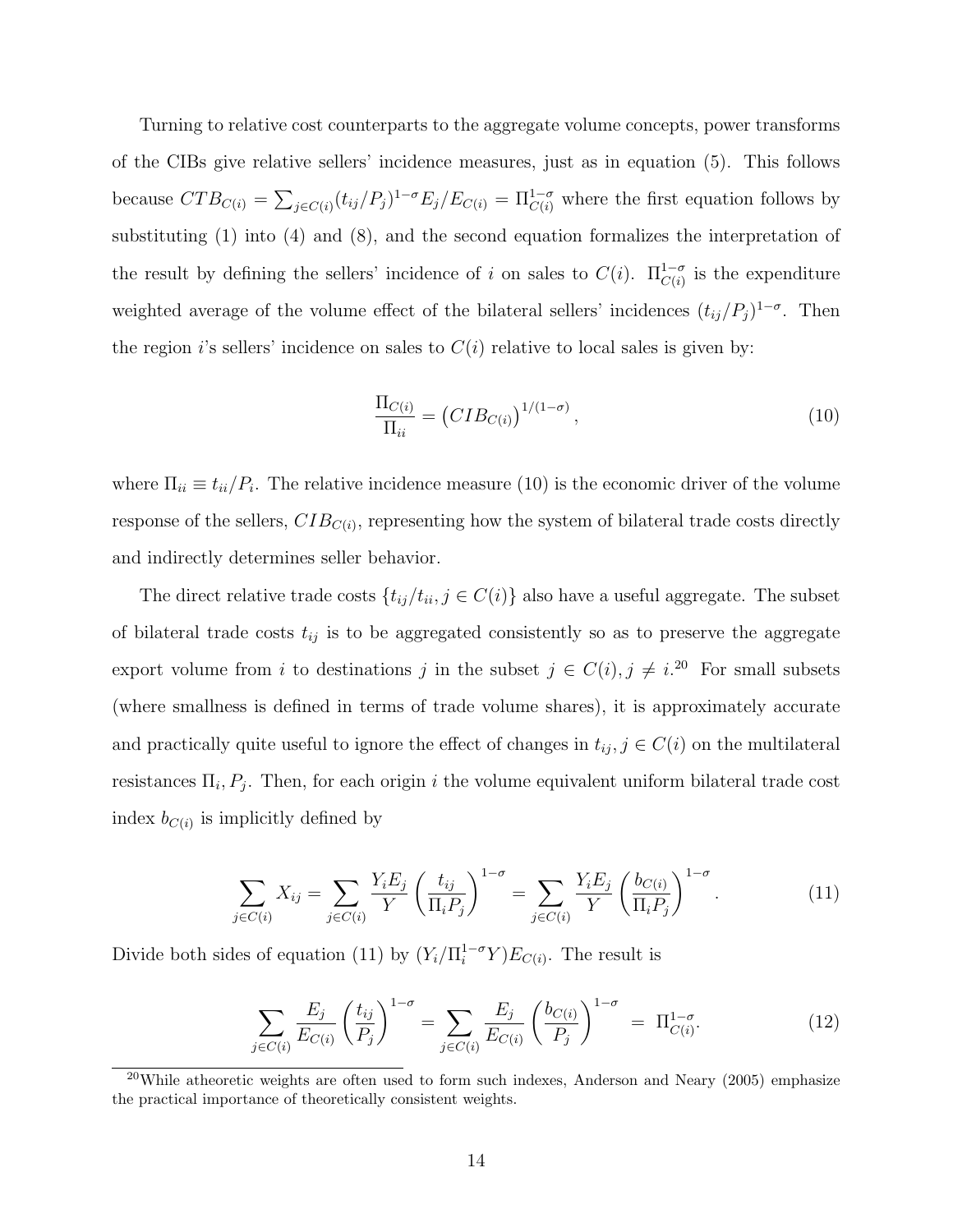The terms in brackets on either side of the equation are the  $1 - \sigma$  power transforms of the bilateral sellers' incidence for each sale  $j \in C(i)$ , the weights  $E_j / \sum_{j \in C(i)} E_j$  are the frictionless equilibrium shares of  $i$ 's trade to  $j$ ; and the equation requires that the average seller's incidence on sales to  $C(i)$ ,  $\Pi_{C(i)}$ , be maintained when hypothetically shifting to the uniform bilateral trade cost.  $b_{C(i)}$  has an explicit solution from equation (12):

$$
b_{C(i)} = \left[\sum_{j \in C(i)} w'_j t_{ij}^{1-\sigma}\right]^{1/(1-\sigma)}
$$
\n(13)

where  $w'_j = E_j P_j^{\sigma-1}$  $\sum_{j\in C(i)} E_j P_j^{\sigma-1}$  $\omega_j^{\sigma-1}$ . The weights  $w_j'$  $'_{j}$  are recognized as 'market potential' weights. In the econometric application,  $E_j P_j^{\sigma-1}$  $j^{\sigma-1}$  is identified as an importer fixed effect. The direct relative trade cost for region i exporting to its partners in  $C(i)$  is  $b_{C(i)}/t_{ii}.$ <sup>21</sup>

Finally, it is useful to aggregate components of trade costs, such as UTBs. The Unexplained Trade Barrier has a tax equivalent equal to the inferred proportional tax rate that equates the bilateral trade cost estimated using bilateral fixed effects with the same bilateral trade cost estimated using the standard gravity variables (with details in Section 3.1). The index of the bilateral UTB tax equivalents is formed from the ratio of  $b_{C(i)}$  calculated with bilateral fixed effects to  $b_{C(i)}$  calculated with gravity variables:  $b_{C(i)}^{FE}/b_{C(i)}^{GRAV} - 1$ . Note that the weights  $w'$  $j$  in (13) differ between the bilateral fixed effects and gravity variables estimates, not just the estimated bilateral trade costs. The difference is due to the difference in inward multilateral resistances estimated with and without inter-provincial border effects.  $b_{C(i)}^{FE}/b_{C(i)}^{GRAV} - 1$  is the uniform proportional tax by which the gravity estimates of the vector of bilateral trade costs must be multiplied to yield the same sellers' incidence on sales to

$$
\sum_{i \in C} \sum_{j \in C(i)} \frac{E_j}{E_{C(i)}} \left(\frac{b_{C(i)}}{P_j}\right)^{1-\sigma} \frac{E_{C(i)}}{E_C} = \sum_{i \in C, j \in C(i)} \frac{E_{C(i)}}{E_C} \left(\frac{b_C}{P_j}\right)^{1-\sigma} (= \Pi_C^{1-\sigma}).
$$
\n(14)

<sup>&</sup>lt;sup>21</sup>It is also possible to construct an aggregate direct relative trade cost  $b_C / t_{CC}$ . The overall uniform interregional trade cost  $b<sub>C</sub>$  is defined by extension of the operations of (10) and (11). Summing over i on both sides of (12) after weighting by expenditure shares and implicitly solving for the common  $b<sub>C</sub>$  yields:

Here  $\Pi_C$  is the overall sellers' incidence of interprovincial trade costs in C.  $b_C$  is the common interprovincial trade cost that preserves overall sellers' incidence on interprovincial sales. The common  $t_{CC}$  is similarly constructed from the expenditure weighted volume effects of sellers' incidence on internal sales.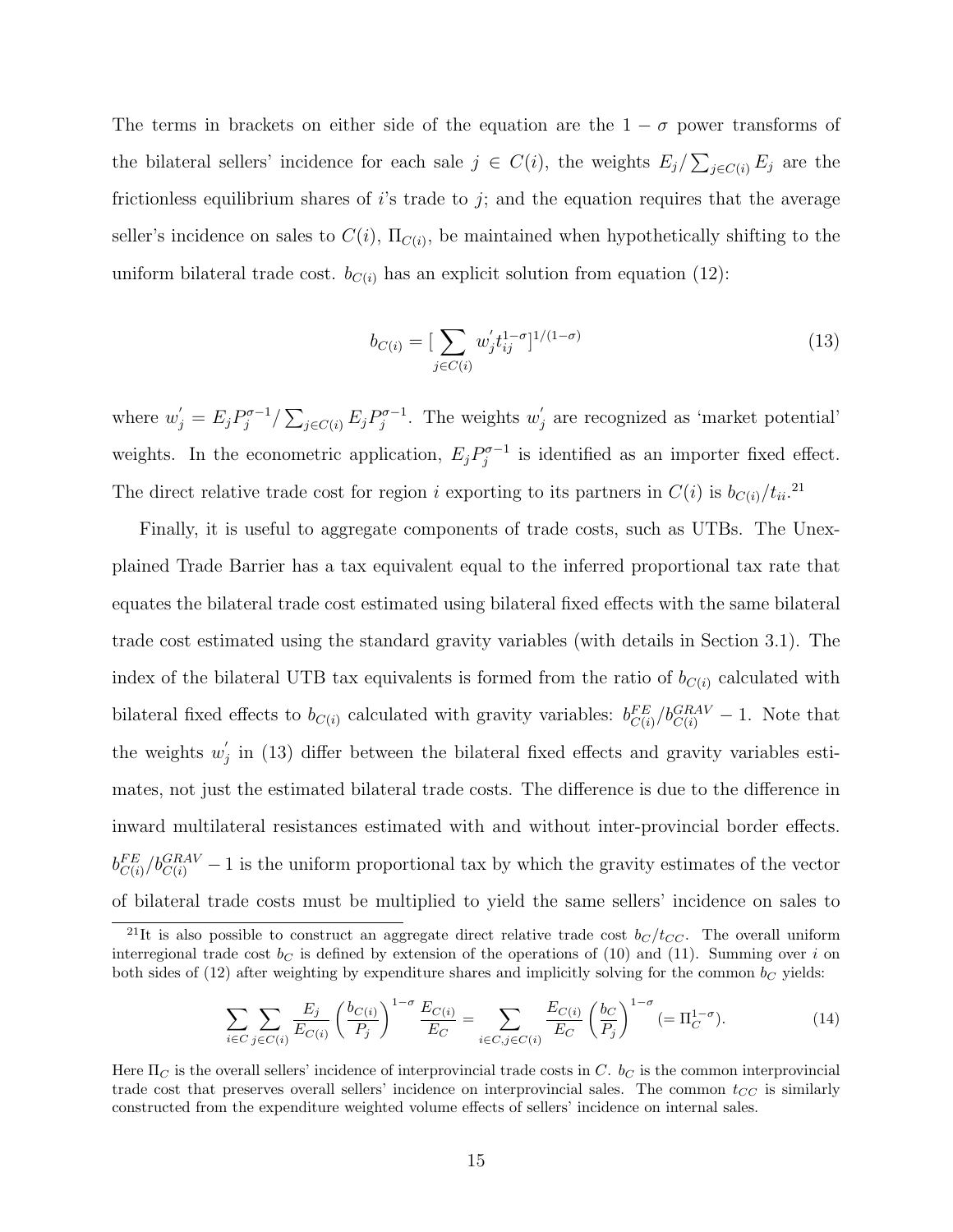$C(i)$ ,  $\Pi_{C(i)}$ , as the fixed effects estimate.

Index  $(13)$  is partial equilibrium in the sense that multilateral resistances of seller i and buyers  $j \in C(i)$  are held constant in switching to the uniform equivalent cost factor  $b_{C(i)}$ . In comparing two situations, as with the fixed effects and gravity variables estimators where the latter suppress the inter-regional border effect, the index includes general equilibrium effects on the multilateral resistances. The difference this makes is illustrated below by constructing a fully partial equilibrium index where the weights in the two calculations of  $b_{C(i)}$  remain the same.

## 3 Empirical Foundation

This section details the econometric specification and procedures used to infer the volume displacement and trade cost indexes describing inter-provincial trade in Canada. An extension of now standard gravity methods that exploits the panel nature of the data permits measurement of potential unobservable barriers at provincial borders — Unexplained Trade Barriers (UTBs). The section closes with a brief description of our data, supplemented by a detailed Data Appendix.

## 3.1 Econometric Specification

The econometric approach produces Constructed Trade Biases and bilateral trade costs for each pair of regions and each year in the sample directly (except where necessary the sectoral index  $k$  is suppressed):

$$
\frac{x_{ij,t}Y_t}{Y_{i,t}E_{j,t}} = \exp[\alpha' \mathbf{T}_{ij,t} + \gamma_{ij} + \eta_{i,t} + \theta_{j,t}] + \epsilon_{ij,t}.
$$
\n(15)

The dependent variable is size-adjusted trade. Thus, CTB is the predicted values from (15). The last two terms in the square brackets of (15) account for the structural multilateral resistances. Specifically,  $\eta_{i,t}$  denotes the set of time-varying source-country dummies that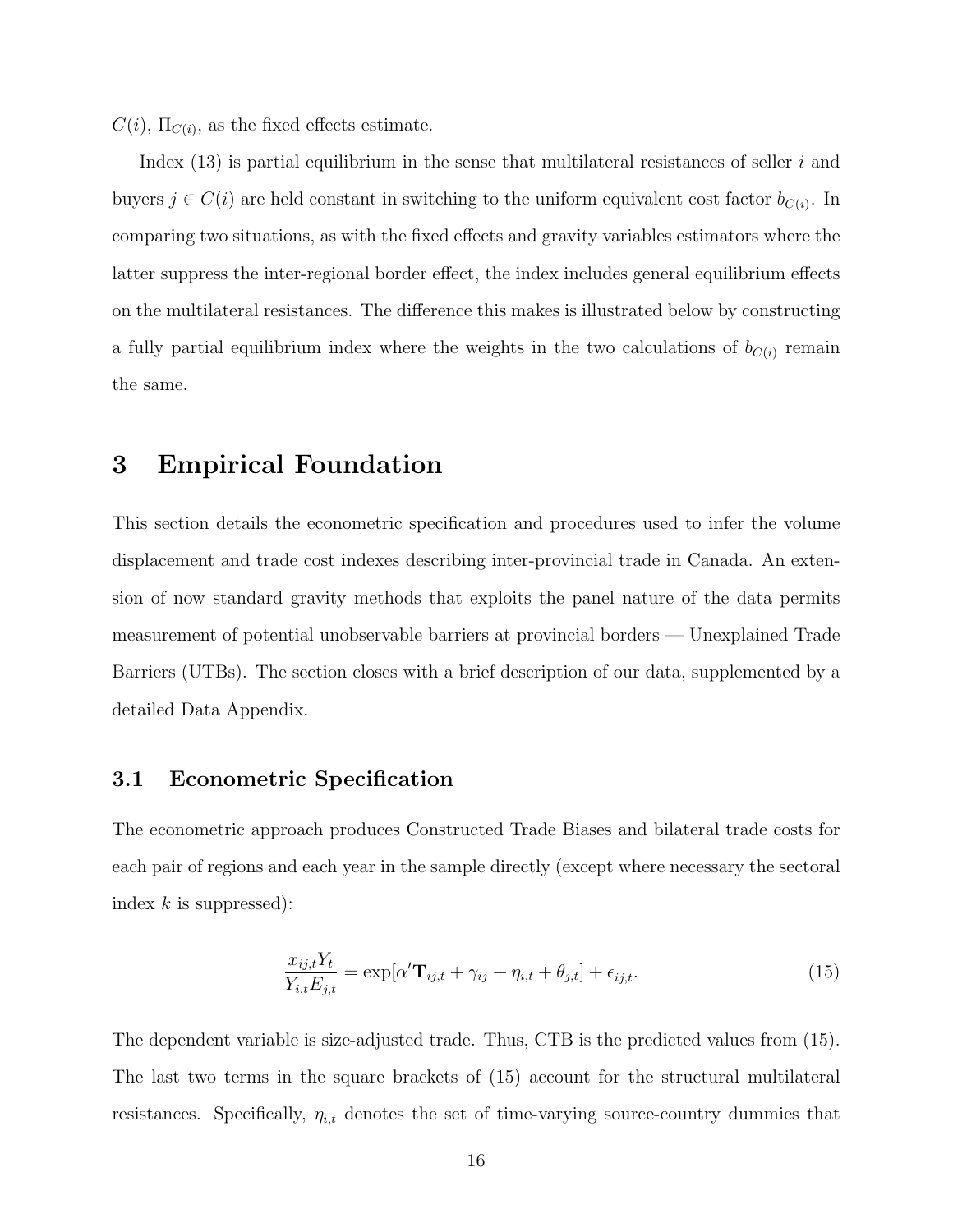control for the unobservable outward multilateral resistances and any other time varying source country factors, and  $\theta_{j,t}$  encompasses the time varying destination country dummy variables that account for the inward multilateral resistances and any other destination country factors. The first two terms on the right hand side of equation (15) account for bilateral trade costs.

Bilateral trade costs in (15) are decomposed into time-dependent and time-invariant components:

$$
\left(t_{ij,t}^{FE}\right)^{1-\sigma} = \exp[\alpha' \mathbf{T}_{ij,t} + \gamma_{ij}].\tag{16}
$$

Here,  $t_{ij,t}^{FE}$  denotes bilateral trade costs between regions i and j at time t, and the superscript FE captures the fact that we use the full set of pair-fixed effects,  $\gamma_{ij}$ , to account for the time invariant portion of trade costs. In addition to absorbing the vector of time-invariant covariates that are used standardly in the gravity literature (e.g. distance), the pair-fixed effects will control for any other time-invariant trade costs components that are unobservable to researchers and to policy makers.<sup>22</sup>

The first term in (16),  $\mathbf{T}_{ij,t}$ , is a vector of time-varying gravity variables intended to capture changes in bilateral trade costs over time. The changes are restricted to sensibly pick up suspected effects.<sup>23</sup> The evolution of internal trade costs in Canada is captured by two time-varying covariates. INTRAPR<sub>ij,t</sub> = INTRAPR<sub>ij</sub>  $\times T_t$  is the interaction between a dummy variable for intra-provincial trade  $INTRAP_{ij}$  and a time trend  $T_t$ . The estimated coefficient of  $INTRAPR_T_{i,j,t}$  would capture any changes in intra-provincial trade costs over the period of investigation. Similarly,  $INTERPR_{ij,t} = INTERPR_{ij} \times T_t$  is the

<sup>22</sup>Using bilateral fixed effects in the gravity equation is not new. For example, Baier and Bergstrand (2007) use pair fixed-effects to successfully account for potential endogeneity of FTAs. However, to the best of our knowledge, ours is the first paper to use bilateral pair fixed effects to properly measure bilateral trade costs. More importantly, as emphasized below, we are the first to construct and to study the difference between the trade costs from the fixed effects specification, and the trade costs from a standard specification with gravity variables.

<sup>&</sup>lt;sup>23</sup>The usual components of  $\mathbf{T}_{ij,t}$ , when the gravity model is applied to international trade data, control for tariffs, for the presence of free trade agreements (FTAs), monetary unions (MUs), World Trade Organization (WTO) membership, etc. Given the specifics of our sample, we cannot include any of these variables.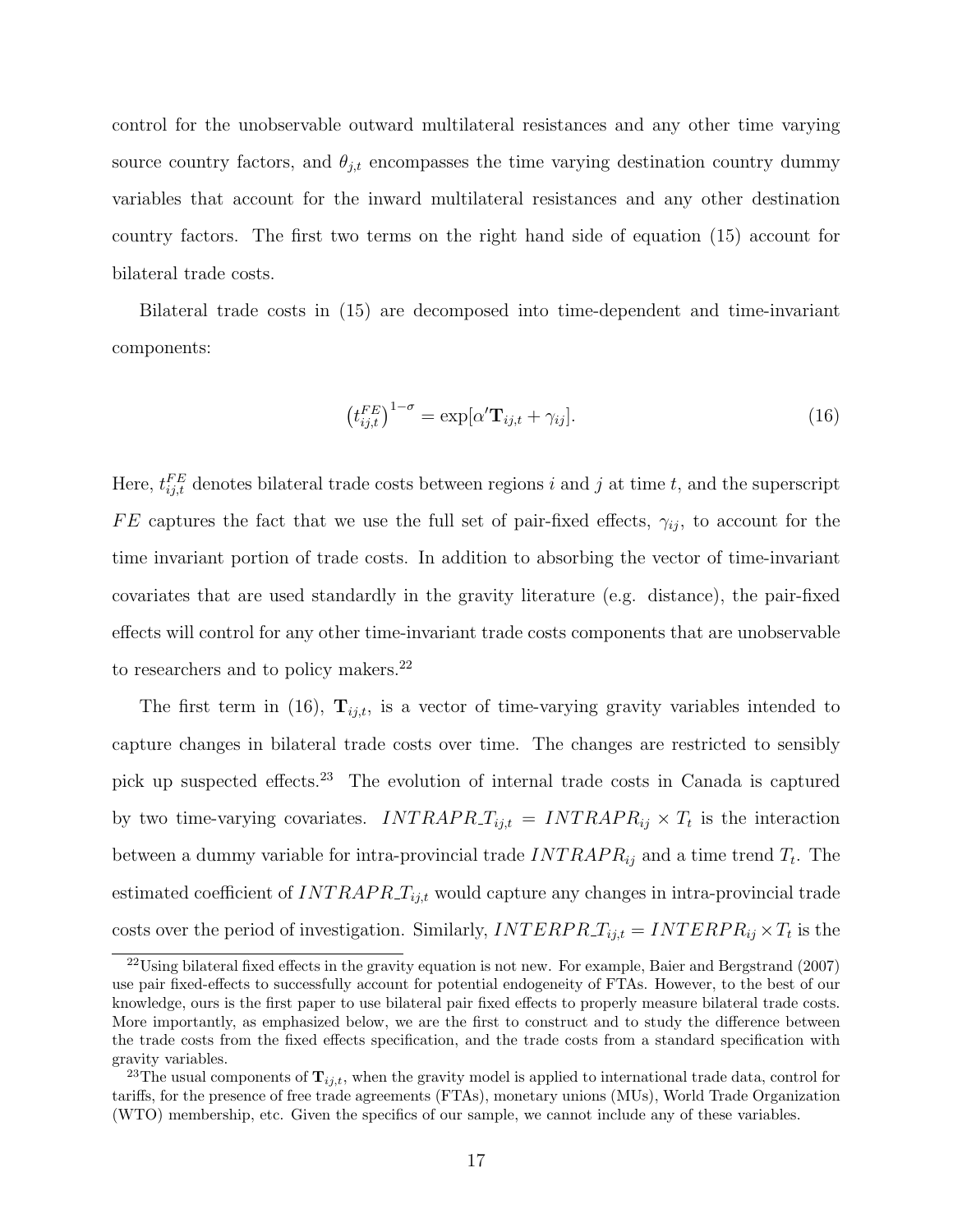interaction of  $INTERPR_{ij}$ , a dummy variable for inter-provincial trade with a time trend, and its estimated coefficient has a similar interpretation. By construction, the estimated coefficients of  $INTERPR_{ij,t}$  and  $INTERPR_{ij,t}$  should be interpreted as deviations of internal (intra-provincial or inter-provincial) Canadian trade costs from the changes in international trade costs over time.

With these restrictions, specification (15) becomes:

$$
\frac{x_{ij,t}Y_t}{Y_{i,t}E_{j,t}} = \exp[\alpha_1 INTERPR \cdot T_{ij,t} + \alpha_2 INTRAPR \cdot T_{ij,t} + \gamma_{ij} + \eta_{i,t} + \theta_{j,t}] + \epsilon_{ij,t}.
$$
 (17)

The benefit of using pair-fixed effects in specification (17) is that these fixed effects control for all possible time-invariant bilateral trade costs. The estimates of the bilateral trade costs from (17) are in principle directly comparable to estimates of trade costs that are obtained from a specification with standard gravity variables. We exploit the comparability below to construct the Unexplained Trade Barrier (UTB) estimate as the difference between the two. In practice, however, collinearity requires restrictions on the pair fixed effects estimator. Intra-regional pair fixed effects are dropped in the restricted pair fixed effects approach while the specification with gravity variables includes intra-regional fixed effects. Consistent comparison between the two specifications that form the UTB estimates requires developing the implications.

Perfect collinearity requires restrictions on the pair-fixed effects from specification  $(17).^{24}$ For clarity, temporarily suppress the time varying part of specification (17). Perfect collinearity arises because the sum of the dummy variable vectors corresponding to the full set of  $\gamma_{ij}$  is equal to the sum of dummy variable vectors corresponding to the full set of province dummies, either as exporter or importer. We solve the collinearity problem by imposing two

<sup>&</sup>lt;sup>24</sup>Another collinearity problem, which is standard in gravity estimations, arises because the sum of the province/territory dummy variable vectors corresponding to origin and destination regions respectively are equal to each other in each period. This problem is solved by dropping one province as destination in each year, meaning that the remaining province origin and destination coefficients for that period are interpreted as relative to the coefficient of the dropped province. To use a constant term, the same province is also dropped once as an origin.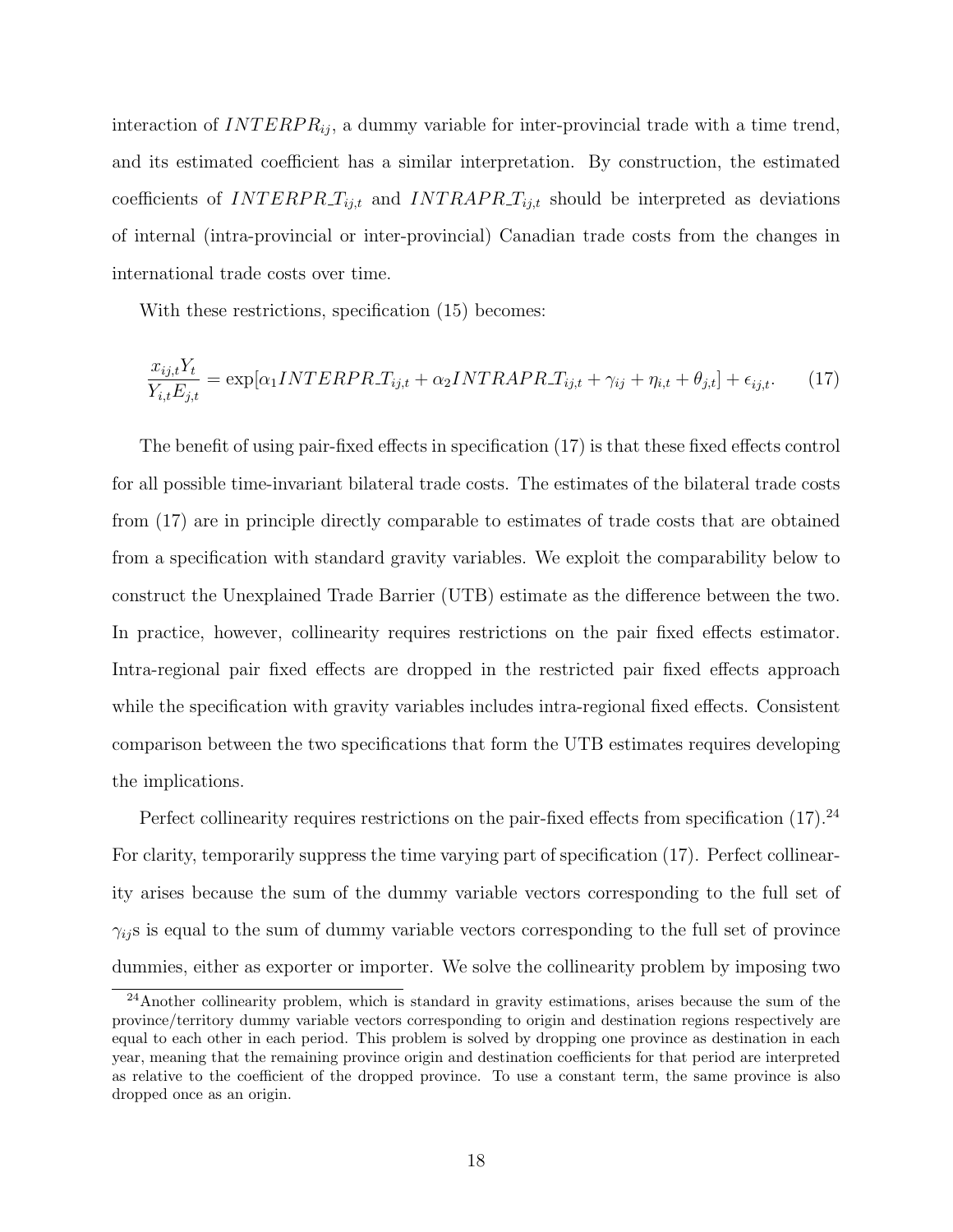restrictions that are standardly used in the trade literature and that allow us to obtain and to interpret meaningfully a set of bilateral interprovincial trade costs for each possible pair in our sample.

First, we scale the time-invariant bilateral trade costs so that internal trade costs are suppressed: interprovincial trade costs are measured relative to intra-provincial costs. Effectively, we generate the  $\gamma_{ij}$  estimates from a theoretical original set of  $\Gamma_{ij}$ s by imposing  $\gamma_{ij} = \Gamma_{ij} - (\Gamma_{ii} + \Gamma_{jj})/2 \Rightarrow \gamma_{ii} = \gamma_{jj} = 0$ . The estimated bilateral fixed effects for interprovincial trade are thus understood as relative to an index of intra-provincial trade costs:  $\exp(\gamma_{ij}) = \exp[\Gamma_{ij} - (\Gamma_{ii} + \Gamma_{jj})/2] = [t_{ij}/(t_{ii}t_{jj})^{1/2}]^{1-\sigma}$ , where the denominator is a geometric mean of intra-provincial trade costs. The second restriction is to impose symmetry on the interprovincial fixed effects:  $\gamma_{ij} = \gamma_{ji}$ ;  $\forall i, j \in CA$ .<sup>25</sup> Under symmetry  $[t_{ij}/(t_{ii}t_{jj})^{1/2}]^{1-\sigma}$  is the volume effect of the geometric mean of the two interprovincial relative trade cost factors.

Under the restrictions, the inter-provincial volume effects of trade costs from specification (16) are:

$$
\left(\hat{t}_{ij,t}^{FE}\right)^{1-\sigma} = [\hat{t}_{ij}/(\hat{t}_{ii}\hat{t}_{jj})^{1/2}]^{1-\sigma} = e^{\hat{\Gamma}_{ij}}/e^{(\hat{\Gamma}_{ii}+\hat{\Gamma}_{jj})/2} = e^{\hat{\gamma}_{ij}},\tag{18}
$$

where the last equality reflects the estimated value. Given separately obtained estimates of the intra-regional trade costs, the full interregional volume effect  $\hat{t}_{ij}^{1-\sigma} = \exp(\hat{\Gamma}_{ij})$  can be obtained. Alternatively,  $(\hat{t}_{ij,t}^{FE})^{1-\sigma} = e^{\hat{\gamma}_{ij}}$  is interpreted as trade volume displacement due to inter-regional (interprovincial) trade costs relative to (the geometric mean of) intra-regional trade costs. The corresponding tariff equivalent index is:

$$
\hat{\tau}_{ij}^{FE} = \left(e^{\hat{\gamma}_{ij}/(1-\hat{\sigma})} - 1\right) \times 100,\tag{19}
$$

where,  $\hat{\sigma}$  is the trade elasticity of substitution. Following the existing literature, in our

<sup>25</sup>In robustness checks, allowing for asymmetry of pairwise fixed effects has little effect on results. The baseline symmetry restriction is imposed for comparability with the necessarily symmetric gravity variables specification. In contrast we do not impose any restrictions on trade costs between the Canadian regions, the U.S. and the rest of the world. This helps control for complications and biases associated with measuring trade costs among these aggregate regions. In the Supplementary Appendix, we demonstrate that our internal trade costs estimates are robust to the exclusion of the U.S. and the rest of the world in our sample.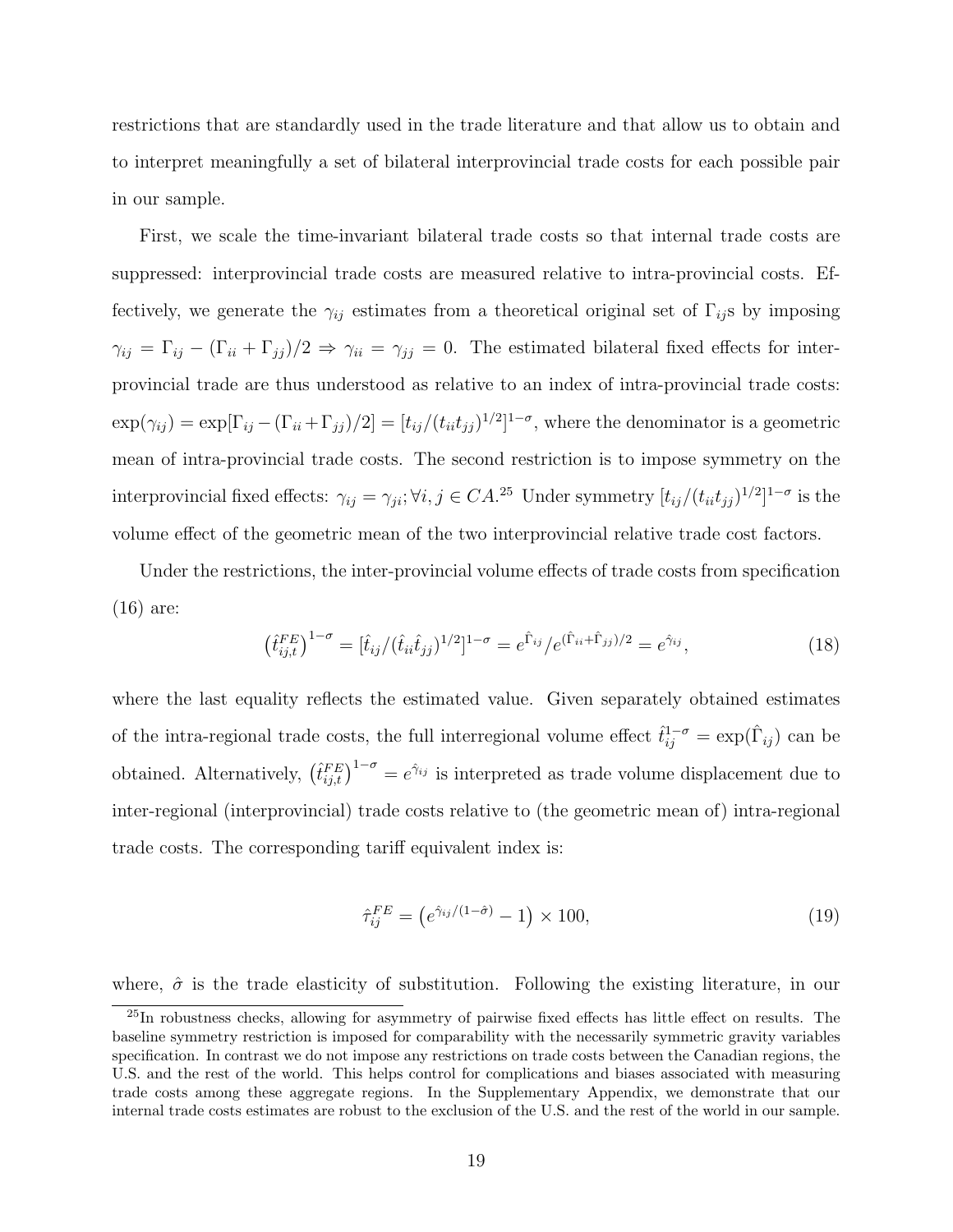empirical analysis we choose the standard value for the elasticity of substitution  $\hat{\sigma} = 5.^{26}$ 

Fixed effects specification (18) is closely related in theory to the tetrads measure proposed by Head and Mayer (2000) and used since by others. Using only observables, they propose  $\sqrt{X_{ij}X_{ji}/X_{ii}X_{jj}}$  as representing  $[\hat{t}_{ij}/(\hat{t}_{ii}\hat{t}_{jj})^{1/2}]^{1-\sigma}$ . The difference with our bilateral fixed effects approach in practice is that our estimated  $\hat{\gamma}_{ij}$  is fitted, controlling for random errors, whereas the tetrads 'estimate' includes the error terms. Moreover, specification (17) controls for origin- and destination-time effects in the random errors. Tests below indicate systematic deviations of tetrads from the pairwise fixed effects estimator.

The Unexplained Trade Barrier (UTB) is defined as the difference between the logarithm of the volume effect of bilateral trade costs constructed from the specification with fixed effects,  $(t_{ij,t}^{FE})^{1-\sigma}$ , and the corresponding trade costs obtained from a specification where the pair-fixed effects  $\gamma_{ij}$  from specification (16) are replaced with gravity variables such as distance and contiguity:

$$
UTB_{ij} = \ln \left( \hat{t}_{ij,t}^{FE} \right)^{1-\sigma} - \ln \left( \hat{t}_{ij,t}^{GRAV} / (\hat{t}_{ii,t}^{GRAV} \hat{t}_{jj,t}^{GRAV})^{1/2} \right)^{1-\sigma}, \quad \forall i \neq j
$$
 (20)

On the right hand side, the interregional cost estimated from gravity variables is measured relative to the geometric mean intra-regional cost, to make it consistent with the inferred measure from bilateral fixed effects under the dropped variable specification above. An important property of the UTB estimator (20) is that it is independent of the scaling by internal trade costs. Rewrite the fixed effects estimate  $\ln(\hat{t}^{FE}_{ij,t})^{1-\sigma}$  as  $\hat{\gamma}_{ij} = \hat{\Gamma}_{ij} - (\hat{\Gamma}_{ii} + \hat{\Gamma}_{jj})/2$ . Then with consistent estimation of intra-regional trade costs from the gravity variables estimator, the UTB estimator is  $UTB_{ij} = \hat{\Gamma}_{ij} - \ln(\hat{t}_{ij,t}^{GRAV})^{1-\sigma}$ .

The gravity counterpart to  $(t_{ij,t}^{FE})^{1-\sigma}$  in equation (20) is:

$$
\left(t_{ij,t}^{GRAV}\right)^{1-\sigma} = \exp[\alpha' \mathbf{T}_{ij,t} + \beta' \mathbf{GRAV}_{ij} + \psi_{ii}]. \tag{21}
$$

<sup>26</sup>In the sensitivity analysis, we experiment with  $\hat{\sigma} = 3$  and  $\hat{\sigma} = 7$ .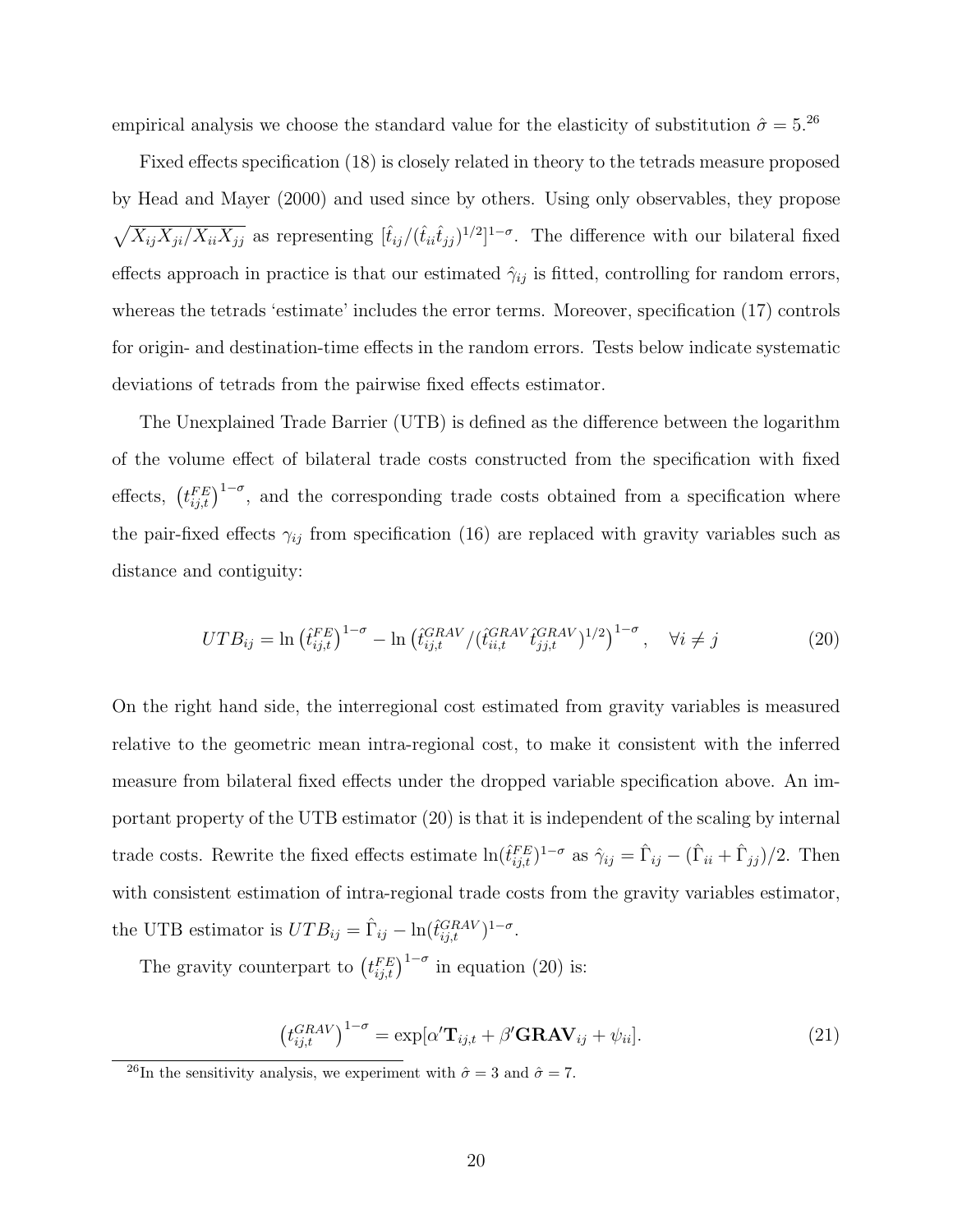Here,  $\text{GRAV}_{ij}$  is a vector of time-invariant covariates that replace the vector of pair-fixed effects  $\gamma_{ij}$  from specification (16) for  $i \neq j$ . When the gravity model is applied to international trade data, the explanatory variables in  $\text{GRAV}_{ij}$  usually include the logarithm of bilateral distance between partners i and j, whether or not the two trading countries share a common border, whether they share a common official language, etc. More importantly, when the bilateral fixed effects for  $i \neq j$  are replaced with observable variables, it is feasible to estimate the full set of intra-provincial fixed effects  $\psi_{ii}$ , which now appear explicitly in specification (21). The intra-provincial fixed effect includes effects of intra-provincial distance and also other unobservable effects.

The inclusion of  $\psi_{ii} = \ln(t_{ii}^{1-\sigma})$  estimates in the (21) specification implies that in comparing estimation results with the full fixed effect estimator, the estimates of intra-provincial trade costs have to be deducted from the  $(t_{ij,t}^{GRAV})^{1-\sigma}$  estimates before comparison with the corresponding indexes from the bilateral fixed effects specification. Specifically, ignoring the time dimension, the inter-provincial trade costs from specification (21) are:

$$
\left(t_{ij,t}^{GRAV}\right)^{1-\sigma} = [\hat{t}_{ij}/(\hat{t}_{ii}\hat{t}_{jj})^{1/2}]^{1-\sigma} = e^{\hat{\beta}'\mathbf{GRAV}_{ij}}/e^{(\hat{\psi}_{ii}+\hat{\psi}_{jj})/2} = e^{\hat{\beta}'\mathbf{GRAV}_{ij}-(\hat{\psi}_{ii}+\hat{\psi}_{jj})/2},\tag{22}
$$

and the corresponding tariff equivalent measure is:

$$
\hat{\tau}_{ij}^{GRAV} = \left(e^{(\hat{\beta}^{\prime} \mathbf{GRAV}_{ij} - (\hat{\psi}_{ii} + \hat{\psi}_{jj})/2)/(1-\hat{\sigma})} - 1\right) \times 100. \tag{23}
$$

The tariff equivalent UTB is obtained as the difference between the tariff equivalent measures from the fixed effects specification and from the gravity variables specification of trade costs:

$$
\hat{\tau}_{ij}^{UTB} = \hat{\tau}_{ij}^{FE} - \hat{\tau}_{ij}^{GRAV}.
$$
\n(24)

The UTB provides important potential clues to policy analysis (it may indicate hidden regulatory or other border barriers) and to future research (its pattern suggests possible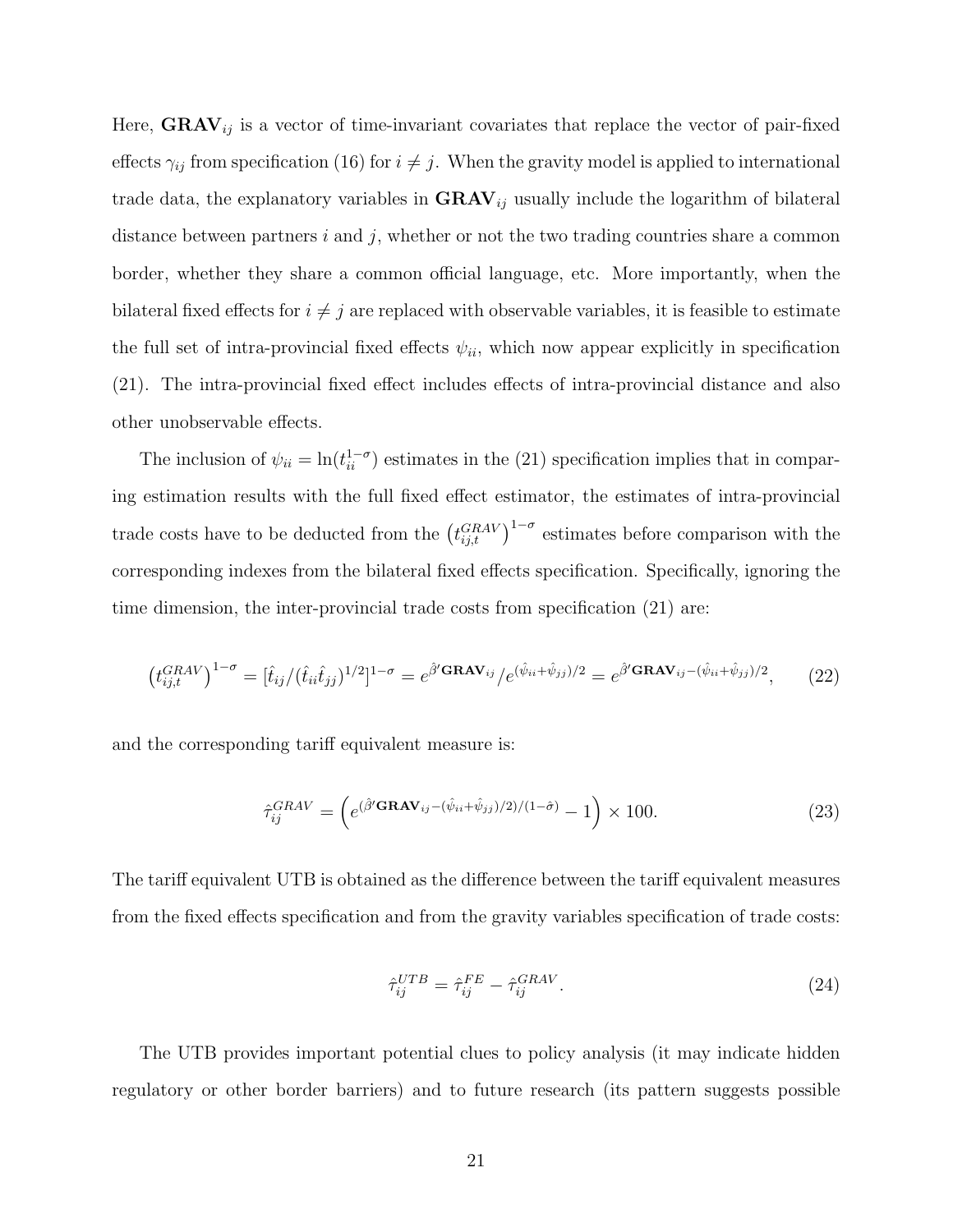explanations of UTB). The bilateral UTBs can be consistently aggregated using the methods of Section 2.3 to highlight overall internal barriers facing individual regions and give perspective on their importance. We use the agnostic term Unexplained to caution that it may not indicate an actual barrier. At a minimum, (20) gives a measure of how well the standard parsimonious gravity treatment of trade costs performs.<sup>27</sup>

The general equilibrium volume effects of trade costs are captured by Constructed Trade Bias estimates. We construct CTBs using the pair-fixed effects gravity specification (17). The corresponding Constructed Trade Bias (for a generic sector) is:

$$
\widehat{CTB}_{ij,t} = \left(\widehat{\frac{t_{ij}}{\Pi_{i,t}P_{j,t}}}\right)^{1-\sigma} = \exp[\hat{\alpha}_1 INTERPR \cdot T_{ij,t} + \hat{\alpha}_2 INTRAPR \cdot T_{ij,t} + \hat{\gamma}_{ij} + \hat{\eta}_{i,t} + \hat{\theta}_{j,t}] \tag{25}
$$

The CTB measure (25) can be compared across sectors and over time because it is a pure volume displacement ratio, predicted volume relative to an observable frictionless benchmark. We capitalize on the sectoral dimension of our data to study CTB variation across industries. CTB variation over time is driven by two sources. First, it reflects how the changing patterns in production and expenditures change the general equilibrium multilateral resistance terms and thus the CTBs. The importance of this channel, i.e. changing specialization and consumption patterns as key determinants of trade costs and globalization is emphasized in Anderson and Yotov (2011). Second, CTB changes reflect any changes in bilateral trade costs  $t_{ij,t}$  over time. The two time-varying components,  $INTERPR \ T_{ij,t}$  and INTRAPR  $T_{ij,t}$ , in specification (25) are intended to capture such changes. In addition, we look for other time-varying factors that influence Canadian trade costs by studying the behavior of the estimated error term from specification (25):

$$
\widehat{\epsilon}_{ij,t} = \frac{x_{ij,t} Y_t}{Y_{i,t} E_{j,t}} - \widehat{CTB}_{ij,t}.
$$
\n(26)

<sup>&</sup>lt;sup>27</sup>Henderson and Millimet (2008) examine the consistency of the assumptions needed for an empirical implementation of the gravity equation using parametric and non-parametric models. Our empirical specification is a hybrid of parametric and non-parametric approaches that allows for heterogeneity of intra- and inter-regional border effects.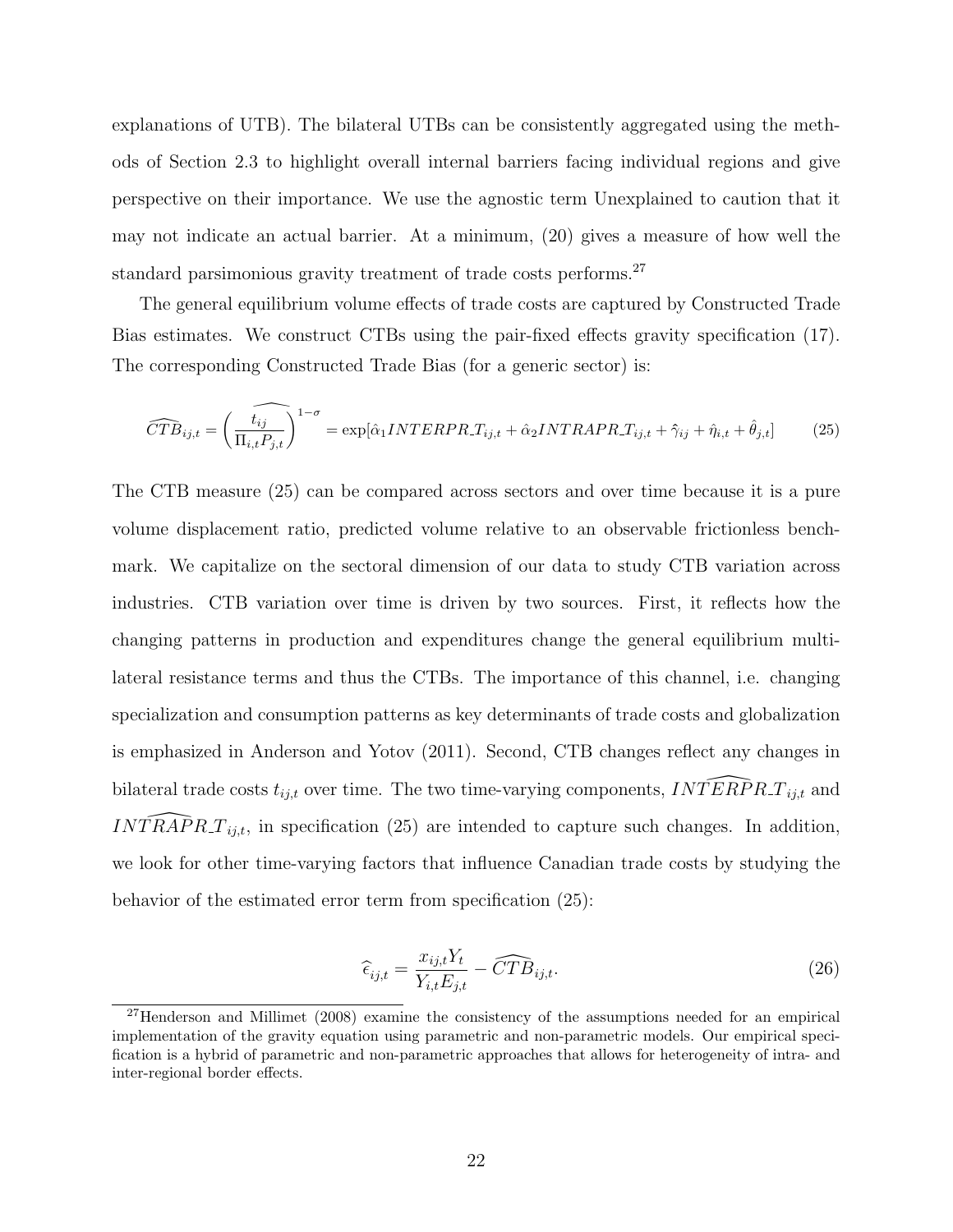Without measurement or other random error, and if the theory is correct, the estimated error term can be attributed exclusively to unobserved changes in the bilateral trade costs  $t_{i,i,t}$  over time.<sup>28</sup> While trade, production and expenditure data are all subject to measurement error (see Anderson and van Wincoop (2004)), it may be that there are systematic changes in trade costs hiding amidst the noise.

## 3.2 Data

Our sample combines the data sets from Anderson and Yotov (2010), Anderson, Milot, and Yotov (2013), and Anderson, Vesselovsky and Yotov (2012). In order to estimate the Constructed Trade Bias indexes and internal trade costs in Canada, we use data on Canadian trade flows (including inter-provincial, intra-provincial and international trade with the U.S. and with the rest of the world (ROW), defined as an aggregate region that includes all countries other than Canada and the U.S.), and data on production and expenditure for each Canadian province and territory, for the U.S., and for ROW, all measured in current ('00,000) Canadian dollars.<sup>29</sup> A notable feature of our data set is that it covers most of Canada's economy at the sectoral level for a total of 28 industries including agriculture, 17 manufacturing sectors, aggregate manufacturing, and 9 service categories for the period 1997-2007. Finally, we also construct variables that measure bilateral distance and whether two regions share a common border. A detailed description of our data set and sources as well as summary statistics are included in a supplementary Data Appendix.

 $^{28}\hat{\epsilon}_{ij,t}$  is the difference between CTB obtained directly from the data as if the observation exactly fit the theory and the  $\widehat{CTB}_{i,i,t}$  estimated from (17).

 $^{29}$ We aggregate the Northwest Territories and Nunavut in one unit, even though they are separate since April 1st, 1999. Thus, our sample consists of a total of 14 regions including 12 Canadian provinces and territories, US, and the rest of the world.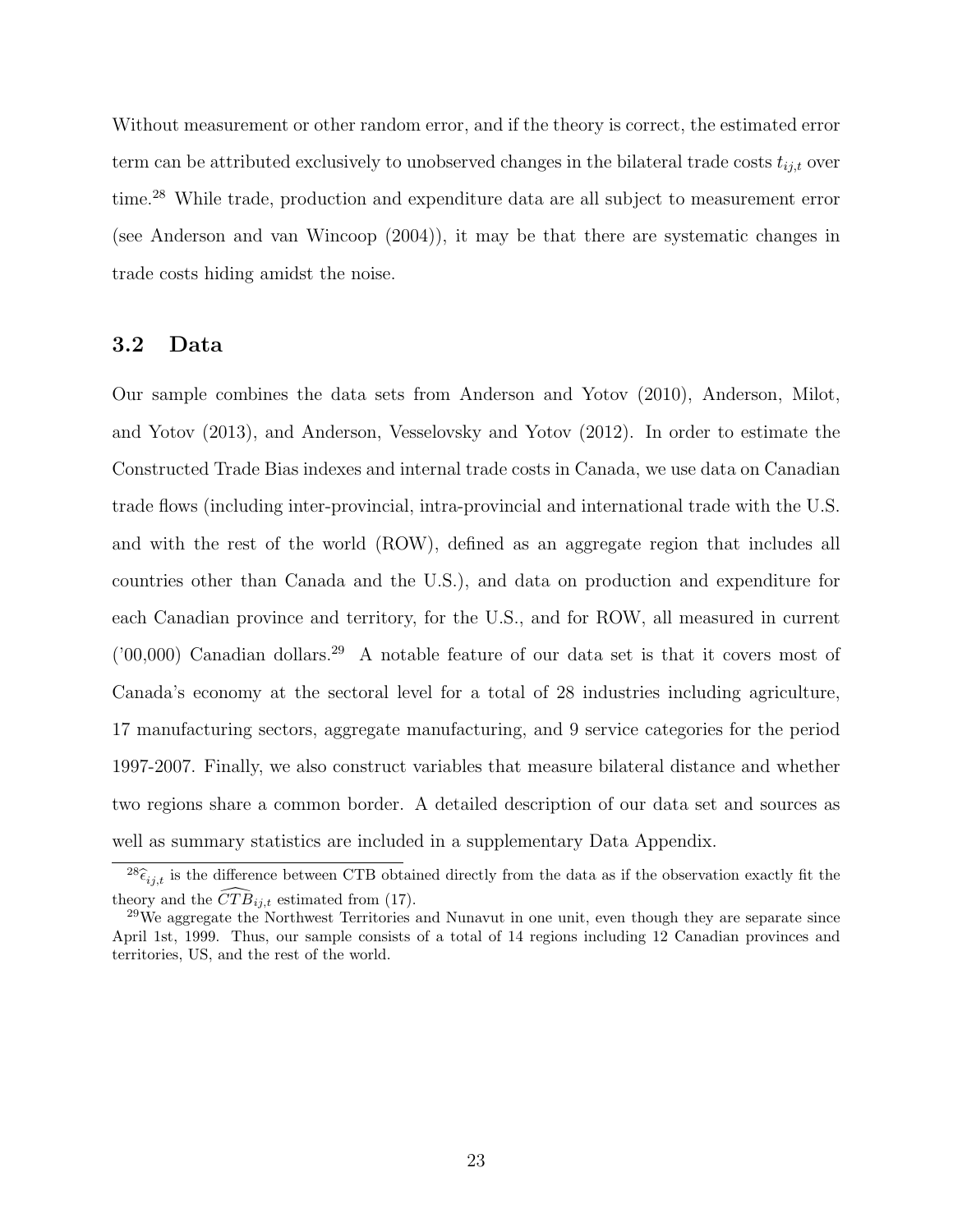## 4 Estimation Results

This section presents interprovincial trade cost estimates and CTBs for total Canadian manufacturing. At the end of the section, we offer a brief summary of the results for individual sectors and an overview of a battery of sensitivity experiments performed to test the robustness of our findings. A detailed description of all sectoral estimates and sensitivity specifications is provided in a Supplementary Appendix.

We begin with a discussion of the bilateral interprovincial trade costs (the  $t_{ij}$ s) and their key border effect component, the UTBs. Next we report on the neutrality test. We close with discussion of estimates of general equilibrium effects of trade costs on bilateral and relative interregional trade, the CTBs and CIBs.

### 4.1 Interprovincial Trade Costs

Estimates of interprovincial trade costs from the pair-fixed effects specification (17) are reported first, followed by estimates based on the standard geographic proxies for bilateral trade costs in specification  $(21)$ .<sup>30</sup> Finally, the difference between the two estimators yields the interprovincial UTB variable, equation (20).

Results from pair fixed effects specification (17) are reported in column (1) of Table 1. The estimates of the coefficients on *INTERPRT* and *INTRAPRT* indicate that the deflection of trade from international partners into internal trade in Canada has not significantly changed for Total Manufacturing during the period of investigation. The estimates of the interprovincial fixed effects  $\gamma_{ij}$  of specification (17) are reported in Panel A of Table 2. The first column in Table 2 lists each region as an exporter, while the label of each column stands for each region as an importer.<sup>31</sup> The diagonal elements are all zeros, reflecting the

<sup>30</sup>Our main estimates are obtained with the Poisson pseudo-maximum-likelihood (PPML) estimator advocated by Santos Silva and Tenreyro (2006 and 2011). We also report OLS results in the sensitivity analysis.

<sup>&</sup>lt;sup>31</sup>The order of the Canadian provinces and territories in our tables follows the preamble of the Agreement on Internal Trade. Specifically: Newfoundland and Labrador, Nova Scotia, Prince Edward Island, New Brunswick, Quebec, Ontario, Manitoba, Saskatchewan, Alberta, British Columbia, the Northwest Territories and Yukon.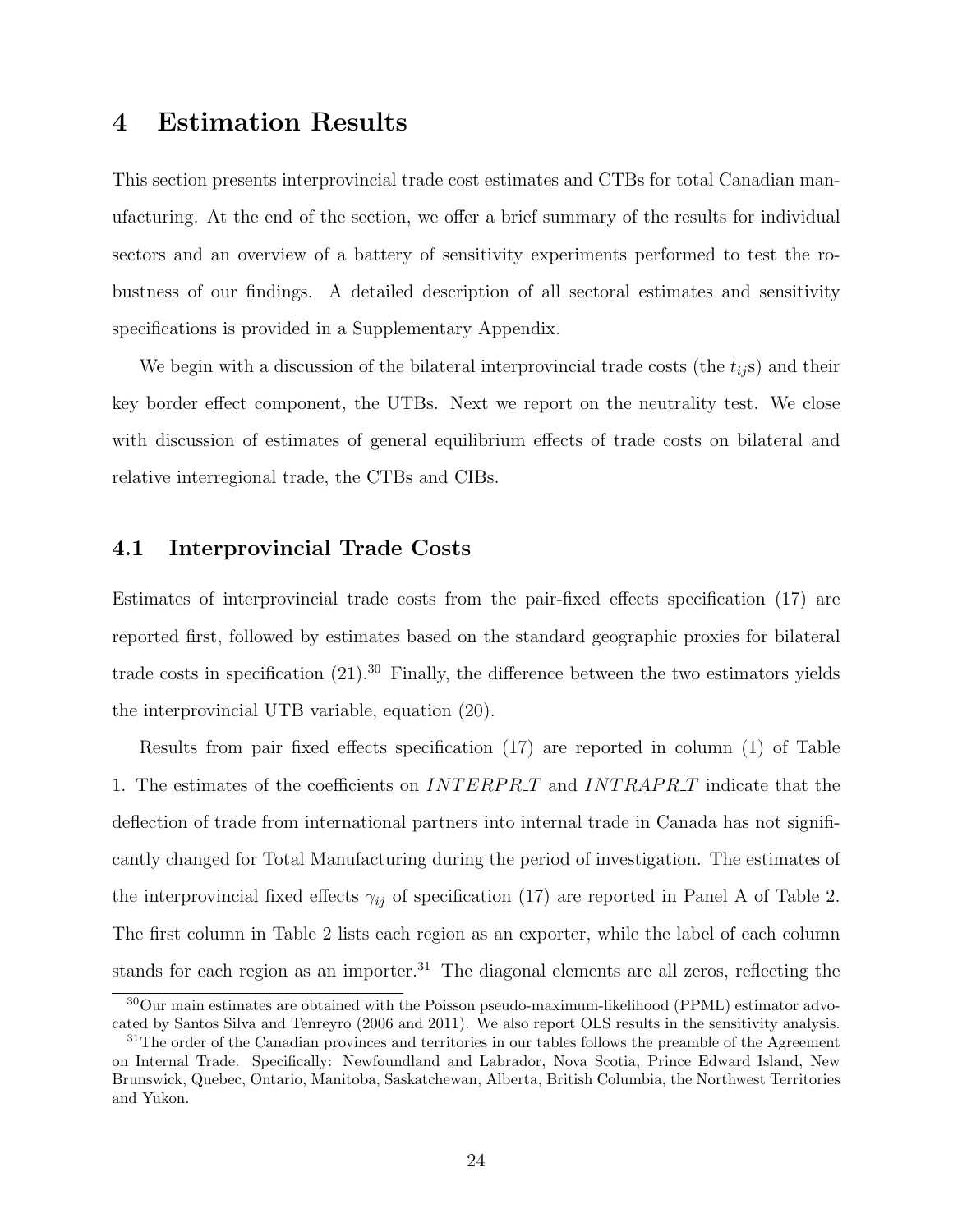fact that the intra-provincial fixed effects are used as a reference group. In addition, due to our symmetry assumption, we only report the interprovincial  $\gamma_{ij}$ 's above the diagonal. The latter should be interpreted relative to the geometric mean of the omitted intra-provincial fixed effects, as explained above. Finally, the last column of Table 2, labeled CA, reports aggregate interprovincial log volume reduction estimates for each province, obtained using the consistent aggregation procedure from Section 2.2. Three properties of the pair-fixed effects estimates stand out. First, the off-diagonal  $\hat{\gamma}_{ij}$ 's are all negative, large in absolute value, and statistically significant. The estimates are quite precise but to avoid clutter, the standard errors are suppressed. Second, the estimates vary widely across provincial partners for each origin. Third, the estimates vary by pair.

The economic significance of the estimated interprovincial fixed effects is shown in percentage trade volume effects, as defined in equation (18), and tariff equivalent effects, as specified in equation (19) using an assumed elasticity of substitution equal to 5. Estimates of the trade volume effects of interprovincial trade costs are reported in Panel B of Table 2. All off-diagonal elements in Panel B of Table 2 are less than 100. Thus, after controlling for origin and destination province-specific characteristics, interprovincial trade is significantly smaller than intra-provincial trade. For example, the estimate of 9.49 for pair NL-NS implies that trade between these two provinces is only about 10 percent of the average internal trade for these regions. Second, Panel B reveals significant heterogeneity in the estimates of bilateral trade costs across different pairs. Finally, the aggregate estimates at the provincial level, reported in column  $CA$  reveal that YT, NT and NL are the regions with the largest deviation of interprovincial from intra-provincial trade, while ON, AB, and QC are the regions with the smallest corresponding deviation. The bottom right element of Panel B reports that overall interprovincial manufacturing trade in Canada is about 5.2 percent of the intra-provincial trade.

The tariff equivalent measures in Panel C of Table 2 tell a similar story. The large and significant interprovincial trade costs estimates translate into large and significant tariff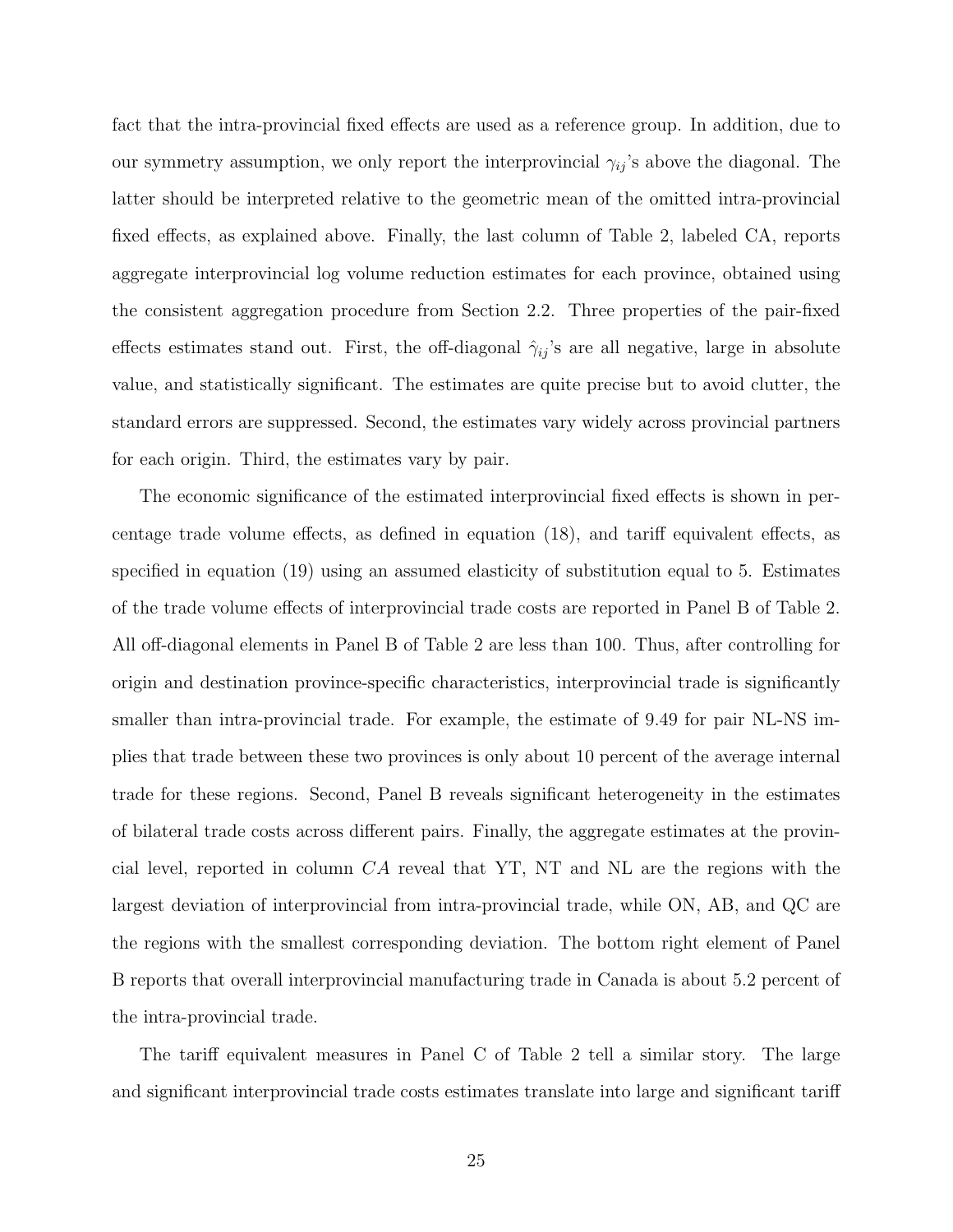equivalents. After controlling for all possible province-specific characteristics, trade between more developed regions is subject to lower tariff equivalent inter-provincial trade costs, while trade between more remote regions faces much larger tariff equivalents. The latter is captured by the very large numbers clustered in the last two columns of Panel C (NT and YT). Using the consistent aggregation procedures from Section 2.2, we find that the average interprovincial trade costs in Canada are equivalent to a tax of 109%, varying between 82% for ON and 319% for YT. The magnitude and the pattern of variation depict geographical forces but may include regulatory and other barriers.

The fixed effects estimates in Panel A of Table 2 are in principle comparable to the directly observable tetrads estimates  $\sqrt{X_{ij}X_{ji}/X_{ii}X_{jj}}$ . Tetrads estimates contain the random error terms that are minimized in specification (17) by controlling for origin-time and destinationtime fixed effects (and a particular form of time variation in the bilateral fixed effects). We test the fit of tetrads to our estimator by estimating:

$$
\ln(\sqrt{X_{ij}X_{ji}/X_{ii}X_{jj}}) = a_0 + a_1\hat{\gamma}_{ij} + \epsilon_{ij},\tag{27}
$$

If tetrads is accurate, estimates should satisfy  $a_0 = 0$ ,  $a_1 - 1 = 0$  with a very high  $R^2$ . Results are in Table 3. The first column of Table 3 reports findings with panel data while the remaining columns report yearly results. First, very high  $R^2$  values obtain throughout. Second, while all estimates of  $\hat{\gamma}_{ij}$  are statistically significant and close to one,<sup>32</sup> formal chisquared tests for  $a_1 = 1$  fail to reject the null hypothesis for the panel specification and for 6 of the 11 yearly specifications. Third, estimated constant terms are small, but only five of the estimates of  $a_0$  are not statistically different from zero. Furthermore, as can be seen from the last row in both panels of Table 3, chi-square tests reject all of the joint tests  $a_0 = a_1 - 1 = 0$ . We conclude that tetrads has systematic difference from the bilateral fixed effects estimator, despite being very highly correlated. Mechanically, the rejection occurs because the origin- and destination-time fixed effects of our estimator control for systematic

<sup>32</sup>All standard errors are bootstrapped and clustered by country-pair.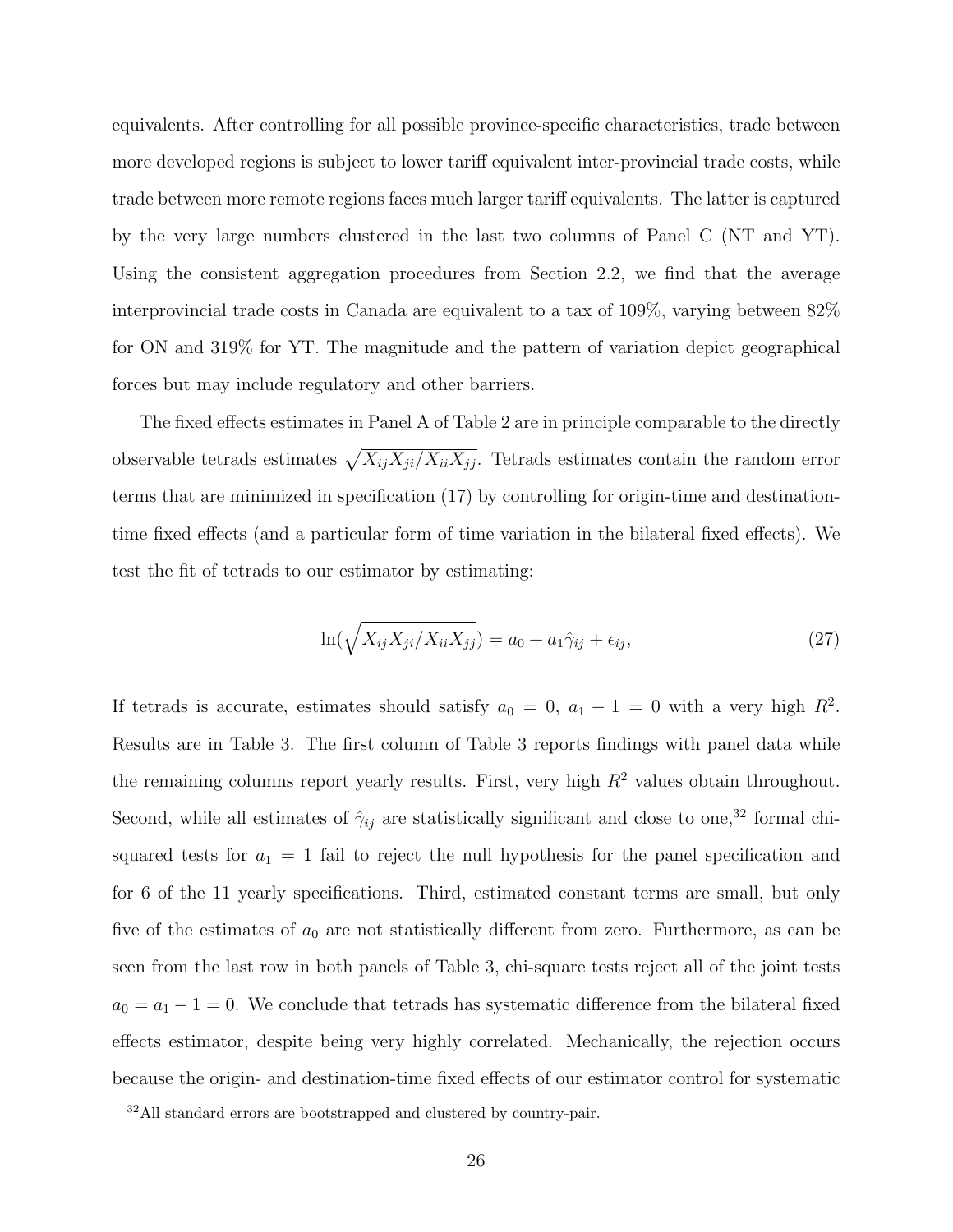elements in the random variables that enter the tetrads measure.<sup>33</sup>

Next, we replace the country-pair fixed effects from specification (17) with observable geographic trade cost proxies, bilateral distance and contiguity. Recent gravity studies decompose distance effects into intervals. Eaton and Kortum (2002) use aggregate world data and split the effects of distance into four intervals. They find that the estimate of the distance coefficient for shorter distances is larger (in absolute value) than for longer distances. Anderson and Yotov (2011) find a non-monotonic (inverted u-shape) relationship between distance and disaggregated goods trade flows in the world. Following these studies, we split distance in four intervals, which correspond to the four quantiles of our distance variable. In addition, we define  $CONTIG\_PR\_PR_{ij}$  as an indicator variable that takes the value of one when two provinces or territories share a common border, and it is equal to zero otherwise.<sup>34</sup> The estimating equation becomes:

$$
\frac{x_{ij,t}Y_t}{Y_{i,t}E_{j,t}} = \exp[\sum_{m=1}^4 \beta_m^k DISTANCE_m_{ij} + \beta_{contigCONTIG\_PR\_PR + INTERPR\_T_{ij,t}] * \exp[INTRAPRT_{ij,t} + \psi_{ii} + \eta_{i,t} + \theta_{j,t}] + \epsilon_{ij,t},
$$
\n(28)

where DISTANCE<sub>1</sub> corresponds to the smallest quantile and DISTANCE<sub>4</sub> corresponds to the largest quantile.

Estimation results from specification (28) are reported in column (2) of Table 1. As expected, distance is a significant impediment to interprovincial trade: all of the four distance estimates are sizable, negative, and statistically significant. In addition, the smallest estimate (in absolute value) is for the smallest distance interval  $(DISTANCE_1)$ , and the largest estimate is for the largest interval  $(DISTANCE.4)$ . We also see evidence of nonmonotonic effects, as the estimate on  $(DISTANCE.3)$  is smaller than the estimate on ( $DISTANCE_2$ ). Second, the estimate on  $CONTIG\_PR\_PR_{ij}$  is positive but statistically

<sup>33</sup>Our time-pairwise fixed effect coefficients are not statistically significant.

<sup>&</sup>lt;sup>34</sup>When applied to international trade flows, the gravity model consistently delivers positive and significant estimates on  $CONTIG\_PR\_PR_{ij}$  suggesting that, all else equal, countries that share a common border trade more with each other.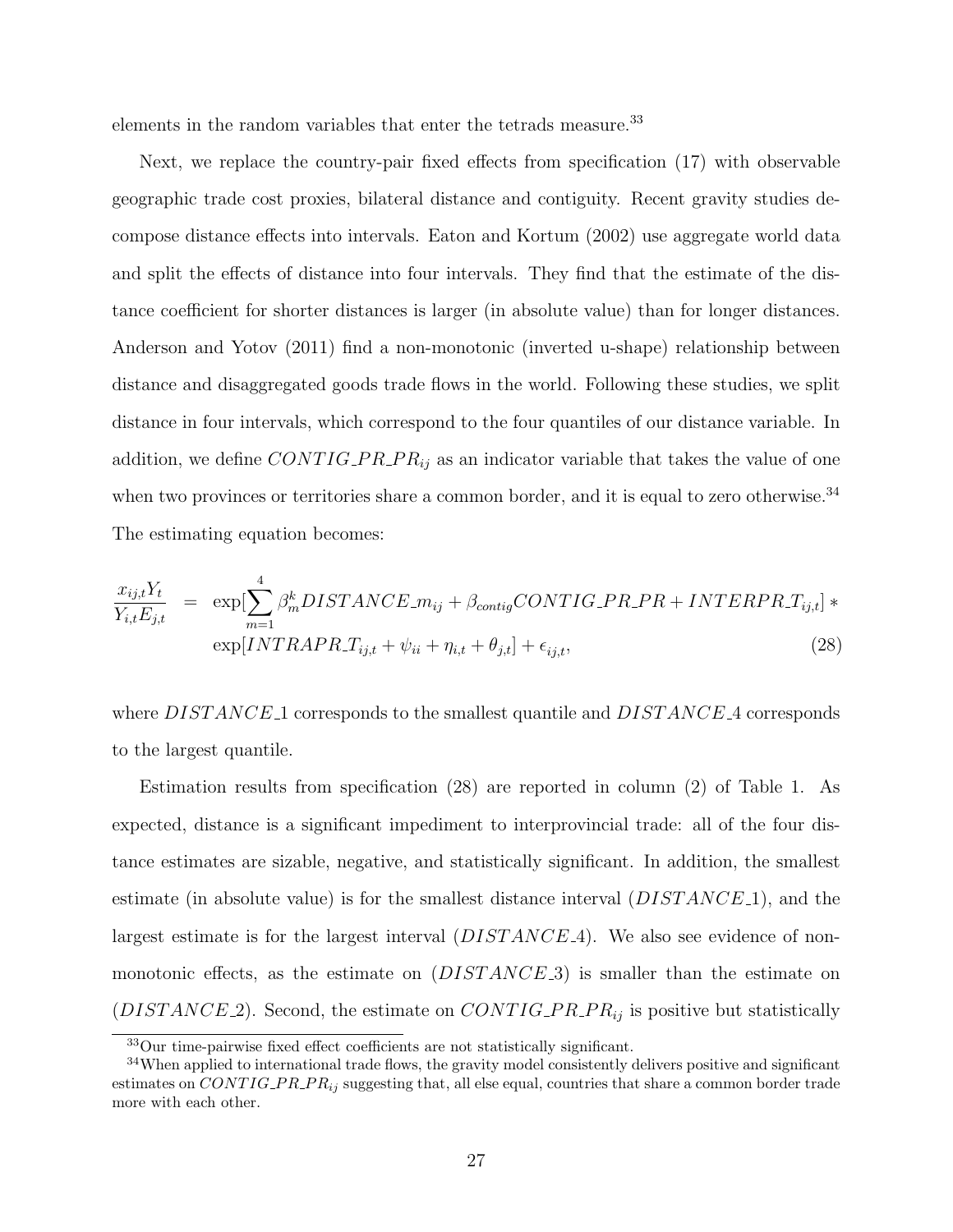insignificant and very small in magnitude,  $\beta_{contig} = 0.055$  (std.err. 0.041). The small and economically insignificant estimate on  $CONTIG\_PR\_PR_{ij}$  is in contrast with the large, positive and statistically significant estimates from the international gravity literature. Based on the results, contiguity is not a significant determinant of interprovincial trade in Canada, though it plays an important role in international trade.<sup>35</sup>

Comparing the standard gravity variables estimator with the pairwise fixed effects estimator account for interprovincial trade costs in Canada, row AIC of Table 1 reports estimates of the Akaike Information Criterion (AIC), used to compare non-nested alternative econometric specifications. The difference between AIC for the bilateral fixed effects specification and AIC for the gravity specification is 1.82, less than the threshold of 2 that the usual rule of thumb suggests, which provides 'substantial' support for the gravity specification relative to the bilateral fixed effects specification (Burnham and Anderson (2002)). Combined with the insignificant estimate of the effects of contiguity, this finding suggests that distance alone is a very powerful predictor of bilateral trade costs within Canada. Second, the correlation between the trade costs constructed from the fixed effects specification (17) and the corresponding trade costs constructed from gravity variables specification (28) is  $\rho = 0.95$ . This very high correlation coefficient suggests that distance and contiguity alone predict the order of intra-provincial trade costs very well. Furthermore, the volume effects and the tariff equivalent indexes from the specification with gravity variables (see Panels A and B of Table 4), depict trade cost patterns that are similar to those form Table 2.

Despite high correlation, there are significant differences in the *size* of estimated interprovincial trade costs. The difference between the results of the estimators (17) and (28), pushing inference to the limit, indicates provincial border barriers or stimuli. The border tax equivalent is the difference between the interprovincial tax equivalents from Panel C of

<sup>35</sup>A possible explanation for the failure of contiguity to matter much is that it matters differently for trade between the large contiguous provinces and their partners, such as ON and QC, than it does for trade between small and remote contiguous provinces such as NT and YT. This hypothesis can be tested by introducing individual indicator variables for each possible pair of contiguous provinces in our sample. We choose not to do this since it essentially introduces 15 of the bilateral fixed effects.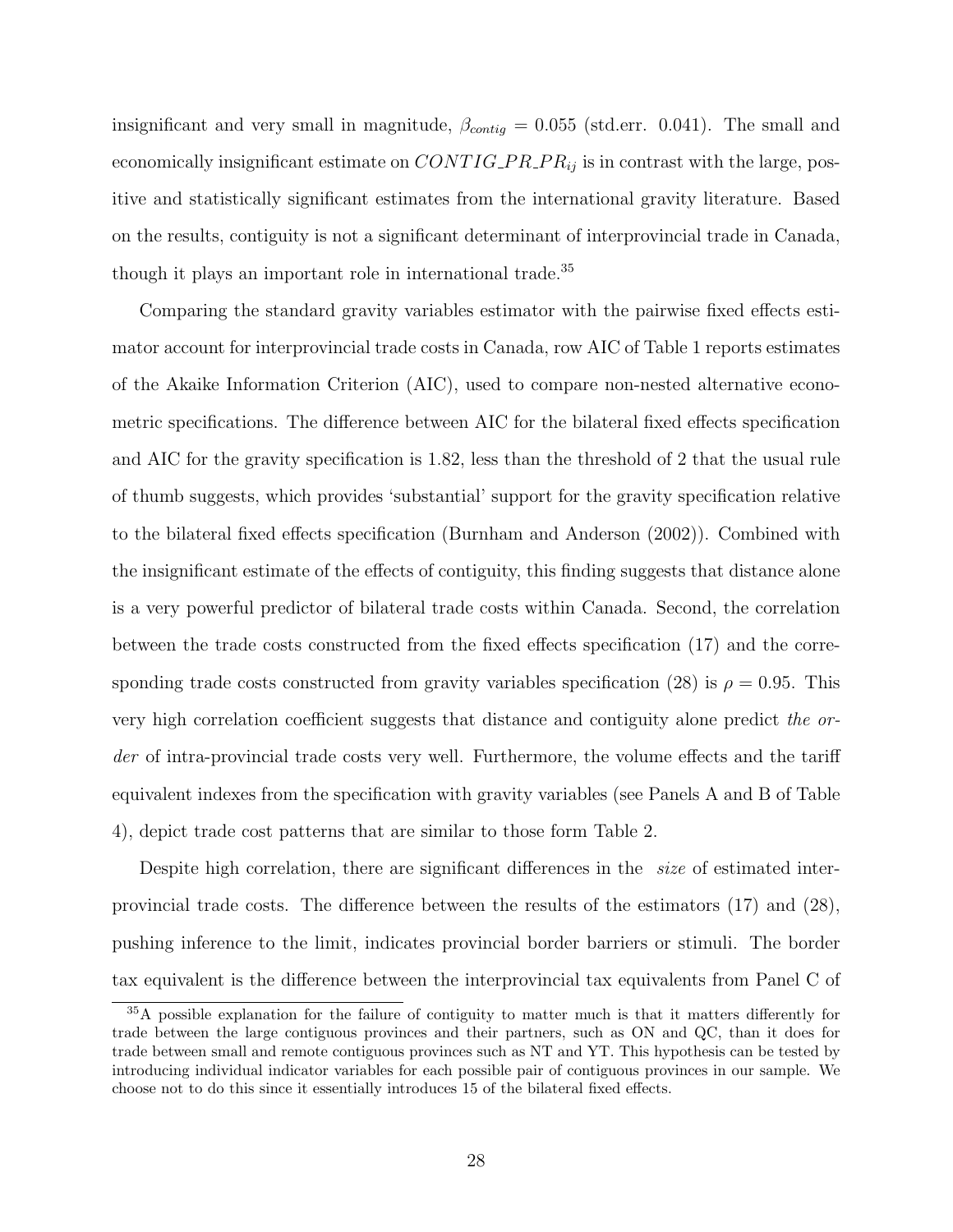Table 2 ( $\tau_{ij}^{FE}$ , obtained from the bilateral fixed effects specification (19)) and the corresponding tariff equivalent estimates from Panel B of Table 4 ( $\hat{\tau}_{ij}^{GRAV}$ , obtained from the gravity variables specification (23)). The ad-valorem border tax equivalent of the UTB is thus:

$$
\hat{\tau}_{ij}^{UTB} = \hat{\tau}_{ij}^{FE} - \hat{\tau}_{ij}^{GRAV}.
$$
\n(29)

 $\hat{\tau}_{ij}$  estimates are reported in Panel C of Table 4. Note first that there are significant differences from zero in many cases. (Standard errors are not reported to avoid clutter, but the bilateral fixed effect estimates are very precise, indicating statistical significance of the UTBs.<sup>36</sup>) Second, there are some positive and some negative  $\hat{\tau}_{ij}^{UTB}$ 's: some bilateral borders are dams and some are spillways. The dispersion of  $\hat{\tau}_{ij}^{UTB}$ s awaits explanation, but some patterns emerge from aggregation. Column CA of Table 4 reports consistently aggregated tariff equivalent differences for each province with its Canadian partners using (13) with and without border effects. Overall interprovincial trade is subject to a 5.63% internal border tax equivalent on aggregate manufacturing, reported in Table 4, Panel C, at the bottom of the column headed CA. The 5.63% border tax equivalent is associated with a 19.7% volume reduction of aggregate Canadian manufacturing sales, worth CAD 20.3 billion.<sup>37</sup> Disaggregating by province of origin produces the results in the remainder of that column. The positive overall  $\hat{\tau}_{ij}^{UTB}$ s for ten of the twelve regions suggest pervasive internal border frictions. The  $\hat{\tau}_{ij}^{UTB}$ s are the largest for YT, NT and QC. A striking finding is the relatively high  $15\%$  internal border tax faced on average by Quebec. Language difference is directly controlled for by origin and destination fixed effects, so some other force must be involved that varies bilaterally. Two provinces (NS and PE) enjoy the equivalent of a small export subsidy for interprovincial trade.

<sup>36</sup>A theoretically satisfactory standard error can be constructed from bootstrapping over repeated estimation of both specifications and generation of the UTBs. We eschew this computationally intensive method in this report.

 $3^71 - \tau_{C(i)}^{1-\sigma} = 1 - (1.0563)^{1-5} = 0.197$ . The total value of inter-regional manufacturing trade in 2002 is CAD 103 billion. The product is equal to CAD 20.3, a simple partial equilibrium measure of efficiency gains from the removal of interprovincial trade barriers.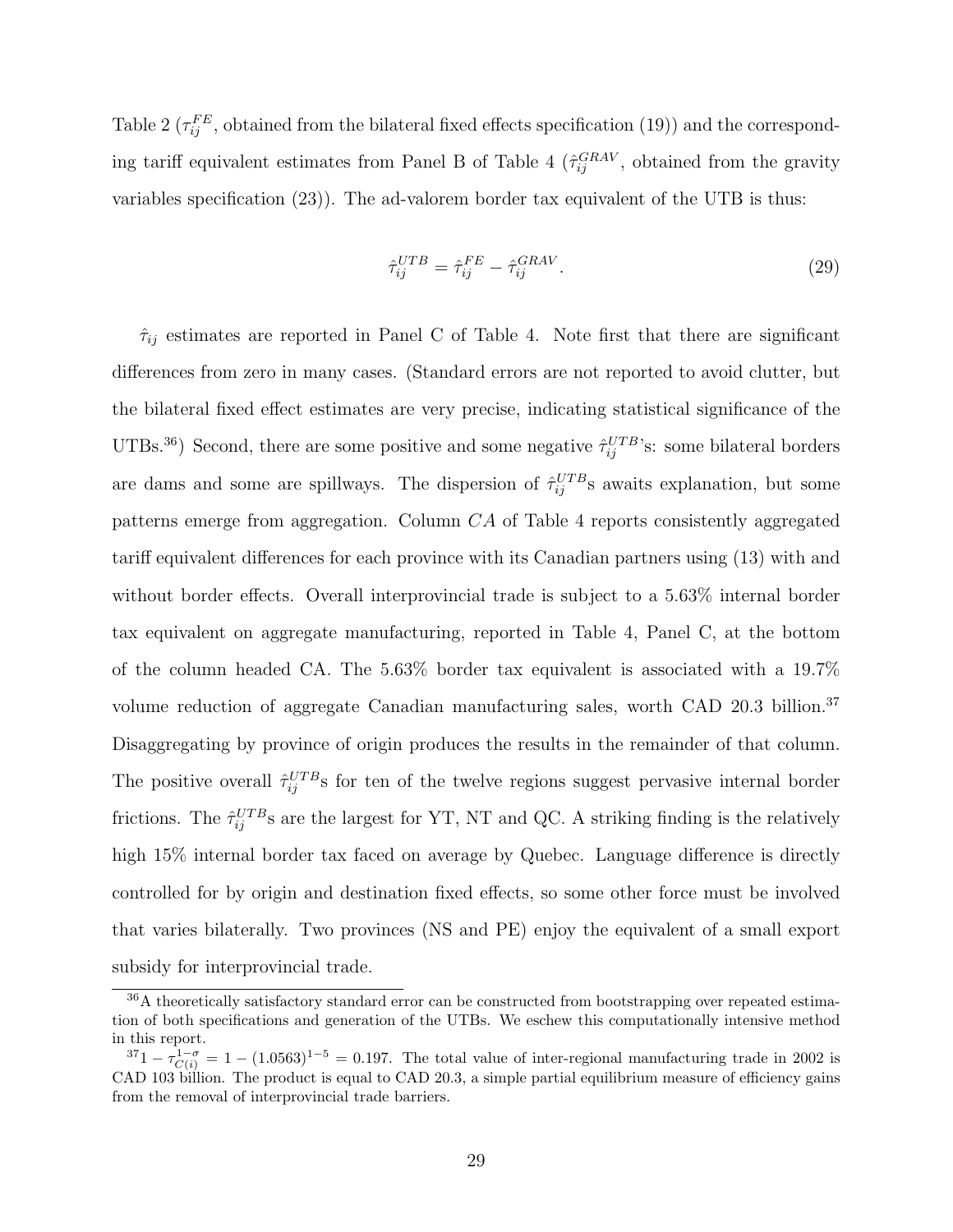Third, the rightmost column, labeled CA(FE), records the partial equilibrium average tariff equivalent obtained using the fixed weights associated with the multilateral resistances from the bilateral fixed effects estimation. The large differences between columns CA and CA(FE) demonstrate the importance of consistent aggregation. The difference is due to general equilibrium forces acting on inward multilateral resistance (buyers' incidence): in this case most of the economic significance of UTBs is due to the general equilibrium effects.

Fourth,  $\hat{\tau}_{ij}^{UTB}$  varies across provincial pairs across any exporter row, usually being larger for the more remote and small regions and smaller for the more developed regions. Thus, gravity variables 'explain' more of trade costs between the larger provinces/territories, although our gravity estimation explicitly controls for size with origin and destination fixed effects and for remoteness with bilateral distance. The observed patterns suggest that something apart from log-linearity is involved.

The variation across provinces and provincial pairs may indicate where policy intervention is needed most. But  $\hat{\tau}_{ij}^{UTB}$  interpretation is tentative only, due to unknown bilateral effects.<sup>38</sup>

## 4.2 Neutrality Test

Section 2.2 showed that system (1)-(3) is invariant to any intra-regional trade cost  $t_{ii}$  if the general trade cost function  $g(r_{ij}, r_{ii}, r_{jj})$  is Cobb-Douglas: the neutral case of comparative statics. Econometrically, intra-regional trade costs are not identified separately from multilateral resistance. The Cobb-Douglas restriction can be tested by estimating specification:

$$
\hat{\gamma}_{ij}^{FE} = \omega_0 + \omega_1 \ln \left( \hat{t}_{ij}^{GRAV} \right)^{1-\sigma} + \omega_2 \ \hat{\psi}_{ii}^{GRAV} + \omega_3 \ \hat{\psi}_{jj}^{GRAV} + \nu_{ij}, \quad \forall i \neq j. \tag{30}
$$

<sup>&</sup>lt;sup>38</sup>For example, if the set of gravity variables in (28) is incomplete,  $\hat{\tau}_{ij}^{UTB}$  will be biased. In other words, more information might be extracted with more details about the types of bilateral relationships (i.e., infrastructure details) between the provinces in our sample. This point is especially relevant at the sectoral level. In addition, it is possible that the gravity variables that we use already proxy for institutional and policy measures intended to promote interprovincial trade. For example, contiguous provinces are more likely to cooperate with each other. As an example of close cooperation between contiguous provinces consider Alberta and British Columbia who signed the Trade, Investment and Labour Mobility Agreement (TILMA) in 2007. Due to data limitations, we cannot study the effects of TILMA here.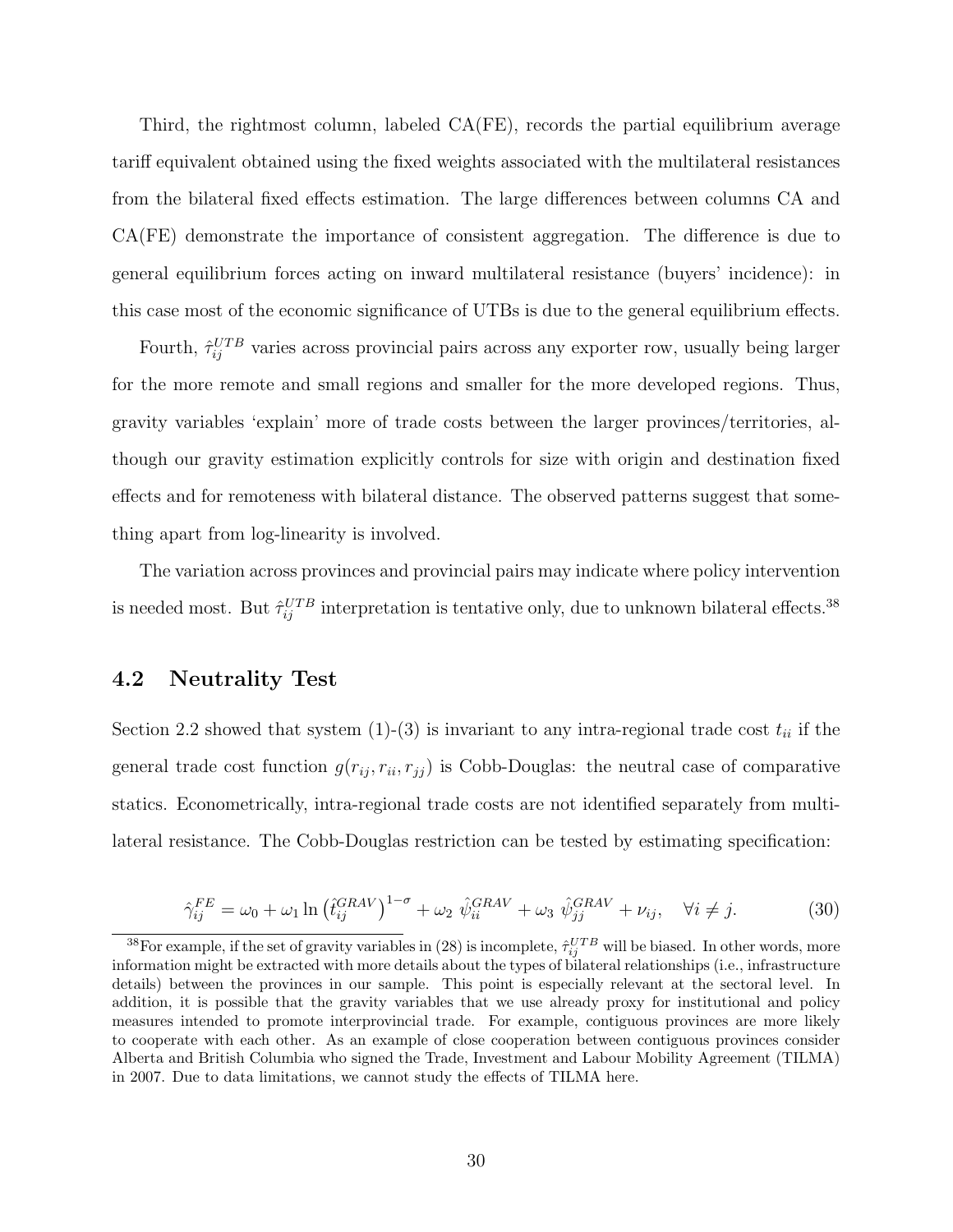Here,  $\ln(\hat{t}_{ij}^{FE})^{1-\sigma} = \hat{\gamma}_{ij}^{FE}$  are the estimated volume effects of trade costs from the specification with fixed effects, and  $\ln(\hat{t}_{ii}^{GRAV})^{1-\sigma} = \hat{\psi}_{ii}^{GRAV}, \ln(\hat{t}_{jj}^{GRAV})^{1-\sigma} = \hat{\psi}_{jj}^{GRAV}$  are the estimated volume effects based on the specification with gravity variables. (Note that this specification is independent of the elasticity of substitution.) Neutrality requires satisfying two restrictions on estimated coefficients:  $\omega_2 + 1/2 = 0$  and  $\omega_3 + 1/2 = 0$ . Violation of the pair of restrictions means that the fixed effect estimates still contain some influence of  $r_{ii}$  and  $r_{jj}$ , contrary to neutrality. Homogeneity implies  $\omega_0 = 0$ ,  $\omega_1 + \omega_2 + \omega_3 = 0$ . Specification (30) permits tests of these restrictions.

An initial benchmark estimates (30) subject to  $\omega_2 = \omega_3 = 0$ . Bootstrapping delivers standard errors and confidence intervals for the coefficients.<sup>39</sup> The results, reported in column (1) of Table 5, reveal: (i) The estimate on  $\ln \left( \hat{t}_{ij}^{GRAV} \right)$  is not significantly different from 1; (ii) the  $R^2 = .48$ ; and (iii) the estimate of the constant term is statistically significant and very large. Thus, the pair-fixed effects estimates are rather weakly correlated with the bilateral gravity variables trade costs, effectively bilateral distances.

Column (2) of Table 5 presents estimates of (30) with unrestricted  $\omega$ s. (i) The  $R^2 = .94$ increases very significantly; (ii)  $\hat{\omega}_1$  is closer to 1 and still not statistically different from 1; (iii)  $\hat{\omega}_2$  and  $\hat{\omega}_3$  are each statistically greater in absolute value than  $-1/2$  and their sum is statistically smaller than  $-1$ , all at the 1% level of confidence; (iv)  $\hat{\omega}_0$  is smaller in absolute value, but statistically and quantitatively significantly less than  $0;^{40}$  (v)  $\hat{\omega}_1 + \hat{\omega}_2 + \hat{\omega}_3 < 0$ . Result (i) implies that intra-regional trade cost  $\hat{\psi}_{ii}$  variation is significant and contributes significantly to explaining the variation of bilateral fixed effects. Results (i) and (ii) together indicate that intra-regional cost variation is almost uncorrelated with bilateral distance. Result (iii) implies that neutrality is rejected, intra-regional trade costs have an effect on inter-regional trade costs that is not absorbed by origin and destination fixed effects. Results (iv) and (v) imply that Cobb-Douglas homogeneity of degree zero is rejected: the chi-squared

 $39B$ ootstrapping is required due to the use of generated regressors.

 $^{40}e^{-0.839} = 0.432$ , meaning a volume reduction of 57%. The border tax equivalent of this volume effect is 23% given an elasticity of substitution equal to 5.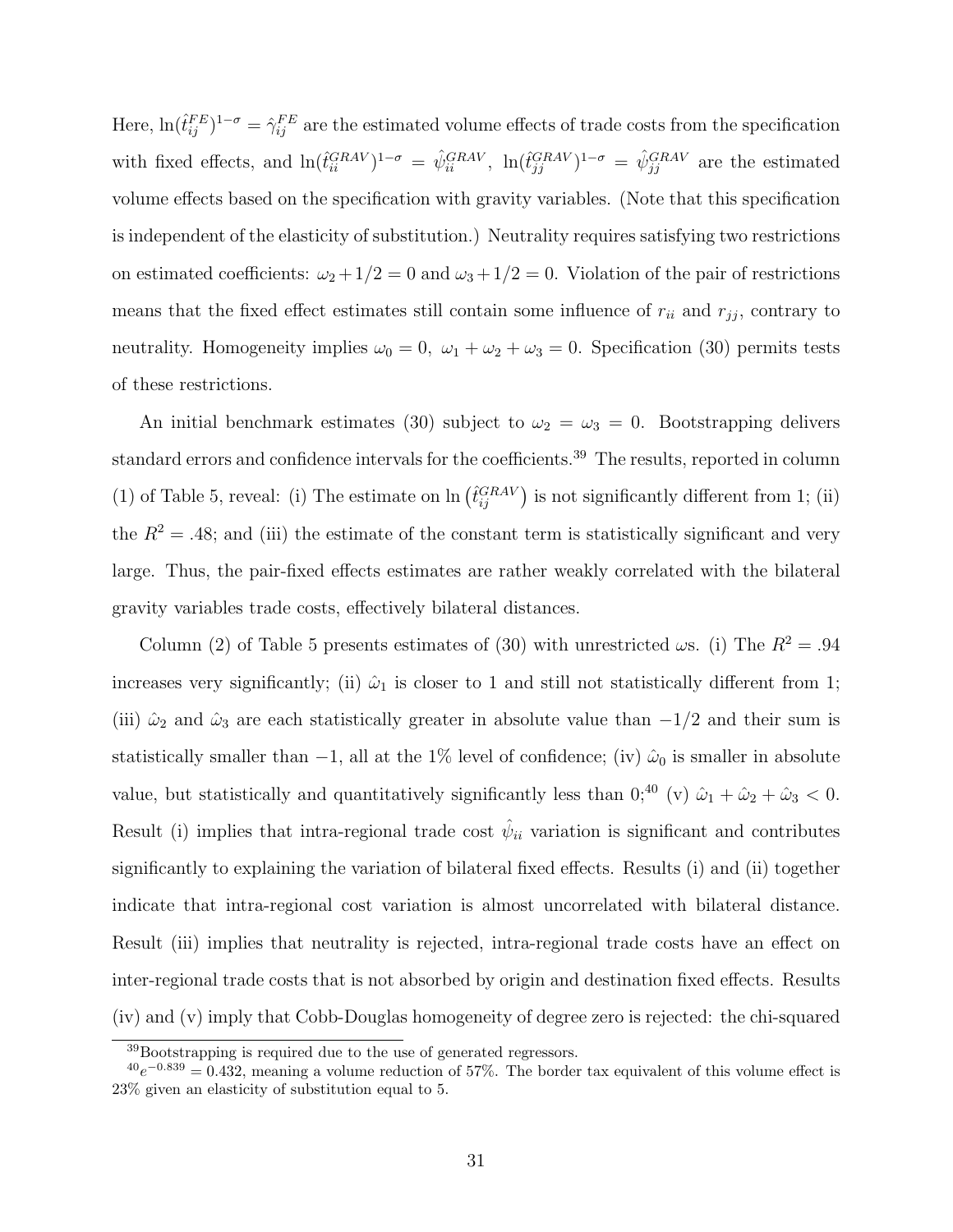test for the combined restrictions  $\omega_0 = 0$ ,  $\omega_1 + \omega_2 + \omega_3 = 0$  is rejected (p-value of 0.0001).

Column (3) of Table 5 reports estimates of (30) subject to the constraint  $\omega_2 + \omega_3 = -1$ . The results imply that, subject to the constraint, the values of  $\omega_1 = 1$  and  $\omega_0 = 0$  and  $\omega_2 = \omega_3 = -1/2$  used in constructing the UTBs cannot be rejected. The homogeneity hypothesis in the constrained model is not rejected: the chi-squared test for the combined restrictions  $\omega_0 = 0$ ,  $\omega_1 + \omega_2 + \omega_3 = 0$  has a p-value of 0.1274. Thus the constraint effectively imposes the homogeneity of degree one property of the general trade cost function on the structure of the pairwise fixed effects estimator.<sup>41</sup>

The residuals of the constrained regression necessarily have zero mean and the intercept is not significantly different from zero. The residuals are thus statistically equivalent to the constructed UTBs. Subject to the constraint, there is no average levels effect generating differences between the pairwise fixed effects and the gravity variables estimates, hence there is no average levels effect in the constructed UTBs. Columns (2) and (3) taken together imply nonrandom residuals of the constrained regression and hence nonrandom constructed UTBs. The regressors with unconstrained values of  $\omega_0$ ,  $\omega_2$ ,  $\omega_3$ , reported in column (2), pick up systematic patterns in the UTBs. Hence the deviation of the  $\ln(t_{ij}^{FE})^{1-\sigma}$ s from the  $\ln(t_{ij}^{GRAV}/(t_{ii}^{GRAV}t_{jj}^{GRAV})^{1/2})^{1-\sigma}$ s is nonrandom.

Taking specification (30) and the results in Table 5 seriously, rising (over the cross section) intra-national trade costs induce drops in inter-regional and international trade ( $\approx -0.1(\psi_{ii}+)$  $\psi_{jj}$   $>$  0) due to the non-neutral structure of the full bilateral trade costs. The rejection of neutrality and the clues provided by the test pose a challenge for future research — exploring the connection between intra-regional and inter-regional trade costs.

## 4.3 CTB Estimates

CTB estimates for manufacturing within and between provinces for 2002, the mid-year in our sample, are reported in Panel A of Table 6. In the absence of any trade frictions, all

 $\frac{41\gamma_{ij}^{FE}}{j} = \ln(t_{ij}/\sqrt{t_{ii}t_{jj}})^{1-\sigma}$  is the specification, implying that if  $g(\cdot)$  is homogeneous of degree one then  $\gamma_{ij}$  is homogeneous of degree zero in the ts.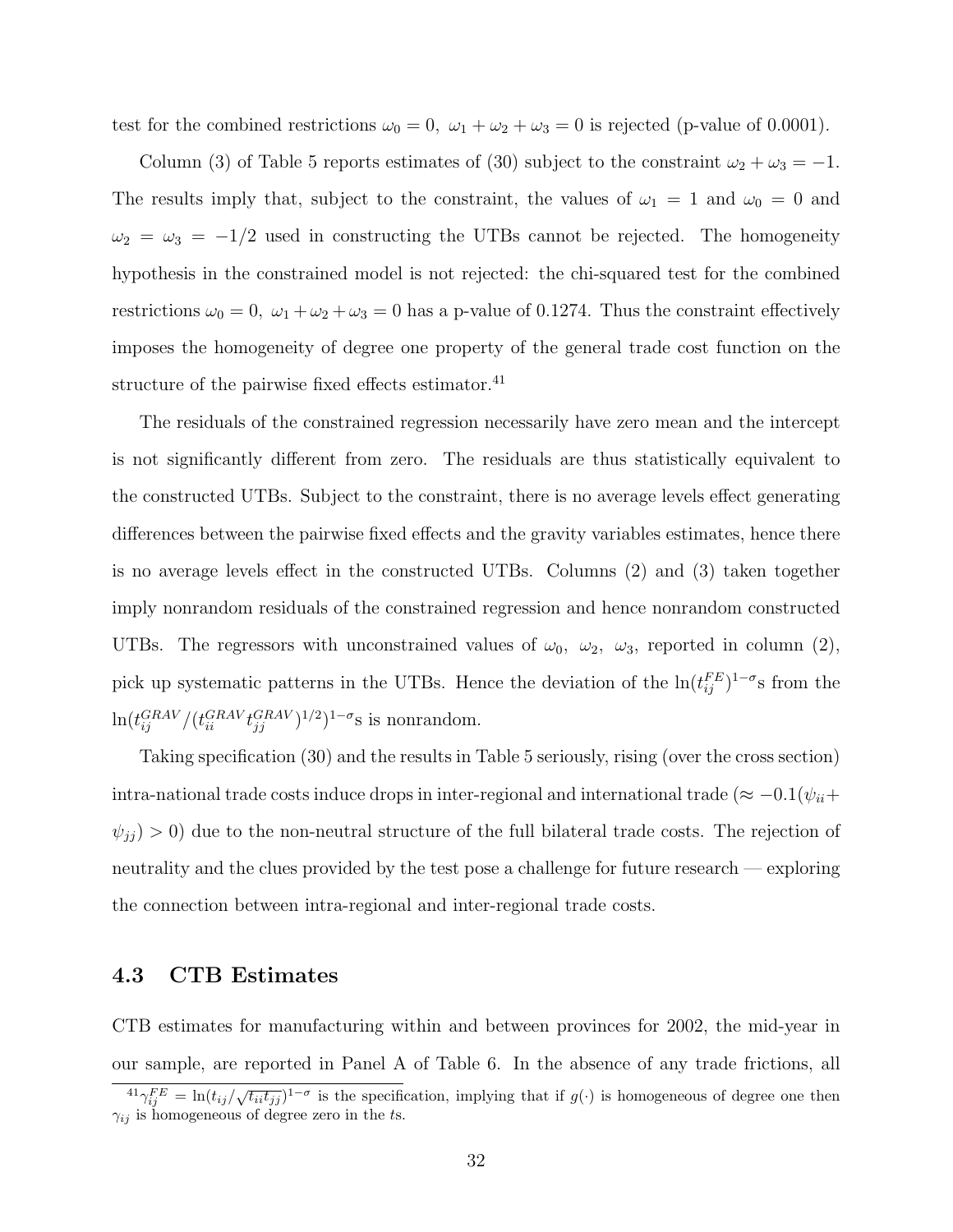elements of the CTB matrices, not just the diagonal elements, would be equal to 1. Home bias in provincial trade is massive as all diagonal elements in Table 6, Panel A, are much larger than their frictionless counterpart of 1. More developed and central provinces exhibit smaller intra-provincial biases than relatively distant and less developed regions like YT, NT, and PE. This is now a familiar pattern due to the strong tendency for larger regions to have lower multilateral resistances because they naturally do more trade with themselves (Anderson and van Wincoop (2003); Anderson and Yotov (2010)). Variation in the pattern of bilateral trade costs faced by regions plays a role, but the size-multilateral-resistance link is dramatic.

The off-diagonal elements in Panel A are generally larger than 1 but smaller than the intra-provincial bias for all regions, as for AB and BC where Constructed Home Bias is 4 to 6 times larger than the CTBs for their bilateral trade. International borders deflect potential trade into domestic trade, but the deflection into local trade is much greater. The off-diagonal estimates in Panel A of Table 6 also reveal that more developed provinces demonstrate larger inter-provincial biases as exporters than as importers. In contrast, less developed and more remote regions, such as YT, PE, and NT, tend to have larger interprovincial biases as importers than as exporters.<sup>42</sup> This is also captured in the provincial overall CTBs in the last column of Table 6, using the aggregation procedures from Section 2.2 to calculate the interprovincial CTBs for each province as an exporter. YT, NT, and NL are the regions with the lowest average CTB indexes in the sample. These patterns are explained by equation (5) and the very strong tendency for larger economic regions to have lower inward multilateral resistance  $P_j$ . Thus, small economies have high costs of trade on average across all sources, so any particular exporter has a higher priced competition on average when selling to smaller regions.<sup>43</sup>

<sup>42</sup>Notably, the only three CTB indexes that we obtain that are lower than or equal one are for exports from NT to ON, and for exports from YT to QC and ON.

<sup>&</sup>lt;sup>43</sup>The reason for the negative association of economic size and inward multilateral resistance is essentially because small regions naturally have to trade more with the outside and thus incur higher trade costs than do big regions. See Anderson and van Wincoop (2003), and especially Anderson and Yotov (2010) for more details on this argument.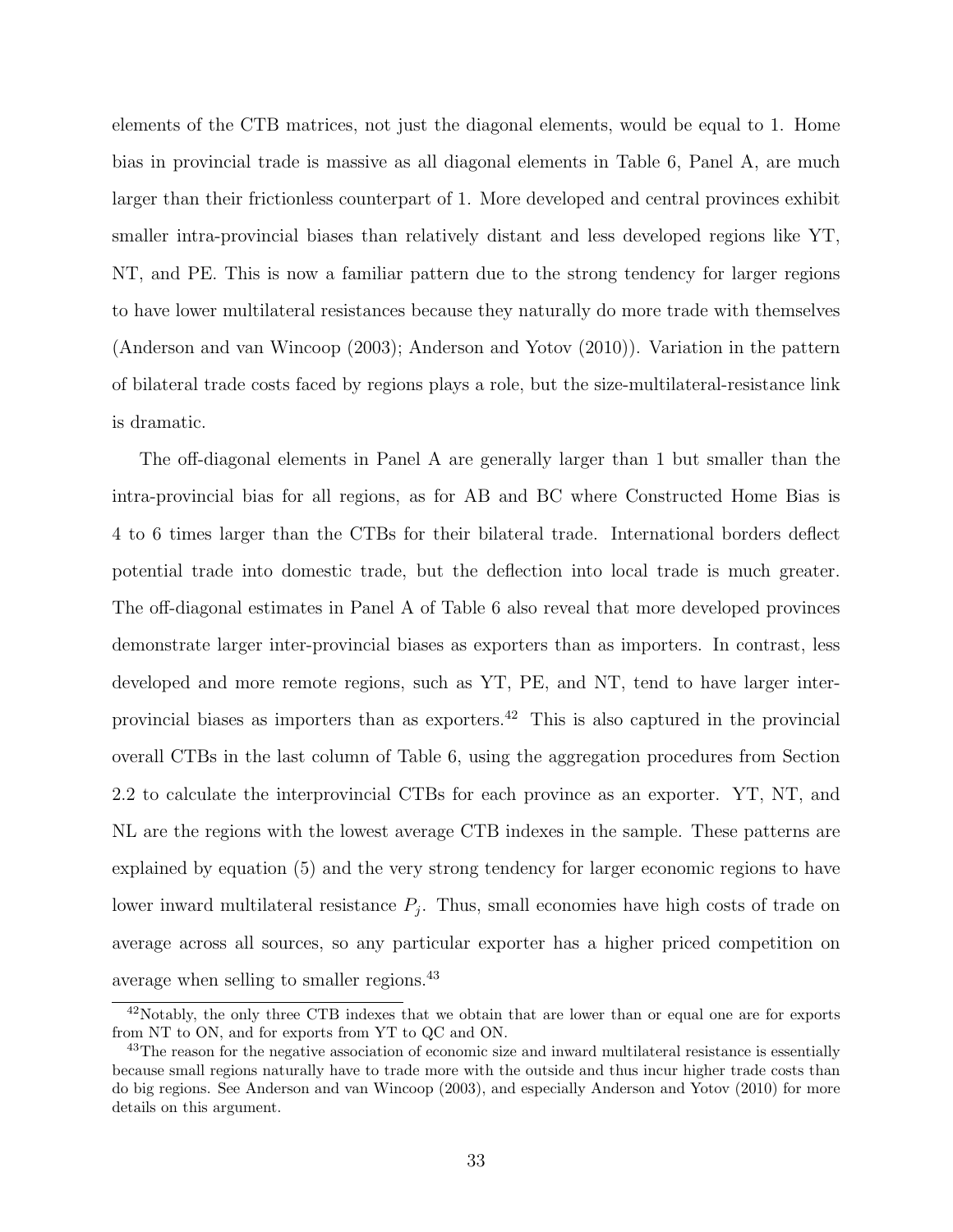Constructed Interregional Bias formalized in equation (5) measures the relative deflection of interprovincial trade into intra-provincial trade due to trade costs both directly and indirectly.  $\Pi_{ij}/\Pi_{ii} = (CIB_{ij})^{1/(1-\sigma)}$  measures relative sellers' incidence on inter-provincial trade, from equation (10). Panel B of Table 6 reports this relative sellers' incidence for each province/territory on sales to each province. The off-diagonal elements in Panel B are all greater than one, reflecting the larger frictions that each province faces when shipping to the rest of Canada as compared to shipping internally.<sup>44</sup> A clear pattern in Panel B is that more developed regions face lower relative resistance as compared to less developed regions. This is captured clearly by the provincial estimates in the last column of Panel B, where we see that ON and QC are the two provinces that enjoy the lowest relative resistance to interprovincial shipments in Canada. Despite the fact the YT and NT are the two territories with the lowest CTB indexes as exporters (see Panel A), these are two regions that face the largest relative resistance to inter-provincial trade.

The UTB contribution to CTB is a general equilibrium complement to the partial equilibrium UTB measures in Panel C of Table 4. Panel C of Table 6 reports percentage differences between CTBs from the pairwise fixed effects estimator and the gravity variables estimator. First, note that the diagonal elements in Panel C are very small, all less than 1 percent in absolute value. This result should be expected, because in both specifications the intraregional trade costs is normalized to 1, the difference between the two is due entirely to the difference in the multilateral resistances in the two specifications.<sup>45</sup> Second, the off-diagonal elements are sizable and vary in sign. Interestingly, the signs of the corresponding general equilibrium UTB estimates from Panel C of Table 6 and those from Panel C of Table 4 are often opposite. Thus the general equilibrium effects of UTBs are strong and often outweigh their direct partial equilibrium effects.

Percentage changes in CTBs over time in Manufacturing from 1997 to 2007 are reported

<sup>&</sup>lt;sup>44</sup>The exception is relative sellers incidence equal to one on shipments from ON to NT.

<sup>&</sup>lt;sup>45</sup>That is, the origin and destination fixed effects differ in the two estimations.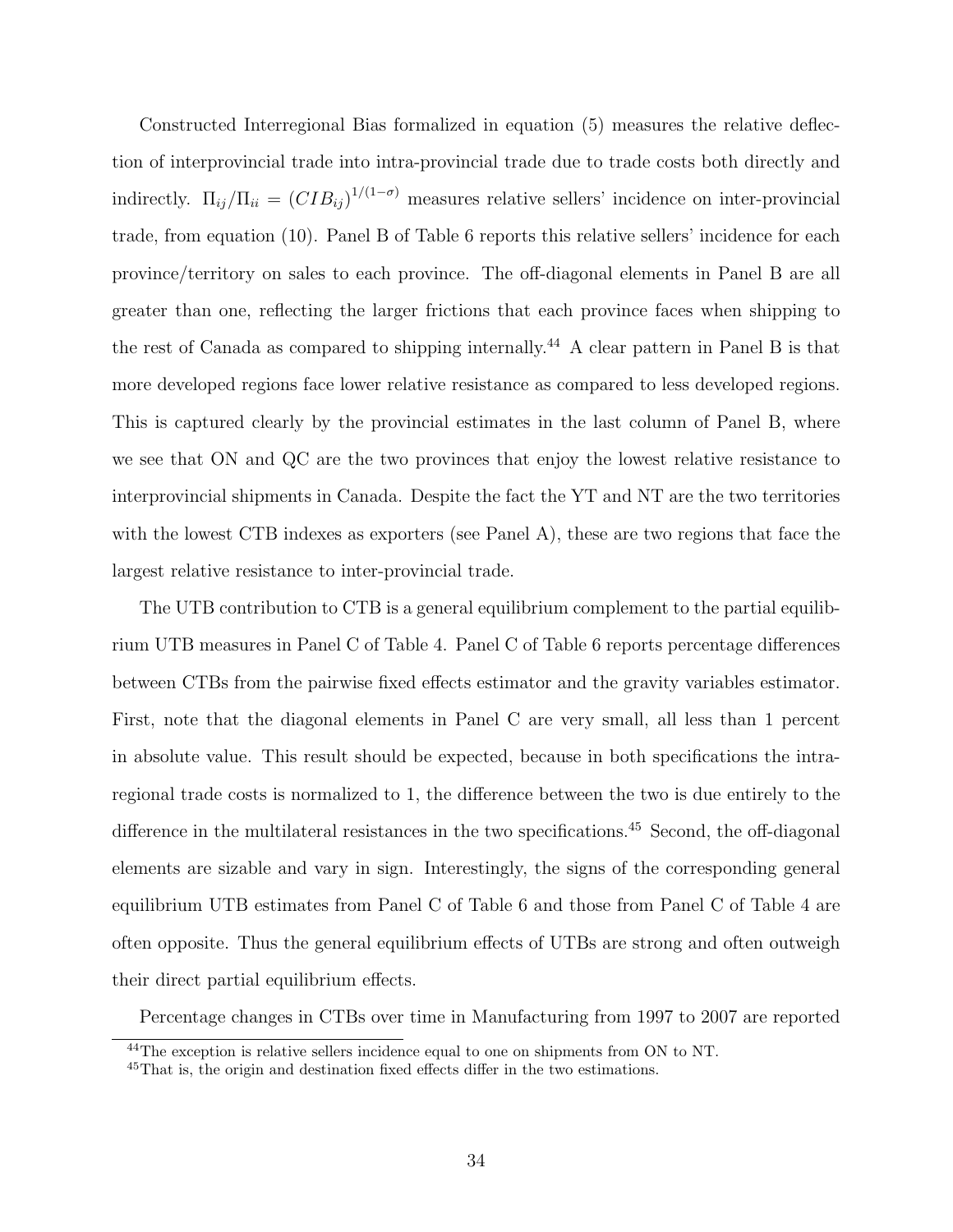in Table 7.<sup>46</sup> First, intra-provincial CTBs have decreased for all provinces save BC and NB, with increases of  $2\%$  and  $4.2\%$ , respectively. Most provinces are becoming more integrated with the world. The fall in intra-provincial CTBs is largest for the remote regions YT (79%) and NT (62%). Second, the changes in inter-provincial CTBs off the diagonal in Table 7 are mixed, but with some consistent patterns. First, the more remote regions experience a fall in the CTBs for exports, exemplified by decreases for NT and for YT with any other region in our sample. These remote regions thus have become less integrated with the rest of the Canadian provinces over 1997-2007. Subtracting the diagonal terms gives the percentage change in CIBs, offsetting most of the fall for YT but not for NT. ON and MB are other provinces that experience lower CTBs for their exports to most provinces and territories, but in their cases the fall in intra-regional CTB implies a rise in CIBs. CTB changes at the province level are summarized in the last column in Table 7, where we report consistently aggregated provincial numbers. YT, NT, ON and MB are the four regions where CTB fell over the period 1997-2007. The rest of the Canadian provinces and territories register an increase in CTB.

The overall rise in CTBs in the last column (supplemented by subtracting the diagonal terms to obtain CIBs) suggests that most of the Canadian provinces and territories have become more integrated in manufacturing trade over the period 1997-2007 (extending a result reported by Anderson and Yotov (2010)). NT is the big exception. This result is driven by changes in the provincial output and expenditure shares in manufacturing, because, as discussed earlier, there is little evidence of time variation in the bilateral trade costs.

## 4.4 Analysis of Residuals and Sensitivity Experiments

The credibility of our results is buttressed by analysis of the residuals and sensitivity to variations of the model specification.

Residuals are defined in equation (26) as the difference between the actual data and

 $^{46}$ It should be noted that comparisons of the CTB estimates over time are subject to reliability of ROW data, which is used to construct the value of world output for each sector.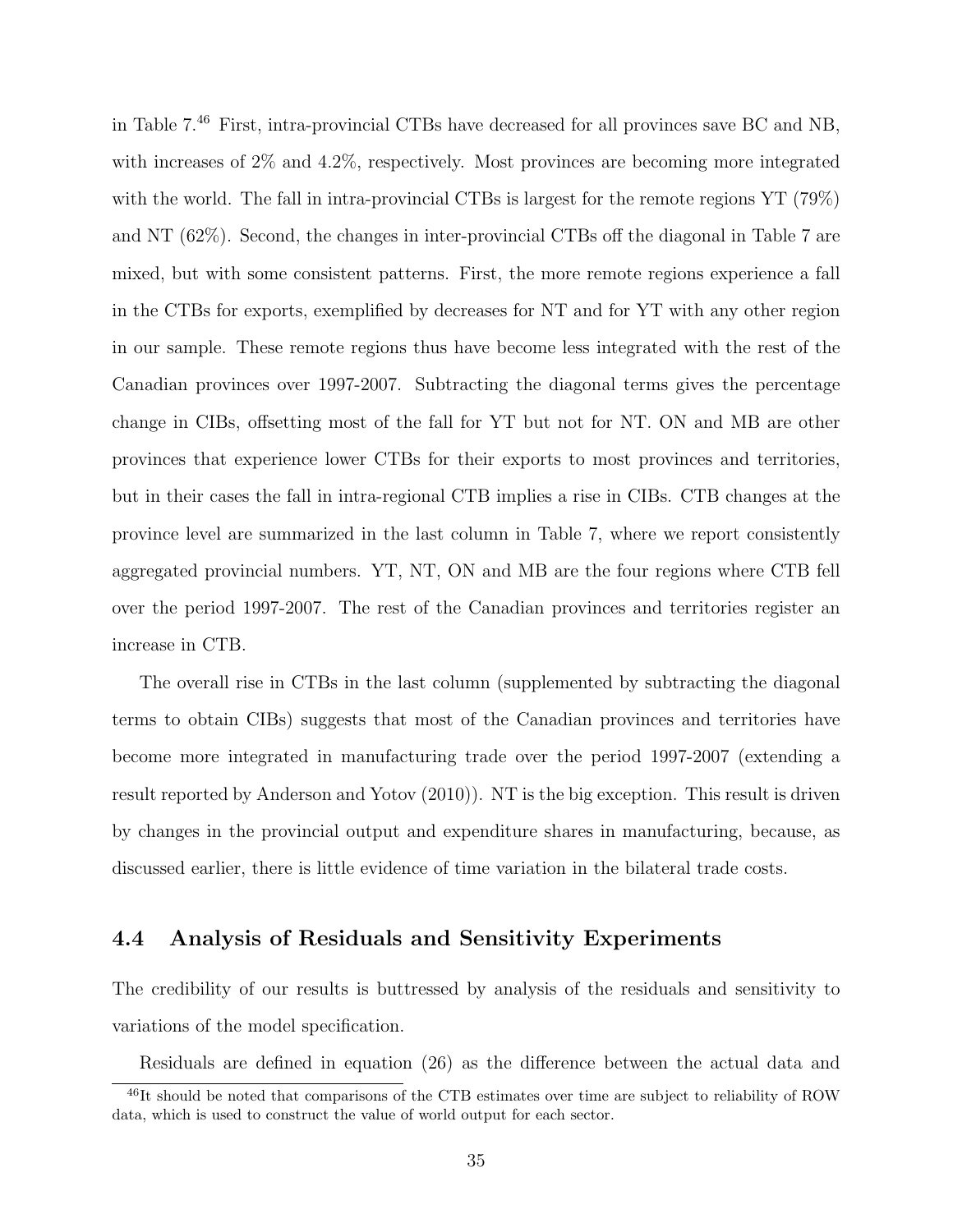the fitted CTBs. Residuals are primarily due to measurement error in the trade, output and expenditure data, but may also indicate time-varying trade costs or specification error. Systematic sign switches of residuals over time could vitiate our use of panel structure to identify UTBs. Systematic under- or over- prediction for pairs could indicate departure from the iceberg (log-linearity of) trade costs assumed in (15). The residuals data reveal very few instances where the residuals for a given pair are steadily positive or negative up to a given year and then switch signs until the end of the period, suggesting that the model does not omit a systematically important time-varying explanatory variable. (The data set of residuals is available by request.) The examination of residuals combines with the finding of no significant time-varying effects captured by  $\text{INTERPR}_{i,j,t}$  and  $\text{INTERPR}_{i,j,t}$  from specification (17) to suggests that internal trade costs in Canada were stable between 1997 and 2007.

Systematic under- or over-predictions across years occur for only 18 of the 144 possible pairs of provinces and territories in our sample.<sup>47</sup> The scarcity of such examples indicates randomness rather than non-iceberg trade costs.

A full cross section display of residuals for 2002 (the mid-year of the sample) is expressed in percentage terms for comparability in Table 8. Note first that the residuals are mostly not systematically signed: each row and column contains positive and negative elements. This is consistent with the process generating the  $\epsilon$  realizations being a zero mean random generator. Second, in terms of distribution across provinces and across provincial pairs, the biggest discrepancies between the data and the model predictions (based on the dispersion of the residuals) are for YT and NT, followed by NL and PE. In contrast, the model performs best for QC, followed by AB, BC and ON. Thus, the model performs best for the big provinces and worst for the smallest provinces. Note that this is so even after the rich

<sup>47</sup>For example, on average, the largest (as percent) over-predictions of our model are for 'exports' from NT to MB and from NT to SK, and the largest under-prediction is for shipments from YT to BC. In most cases, the model over-predicts or under-predicts either the exports or the imports for a given province/territory from another province or territory. In a few instances there are systematic differences in each direction for a given pair. For instance, the model over-predicts shipments from AB to BC but under-predicts shipments from BC to AB.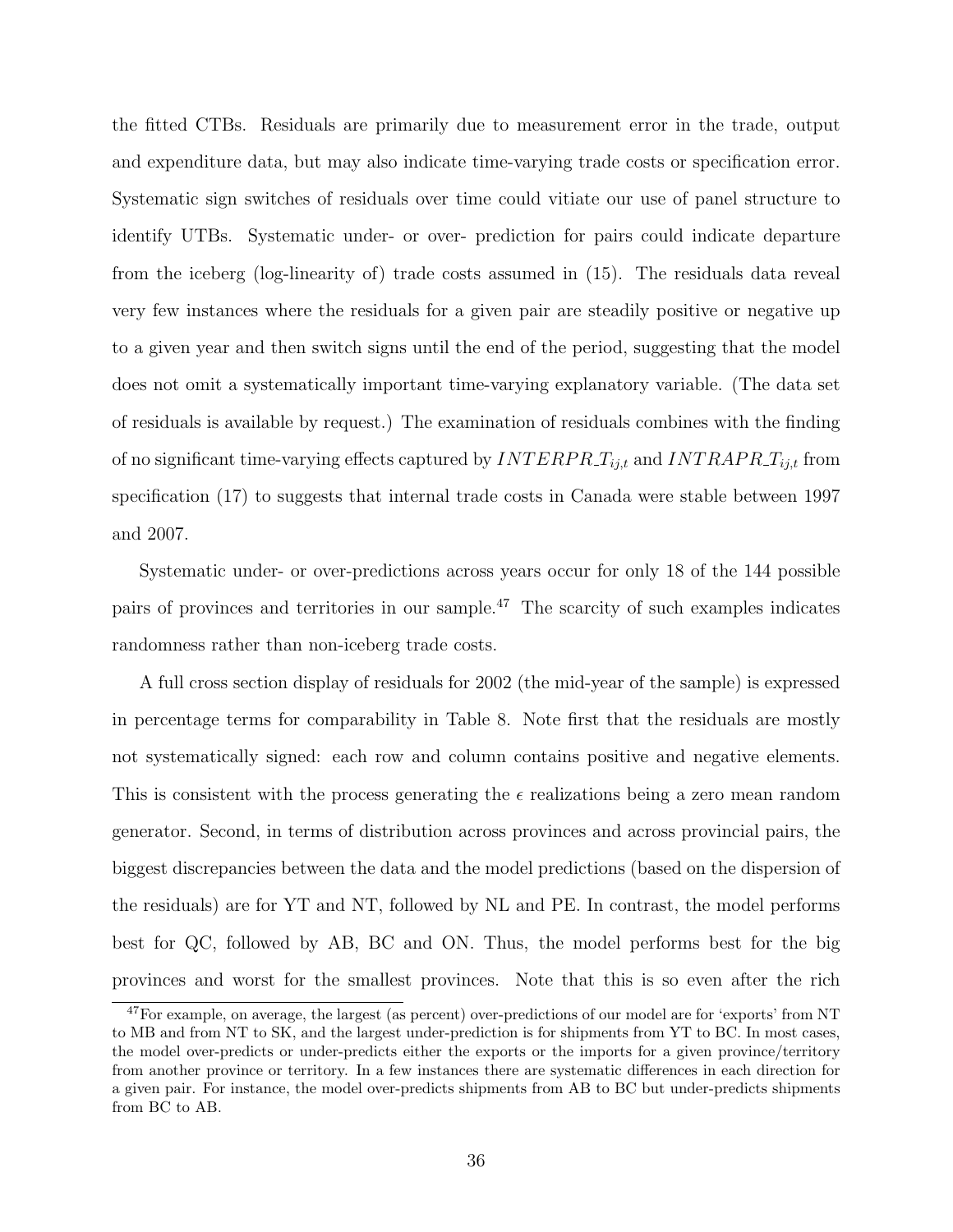system of fixed effects controls for time-varying province-specific effects (both as importer and exporter) and for time-invariant bilateral effects. This pattern is explained by less efficient estimators for YT and NT (due to lack of data for these territories), or it may reflect meaningless randomness. It certainly implies some heteroskedasticity not controlled for in our econometric specification.

We perform six robustness checks with variations on the model, described in detail in a Supplementary Appendix available by request. Our findings are robust to all six variations. First, we allow for asymmetric bilateral fixed effects in equation (15). Differences are small, hence symmetry is consistent with the data. Second, the base elasticity of substitution value  $(\sigma = 5)$  is replaced by values of 3 and 7. The interprovincial trade costs estimated using the fixed effects approach and the standard gravity variables are qualitatively identical to our main estimates and the quantitative differences are intuitive. Third, OLS estimation of the log-linearized gravity equation yields very similar results to PPML estimation. Fourth, suspicious of the role played by large rest-of-the-world (ROW) aggregate and US regions, we exclude them consecutively from our sample. The estimates of interprovincial trade costs are unaffected.<sup>48</sup> Fifth, we replace all missing trade values in the data with zeros. The CTB indexes, the interprovincial trade costs and the tariff equivalents remain qualitatively unchanged with only minor quantitative changes. Sixth, we employ only data for the years 1997, 1997, 2001, 2003, 2005, and 2007.<sup>49</sup> There are no significant differences between the set of estimates with two-year lags and the main estimates.

## 4.5 Sectoral Estimates

The sectoral pairwise fixed effects and gravity estimates and their sectoral tariff-equivalent indexes are generally consistent with the findings for 'Total Manufacturing'. Across all sectors and all exporter-importer pairs, the interprovincial tax equivalents of all costs are

<sup>48</sup>The reason for insensitivity is that we use the most flexible fixed effects specification to account for trade costs with US and ROW.

 $49$ Cheng and Wall (2005) argue against the use of fixed effects with "... data pooled over consecutive years on the grounds that dependent and independent variables cannot fully adjust in a single year's time."(p.8).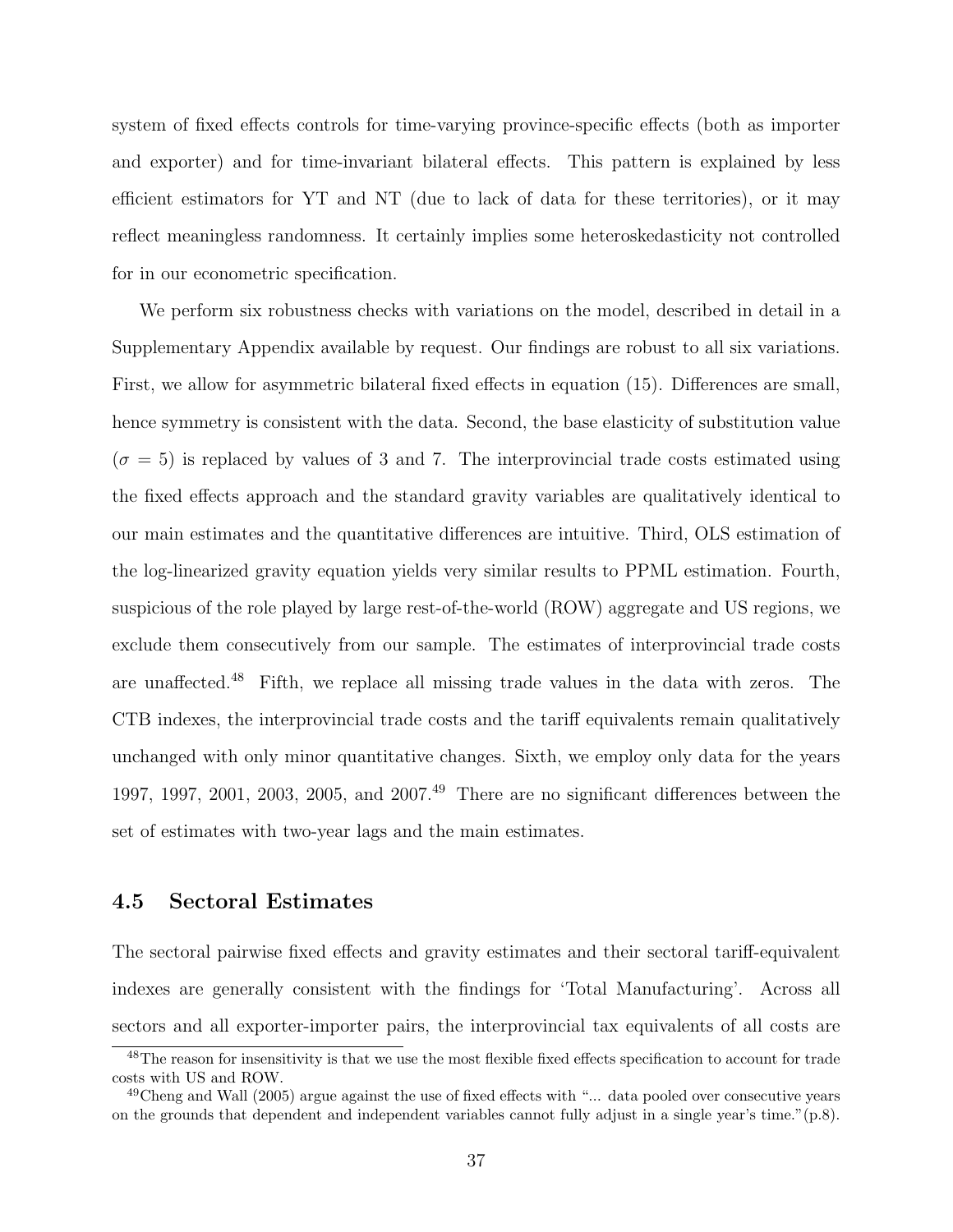greater than the intra-provincial tariff equivalents. 'Health', 'Education', and 'Finance' are the sectors with the largest tax equivalents, whereas 'Leather, Rubber, Plastic' and 'Hosiery and Clothing' are the sectors with the smallest tax equivalents.<sup>50</sup> The UTB sectoral border tax equivalents, consistently aggregated across all provinces, range from 86.3% for 'Health' to -12.6% for 'Agriculture'. We find some positive and some negative UTBs both across sectors for a given region and across regions for a given sector. Overall, the results suggest that provinces/territories face interprovincial trade costs beyond those associated with bilateral distance and contiguity.

Generally, the CTB indexes for the disaggregated sectors are consistent with the 'Total Manufacturing' findings. Constructed Home Bias  $CHB_{ii} = CTB_{ii}$  is large and varies considerably by province i, largest for the small remote ones. Looking at CHB consistently aggregated over provinces across sectors for 2002, the largest values are for 'Agriculture', 'Hosiery and Clothing', and 'Health'. The CIBs  $(CIB_{ij} = CTB_{ij}/CTB_{ii})$  for each sector are significantly less than one. Their  $1/(1 - \sigma)$  power transforms are thus greater than one, suggesting that inter-provincial sellers' incidence of trade costs is significantly higher than intra-provincial incidence. Overall  $CIB^{1/(1-\sigma)}$  is higher for services sectors than for goods sectors, which implies that relative sellers' incidence to inter-regional trade is higher. Among the services categories, the highest  $CIB^{1/(1-\sigma)}$  values are for 'Health' and 'Finance', while 'Furniture', 'Textile Products, 'Wood, Pulp, Paper' exhibit the lowest  $CIB^{1/(1-\sigma)}$  values. Over time, the average greater integration of Canada's provinces with each other and the world in both goods and services conceals some declines. All effects are due to changing location of sales and expenditure; we find no evidence of changing trade costs. 'Leather, Rubber, and Plastic', 'Hosiery and Clothing', and 'Fabricated Metal' are among the sectors with the steadiest CTB decline (trade is falling further below its frictionless benchmark). In contrast, consistent with the overall picture of rising integration, 'Wholesale', 'Education', and 'Health' generally exhibit increases in inter-provincial CTBs over time.

<sup>50</sup>A detailed analysis of the sectoral results is reported in the Supplementary Appendix available by request.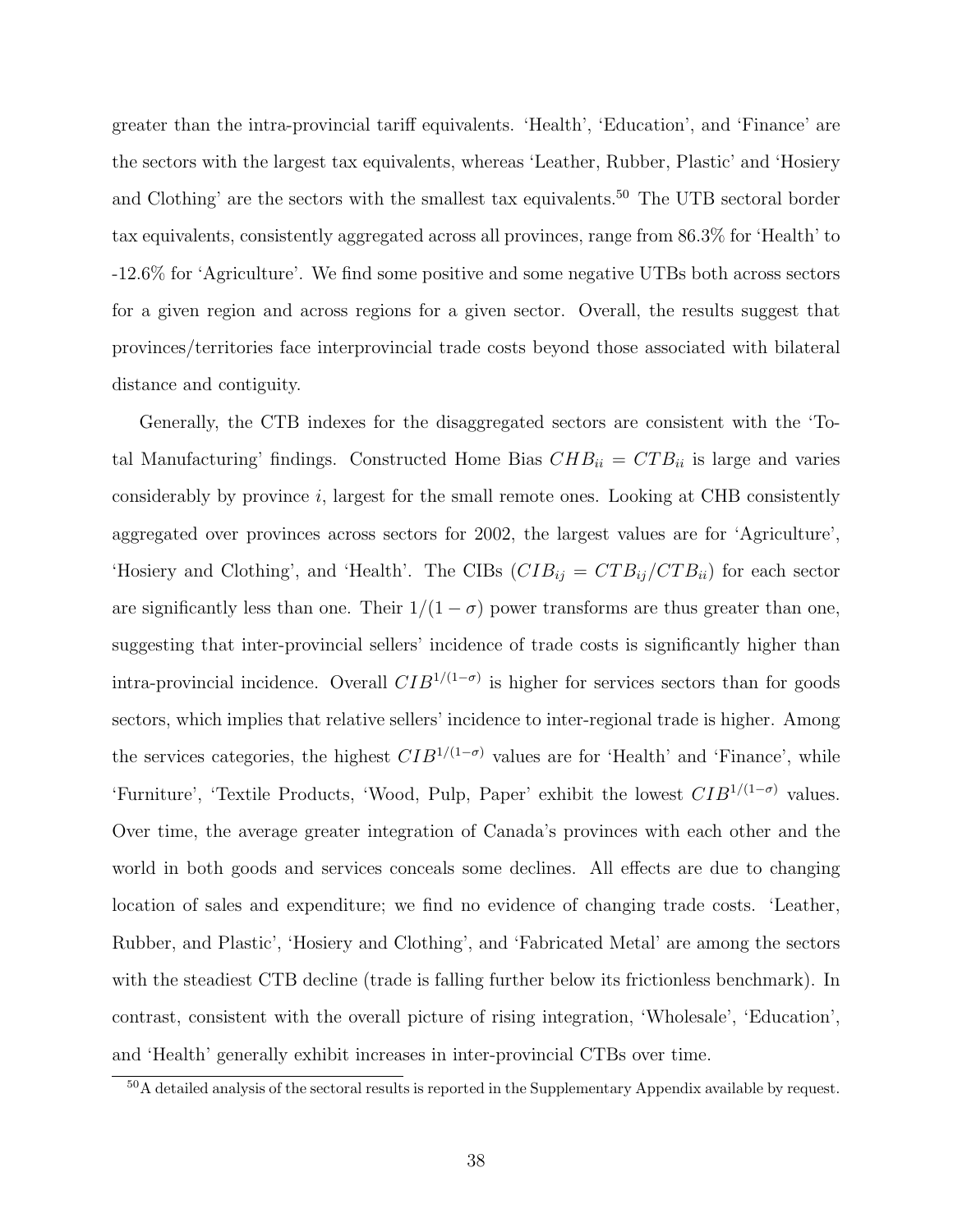## 5 Conclusion

A novel econometric method is applied to flexibly estimate bilateral intra-national trade costs. The results imply that bilateral trade flows are not invariant to intra-regional costs (neutrality is rejected). The results suggest there is much to be learned from drilling deeper into inter- and intra-regional trade costs and their relationship.

We estimate large Canadian interprovincial trade costs. On average for manufacturing, interprovincial trade in Canada is subject to frictions from all sources, including the effects of distance, that are equivalent to a tax of 109%. After accounting for the role of distance and contiguity, the interprovincial border is equivalent to a border tax of 5.6% for manufacturing, an average which varies considerably by province.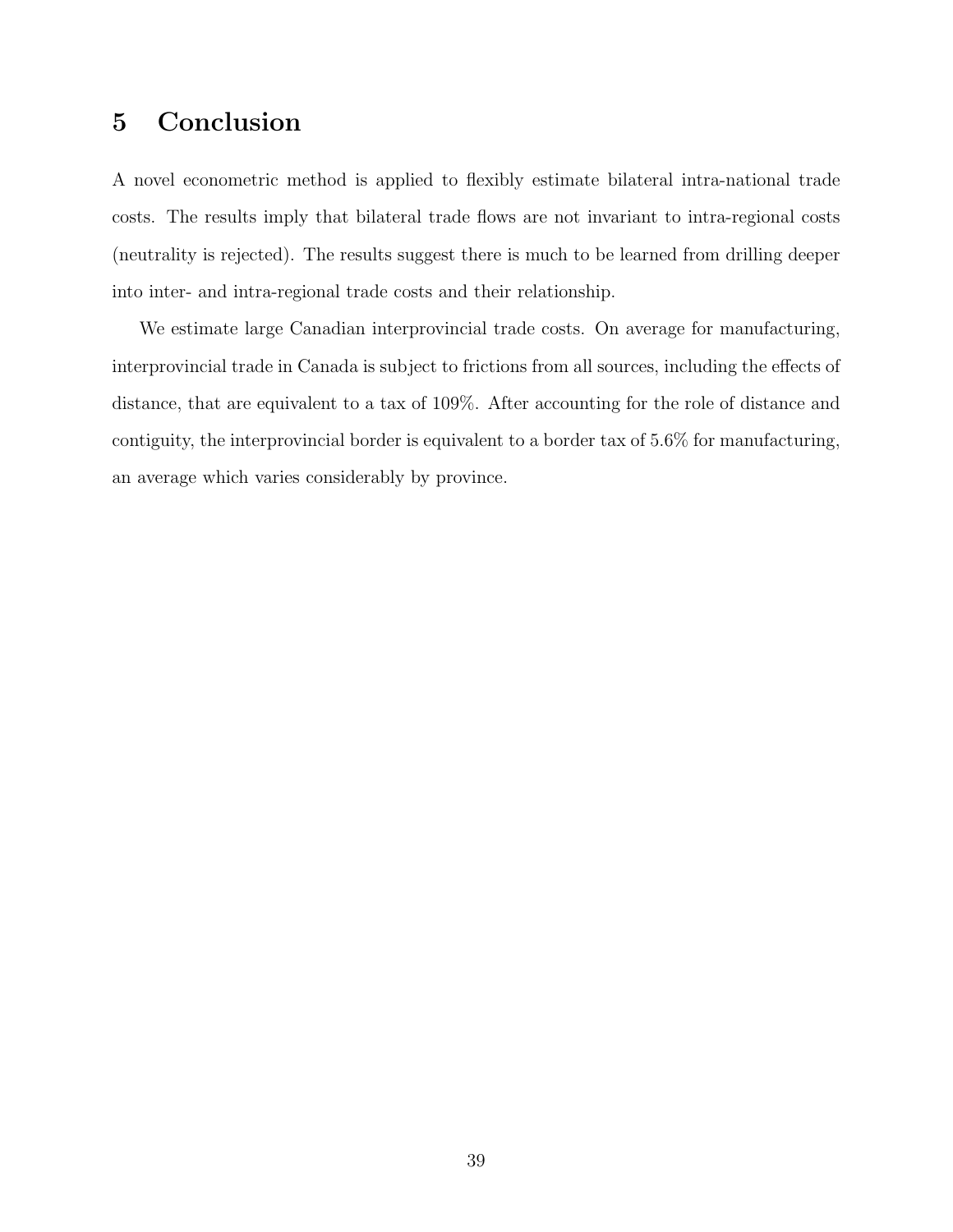# References

- [1] Anderson, J. E. (2011), "The Gravity Model," Annual Review of Economics, 3(1), pp. 133-160, 09.
- [2] Anderson, J. E. and E. van Wincoop (2003), "Gravity with Gravitas: A Solution to the Border Puzzle," American Economic Review 93, pp. 170-192.
- [3] Anderson, J. E. and E. van Wincoop (2004), "Trade Costs," Journal of Economic Liter*ature* 42(3), pp. 691-751.
- [4] Anderson, J. E., M. Larch, and Y. V. Yotov (2013), "Internal Trade Costs," Work in progress.
- [5] Anderson, J. E., C. A. Milot, and Y. V. Yotov (2013), "How Much Does Geography Deflect Services Trade?," accepted, International Economic Review.
- [6] Anderson, J. E., M. Vesselovsky, and Y. V. Yotov (2012), 'Gravity, Scale and Exchange Rates," NBER Working Papers 18807, National Bureau of Economic Research.
- [7] Anderson, J. E. and J. P. Neary (2005), Measuring the Restrictiveness of International Trade Policy,Cambridge: MIT Press.
- [8] Anderson, J. E. and Y. V. Yotov (2010), "The Changing Incidence of Geography," American Economic Review 100, pp. 2157-2186.
- [9] Anderson, M. A. and S. L. S. Smith (1999a),"Canadian Provinces in World Trade: Engagement and Detachment," Canadian Journal of Economics, 32(1), pp. 23-37.
- [10] Atkin, D. and D. Donaldson (2013), "Who's Getting Globalized? The Size and Nature of Intranational Trade Costs", American Economic Association meetings, 2013.
- [11] Baier, S. L. and J. H. Bergstrand (2007), "Do Free Trade Agreements Actually Increase Members' International Trade?," Journal of International Economics, vol. 71(1), pp.72-95.
- [12] Beaulieu, E., J. Gaisford, and J. Higginson (2003), "Interprovincial trade barriers in Canada: How far have we come? Where should we go?," Van Horne Institute for International Transportation and Regulatory Affairs.
- [13] Chen, N. (2004), "Intra-national versus international trade in the European Union: why do national borders matter?," Journal of International Economics, 63(1), pp. 93-118.
- [14] Cheng, I. and H. J. Wall (2005), "Controlling for Heterogeneity in Gravity Models of Trade and Integration," Review, Federal Reserve Bank of St. Louis, 87 (1), pp. 49-63.
- [15] Combes, P., M. Lafourcade and T. Mayer (2005), "The trade-creating effects of business and social networks: evidence from France," Journal of International Economics, vol. 66, pp. 1-29.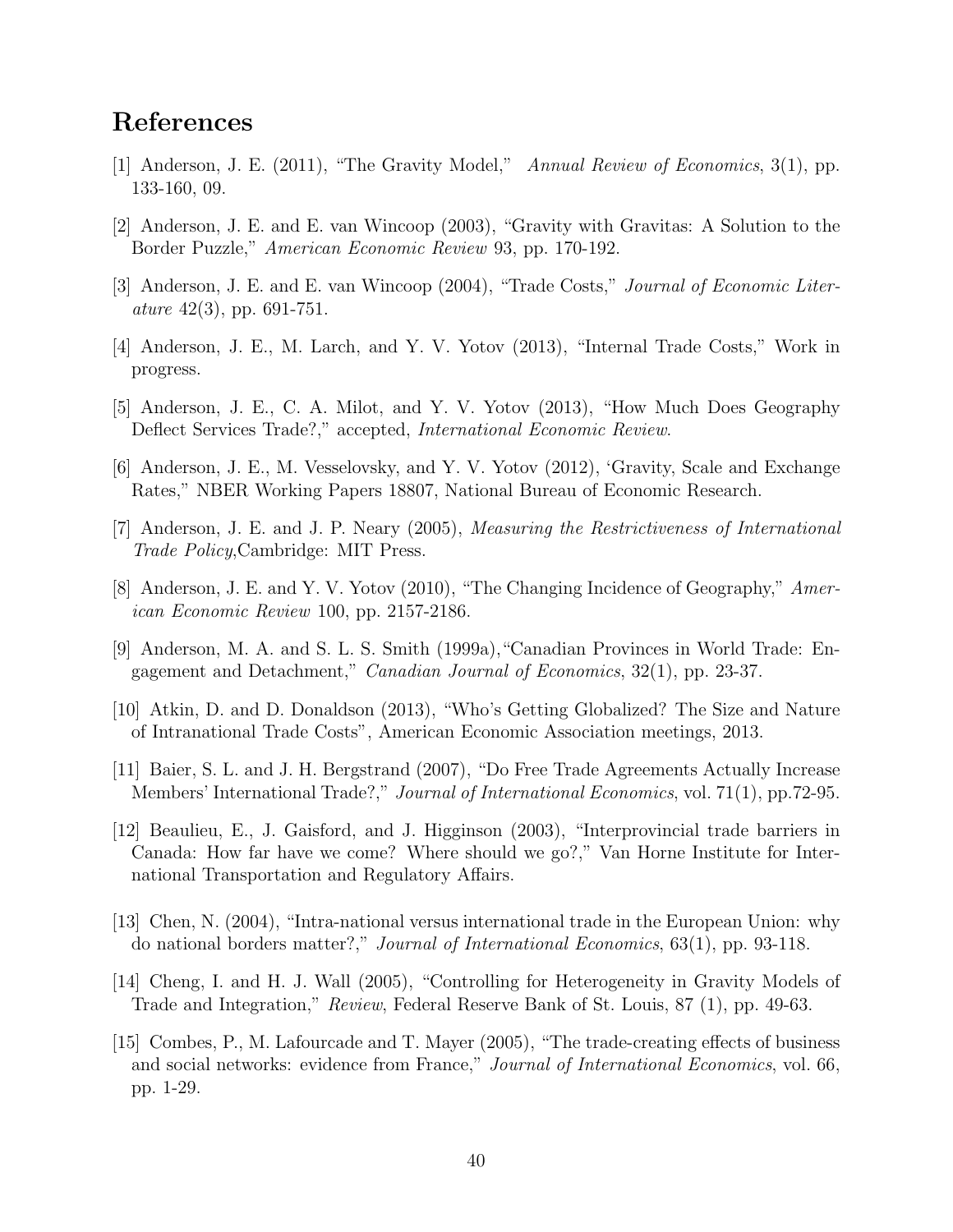- [16] Coughlin, C. C. and D. Novy (2012), "Is the International Border Effect Larger than the Domestic Border Effect? Evidence from U.S. Trade," Working Papers 2009-057, Federal Reserve Bank of St. Louis.
- [17] Eaton, J. and S. Kortum (2002), "Technology, Geography, and Trade," Econometrica. 70 (5), pp. 1741-1779.
- [18] Engel, C. and J. H. Rogers (1996), "How Wide Is the Border?," American Economic Review 86 (5), pp. 1112-1125.
- [19] Fally, T., R. Paillacar, and C. Terra (2010), "Economic geography and wages in Brazil: Evidence from micro-data," Journal of Development Economics, vol. 91, pp. 155-168.
- [20] Grady, P. and K. Macmillan (2007), "Interprovincial Barriers to Labour Mobility in Canada: Policy, Knowledge Gaps and Research Issues," MPRA Paper, Industry Canada.
- [21] Grady, P. and K. Macmillan (2007), "Can BC-Alberta TILMA Resuscitate Internal Trade in Canada?," Backgrounder, C.D. Howe Institute.
- [22] Head, K. and T. Mayer (2000), "Non-Europe: the magnitude and causes of market fragmentation in the EU," Review of World Economics, Weltwirtschaftliches Archiv, 136 (2), 284-314.
- [23] Head, K. and T. Mayer (2010), "Illusory Border Effects: Distance Mismeasurement Inflates Estimates of Home Bias in Trade," in Brakman, Steven and Peter van Bergeijk eds. The Gravity Model in International Trade: Advances and Applications, Cambridge University Press.
- [24] Head, K. and T. Mayer (2013), "What separates us? Sources of resistance to globalization", Harold Innis Lecture.
- [25] Henderson, D. J. and D. L. Millimet (2008), "Is Gravity Linear?," Journal of Applied Econometrics, 23(2), pp. 137-172.
- [26] Hering, L. and S. Poncet (2010), "Market Access and Individual Wages: Evidence from China," Review of Economics and Statistics, vol. 91 (1), pp. 145-159.
- [27] Hillberry, R. and D. Hummels (2003), "Intra-national Home Bias: Some Explanations," Review of Economics and Statistics, vol. 85 (4), pp. 1089-1092.
- [28] Holz, C. A. (2009), "No Razor's Edge: Reexamining Alwyn Young's Evidence for Increasing Interprovincial Trade Barriers in China," Review of Economics and Statistics, 91 (3), pp. 599-616.
- [29] Lameli A., V. Nitsch, J. Sudekum and N. Wolf (2013), "Same Same but Different: Dialects and Trade," *CESifo Working Paper No 4245*, Group 8: Trade Policy.
- [30] Llano, C. and F. Requena (2010), "The border effects in Spain: an industry-level analysis," Empirica, 37(4), pages 455-476.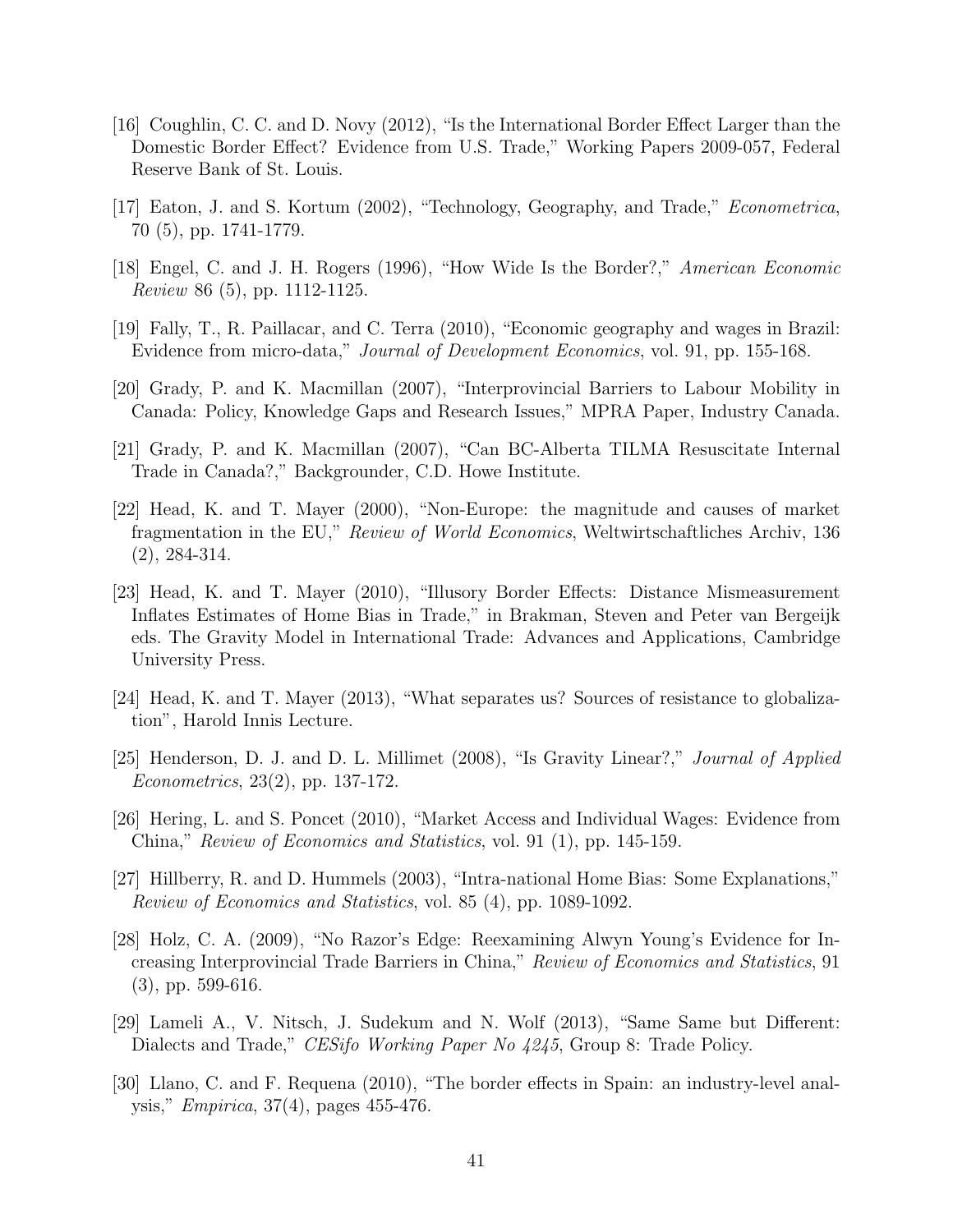- [31] McCallum, J. (1995), "National Borders Matter: Canada-U.S. Regional Trade Patterns," American Economic Review 85, pp. 615-23.
- [32] Millimet, D. and T. Osang (2007), "Do state borders matter for U.S. intranational trade? The role of history and internal migration," *Canadian Journal of Economics*. 40(1), pp. 93-126.
- [33] Naughton, B. (2003), "How Much Can Regional Integration Do to Unify China's Markets?," Nicholas C. Hope, Dennis Tao Yang, and Mu Yang Li (Eds.), How Far across the River? Chinese Policy Reform at the Millennium, pp. 204-231.
- [34] Nitsch, V. (2000), "National borders and international trade: evidence from the European Union," Canadian Journal of Economics, 33 (4), pp. 1091-1105.
- [35] Nitsch, V. and N. Wolf (2013), "Tear down this wall: on the persistence of borders in trade," Canadian Journal of Economics, 46 (4), pp. 154-179.
- [36] Novy, D. (2011), "Gravity Redux : Measuring International Trade Costs with Panel Data," Technical Report, University of Warwick, Department of Economics.
- [37] Poncet, S. (2003), "Measuring Chinese Domestic and International Integration," China Economic Review 14, pp.1 - 21.
- [38] Poncet, S. (2005), "A Fragmented China: Measure and Determinants of Chinese Domestic Market Disintegration," Review of International Economics, 13, pp. 409-430.
- [39] Santos Silva, J.M.C. and S. Tenreyro, 2006. "The Log of Gravity," The Review of Economics and Statistics, vol. 88(4), pages 641-658.
- [40] Santos Silva, J.M.C. and S. Tenreyro, 2011. "Further simulation evidence on the performance of the Poisson pseudo-maximum likelihood estimator," Economics Letters, vol. 112(2), pages 220-222.
- [41] Tombe, T. and J. Winter (2013), "Internal Trade and Aggregate Productivity," Working paper.
- [42] Wei, S. (1996), "Intra-national versus international trade: how stubborn are nations in global integration?," National Bureau of Economic Research Working Paper 5531.
- [43] Wolf, H. C. (2000), "Intra-national Home Bias in Trade," Review of Economics and *Statistics*, vol. 82 (4), pp. 555-563.
- [44] Yilmazkuday, H. (2012), "Understanding interstate trade patterns," Journal of International Economics, 86, pp. 158-166.
- [45] Young, A. (2000) "The Razor's Edge: Distortions and Incremental Reform in the People's Republic of China," Quarterly Journal of Economics, 115(4), pp. 1091-1135.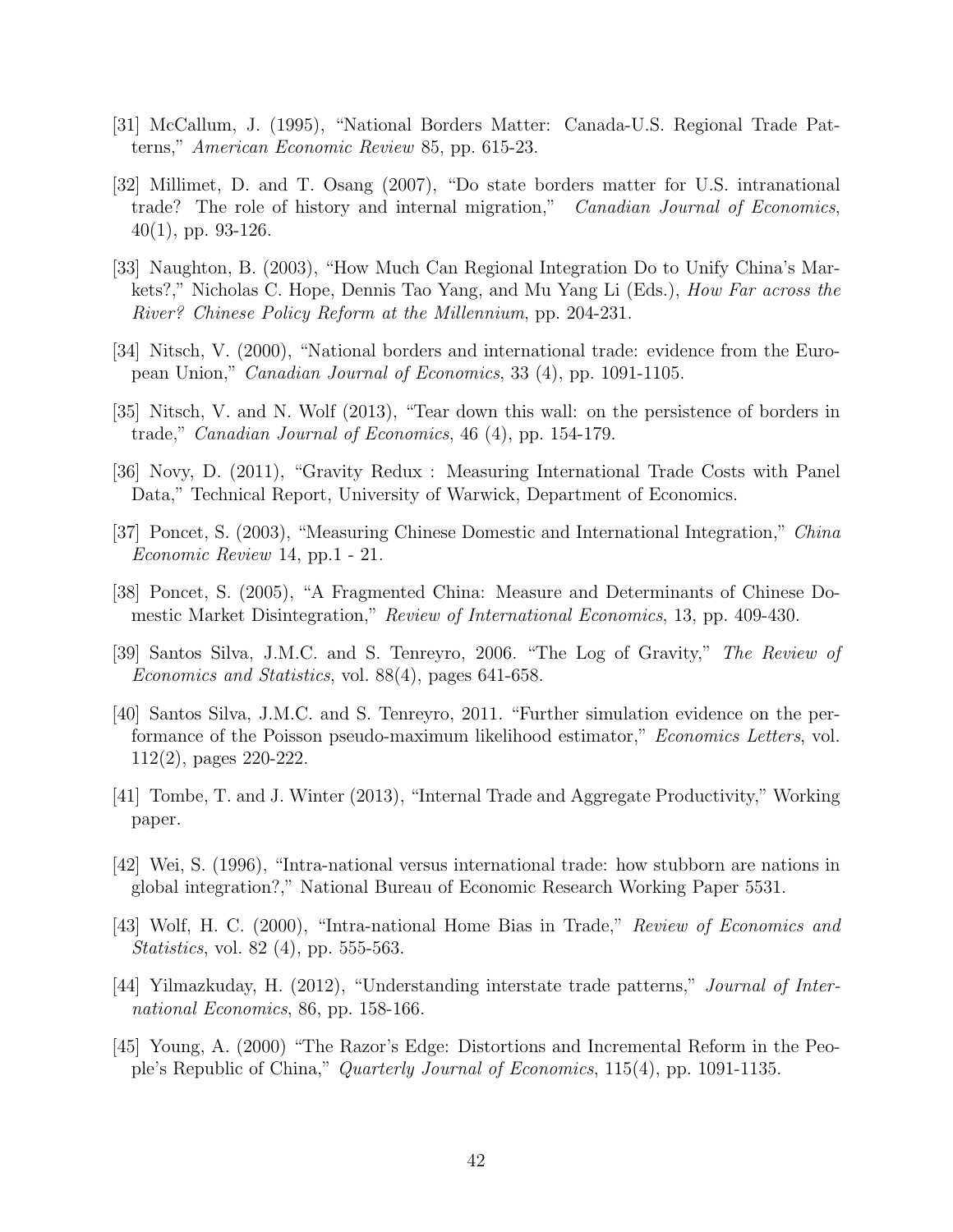|                  | (1)                | $\left( 2\right)$ |
|------------------|--------------------|-------------------|
|                  | Pair Fixed Effects | Gravity Variables |
| <b>INTRAPR_T</b> | $-0.025$           | $-0.023$          |
|                  | (0.097)            | (0.132)           |
| <b>INTERPR_T</b> | $-0.001$           | $-0.000$          |
|                  | (0.097)            | (0.132)           |
| DIST_INTER_1     |                    | $-0.777$          |
|                  |                    | $(0.042)$ **      |
| DIST_INTER_2     |                    | $-0.876$          |
|                  |                    | $(0.038)$ **      |
| DIST_INTER_3     |                    | $-0.844$          |
|                  |                    | $(0.035)$ **      |
| DIST_INTER_4     |                    | $-0.897$          |
|                  |                    | $(0.033)$ **      |
| CONTIG_PR_PR     |                    | 0.055             |
|                  |                    | (0.041)           |
| <b>CONST</b>     | 11.207             | 10.349            |
|                  | $(1.068)$ **       | $(1.482)$ **      |
| N                | 2052               | 2052              |
| AIC              | 6.38               | 8.20              |

Table 1: PPML Panel Gravity, Total Manufacturing, 1997-2007

Notes: This table reports PPML panel gravity estimates for Total Manufacturing, 1997-2007. The estimates in column (1) are obtained from the fixed effects specification (17). The estimates in column (2) are obtained from specification (28), where the bilateral fixed effects are replaced with gravity variables. Standard errors are clustered by pair and are in parentheses.  $+p < 0.10$ ,  $\ast p < .05$ ,  $\ast \ast p < .01$ . See text for more details.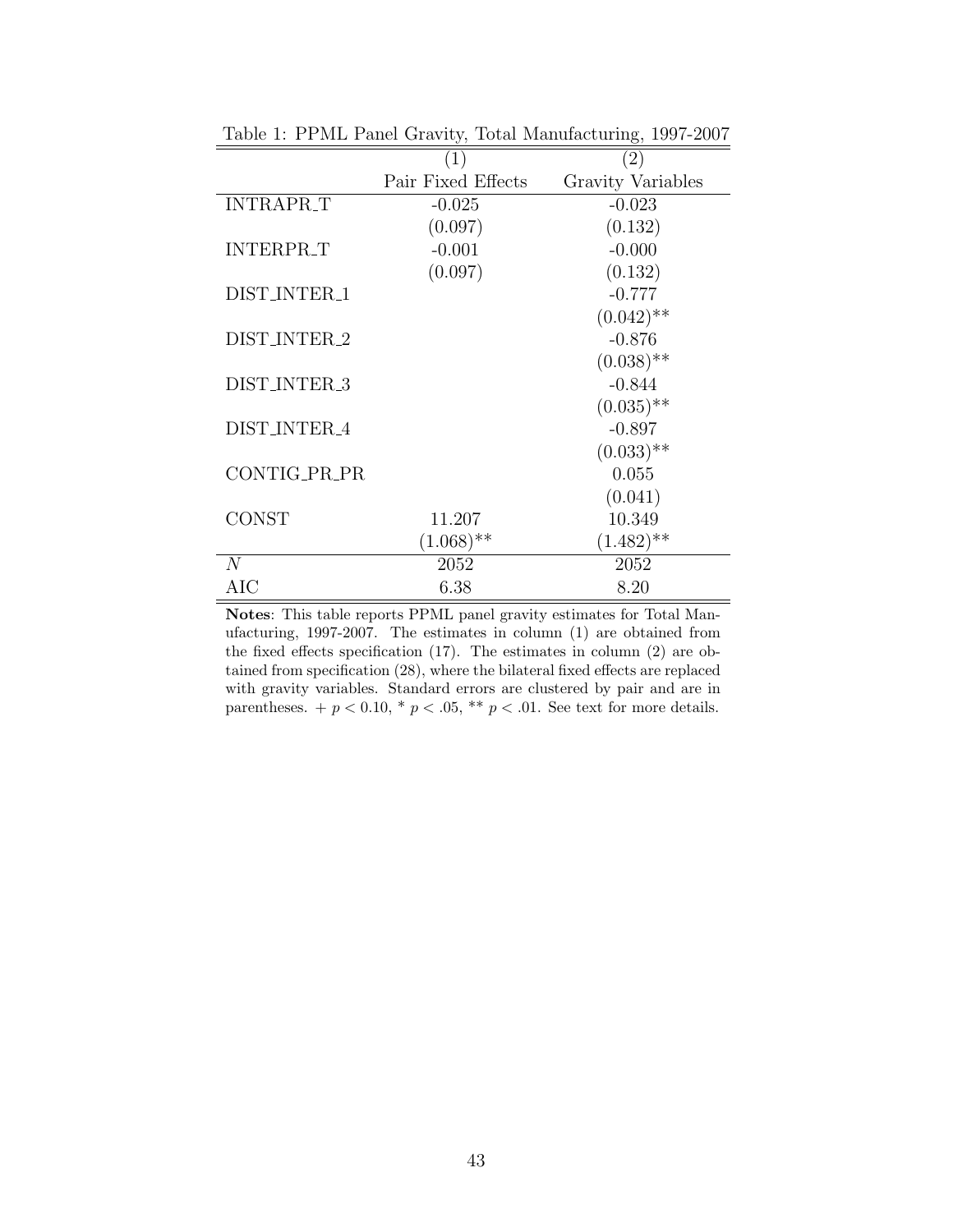|                                   | $\rm NL$       | NS               | PЕ               | NB                                                             | QC               | <b>ON</b>        | МB               | SΚ                                                                                                           | AВ               | BC                | NT               | YΤ               | CA               |
|-----------------------------------|----------------|------------------|------------------|----------------------------------------------------------------|------------------|------------------|------------------|--------------------------------------------------------------------------------------------------------------|------------------|-------------------|------------------|------------------|------------------|
|                                   |                |                  |                  | A. Pair Fixed Effects Estimates, $\gamma_{ij}$                 |                  |                  |                  |                                                                                                              |                  |                   |                  |                  |                  |
| $\overline{\text{NL}}$            | $\overline{0}$ | $-2.35$          | $-3.21$          | $-2.68$                                                        | $-3.4$           | $-3.46$          | $-4.31$          | $-4.98$                                                                                                      | $-4.53$          | $-4.57$           | $-5.9*$          | $-8.4$           | $-4.19$          |
| $_{\rm NS}$                       |                | $\boldsymbol{0}$ | $-2.33$          | $-1.67$                                                        | $-2.79$          | $-2.68$          | $-3.75$          | $-4.34$                                                                                                      | $-3.76$          | $-3.88$           | $-4.37*$         | $-7.27*$         | $-3.42$          |
| PE                                |                |                  | $\boldsymbol{0}$ | $-2.2$                                                         | $-3.37$          | $-3.75$          | $-4.56$          | $-5.17$                                                                                                      | $-5.04$          | $-4.88$           | $-6.66*$         | $-7.94$          | $-4.36$          |
| ${\rm NB}$                        |                |                  |                  | $\boldsymbol{0}$                                               | $-2.32$          | $-2.34$          | $-3.9$           | $-4.26$                                                                                                      | $-3.98$          | $-4.2$            | $-5.53*$         | $-6.84$          | $-3.42$          |
| QC                                |                |                  |                  |                                                                | $\boldsymbol{0}$ | $-1.52$          | $-2.69$          | $-3.33$                                                                                                      | $-2.85$          | $-3.09$           | $-4.65$          | $-6.46$          | $-2.94$          |
| ON                                |                |                  |                  |                                                                |                  | $\boldsymbol{0}$ | $-2.66$          | $-2.85$                                                                                                      | $-2.22$          | $-2.67$           | $-5.05$          | $-6.05$          | $-2.84$          |
| MB                                |                |                  |                  |                                                                |                  |                  | $\boldsymbol{0}$ | $-1.75$                                                                                                      | $-1.9$           | $-2.81$           | $-4.84$          | $-6.16$          | $-3.1$           |
| $\ensuremath{\mathbf{SK}}\xspace$ |                |                  |                  |                                                                |                  |                  |                  | $\boldsymbol{0}$                                                                                             | $-1.67$          | $-2.8$            | $-5.61$          | $-7.12*$         | $-3.4$           |
| AB                                |                |                  |                  |                                                                |                  |                  |                  |                                                                                                              | $\boldsymbol{0}$ | $-1.75$           | $-4.2$           | $-5.5$           | $-2.89$          |
| $\operatorname{BC}$               |                |                  |                  |                                                                |                  |                  |                  |                                                                                                              |                  | $\boldsymbol{0}$  | $-4.67$          | $-4.81$          | $-3.21$          |
| ${\rm NT}$                        |                |                  |                  |                                                                |                  |                  |                  |                                                                                                              |                  |                   | $\boldsymbol{0}$ | $-5.9$           | $-4.83$          |
| ${\rm YT}$                        |                |                  |                  |                                                                |                  |                  |                  |                                                                                                              |                  |                   |                  | $\boldsymbol{0}$ | $-6.05$          |
| CA                                |                |                  |                  |                                                                |                  |                  |                  |                                                                                                              |                  |                   |                  |                  | $-3.72$          |
|                                   |                |                  |                  | <b>B.</b> Volume Effects, $\exp(\hat{\gamma}_{ij}) \times 100$ |                  |                  |                  |                                                                                                              |                  |                   |                  |                  |                  |
| $\overline{\text{NL}}$            | $\mathbf{1}$   | 9.49             | 4.04             | 6.88                                                           | 3.33             | 3.14             | 1.34             | .68                                                                                                          | 1.07             | $\overline{1.03}$ | $.27*$           | .02              | $\overline{2.5}$ |
| $_{\rm NS}$                       |                | $\mathbf{1}$     | $9.76\,$         | 18.75                                                          | $6.15\,$         | 6.84             | 2.36             | $1.3\,$                                                                                                      | 2.33             | 2.07              | $1.27*$          | $.07*$           | 4.86             |
| PE                                |                |                  | $\mathbf{1}$     | 11.08                                                          | $3.45\,$         | $2.36\,$         | 1.05             | $.57\,$                                                                                                      | $.65\,$          | $.76\,$           | $.13^{\ast}$     | $.04\,$          | $2.45\,$         |
| $\rm NB$                          |                |                  |                  | $\,1\,$                                                        | $9.84\,$         | $\,9.65\,$       | 2.02             | 1.42                                                                                                         | $1.86\,$         | 1.49              | $.39^{\ast}$     | .11              | 5.87             |
| QC                                |                |                  |                  |                                                                | $\mathbf{1}$     | 21.84            | $6.81\,$         | $3.57\,$                                                                                                     | $5.79\,$         | 4.54              | $.95\,$          | .16              | 8.69             |
| ON                                |                |                  |                  |                                                                |                  | $\,1$            | 6.97             | $5.81\,$                                                                                                     | 10.82            | 6.93              | $.64\,$          | $.24\,$          | 9.19             |
| $\rm MB$                          |                |                  |                  |                                                                |                  |                  | $\,1\,$          | 17.36                                                                                                        | 14.93            | 6.01              | $.79\,$          | $.21\,$          | 6.68             |
| $\ensuremath{\mathbf{SK}}\xspace$ |                |                  |                  |                                                                |                  |                  |                  | $\,1\,$                                                                                                      | 18.87            | 6.08              | $.37\,$          | $.08^{\ast}$     | 6.33             |
| $\rm AB$                          |                |                  |                  |                                                                |                  |                  |                  |                                                                                                              | $\mathbf{1}$     | $17.38\,$         | 1.5              | .41              | 8.78             |
| BC                                |                |                  |                  |                                                                |                  |                  |                  |                                                                                                              |                  | $\,1$             | $.93\,$          | .81              | $6.07\,$         |
| ${\rm NT}$                        |                |                  |                  |                                                                |                  |                  |                  |                                                                                                              |                  |                   | $\,1$            | .28              | $.87\,$          |
| <b>YT</b>                         |                |                  |                  |                                                                |                  |                  |                  |                                                                                                              |                  |                   |                  | $\,1$            | $.32\,$          |
| CA                                |                |                  |                  |                                                                |                  |                  |                  |                                                                                                              |                  |                   |                  |                  | $5.2\,$          |
|                                   |                |                  |                  |                                                                |                  |                  |                  | <b>C.</b> Tariff Equivalents, $\hat{\tau}_{ij}^{FE} = (\exp(\hat{\gamma}_{ij}/(1-\sigma)) - 1) \times 100$ , |                  |                   |                  |                  |                  |
| $\overline{\text{NL}}$            | $\overline{0}$ | $\overline{80}$  | $\overline{123}$ | $\overline{95}$                                                | 134              | 138              | 194              | $\overline{248}$                                                                                             | $\overline{211}$ | 214               | $337*$           | 716              | $\overline{152}$ |
| $_{\rm NS}$                       |                | $\boldsymbol{0}$ | 79               | $52\,$                                                         | $101\,$          | 96               | $155\,$          | 196                                                                                                          | 156              | 164               | $198^{\ast}$     | $516^{\ast}$     | 113              |
| $\ensuremath{\mathsf{PE}}$        |                |                  | $\theta$         | 73                                                             | 132              | 155              | $213\,$          | 264                                                                                                          | $253\,$          | 239               | $428*$           | 627              | 153              |
| ${\rm NB}$                        |                |                  |                  | $\boldsymbol{0}$                                               | $79\,$           | 79               | 165              | 190                                                                                                          | 171              | 186               | $299^{\ast}$     | 452              | $103\,$          |
| QC                                |                |                  |                  |                                                                | $\boldsymbol{0}$ | 46               | $96\,$           | 130                                                                                                          | 104              | 117               | 220              | $403\,$          | $84\,$           |
| ON                                |                |                  |                  |                                                                |                  | $\boldsymbol{0}$ | $\rm 95$         | 104                                                                                                          | $74\,$           | $\rm 95$          | $253\,$          | 354              | 82               |
| MB                                |                |                  |                  |                                                                |                  |                  | $\boldsymbol{0}$ | $55\,$                                                                                                       | 61               | 102               | 236              | 366              | 97               |
| $\ensuremath{\mathbf{SK}}\xspace$ |                |                  |                  |                                                                |                  |                  |                  | $\boldsymbol{0}$                                                                                             | 52               | 101               | 306              | $493^{\ast}$     | 99               |
| $\rm AB$                          |                |                  |                  |                                                                |                  |                  |                  |                                                                                                              | $\boldsymbol{0}$ | $55\,$            | 186              | 296              | $84\,$           |
| BC                                |                |                  |                  |                                                                |                  |                  |                  |                                                                                                              |                  | $\boldsymbol{0}$  | $222\,$          | 233              | 101              |
| ${\rm NT}$                        |                |                  |                  |                                                                |                  |                  |                  |                                                                                                              |                  |                   | $\boldsymbol{0}$ | 337              | $227\,$          |
| YT                                |                |                  |                  |                                                                |                  |                  |                  |                                                                                                              |                  |                   |                  | $\boldsymbol{0}$ | $319\,$          |
| CA                                |                |                  |                  |                                                                |                  |                  |                  |                                                                                                              |                  |                   |                  |                  | 109              |

Table 2: PPML with Pair Fixed Effects, Total Manufacturing, 2002

Notes: This table presents estimates based on specification (17), where trade costs are controlled for with bilateral fixed effects. Panel A reports estimates of the bilateral fixed effects  $\gamma_{ij}$  obtained with a panel PPML estimator. All estimates are highly statistically significant. Standard errors (clustered by pair) are omitted for brevity. Panel B and Panel C report the corresponding volume effects and tariff-equivalents, respectively. "\*" is used to denote that only one-way trade flows are used to obtain the corresponding estimate. See text for more details.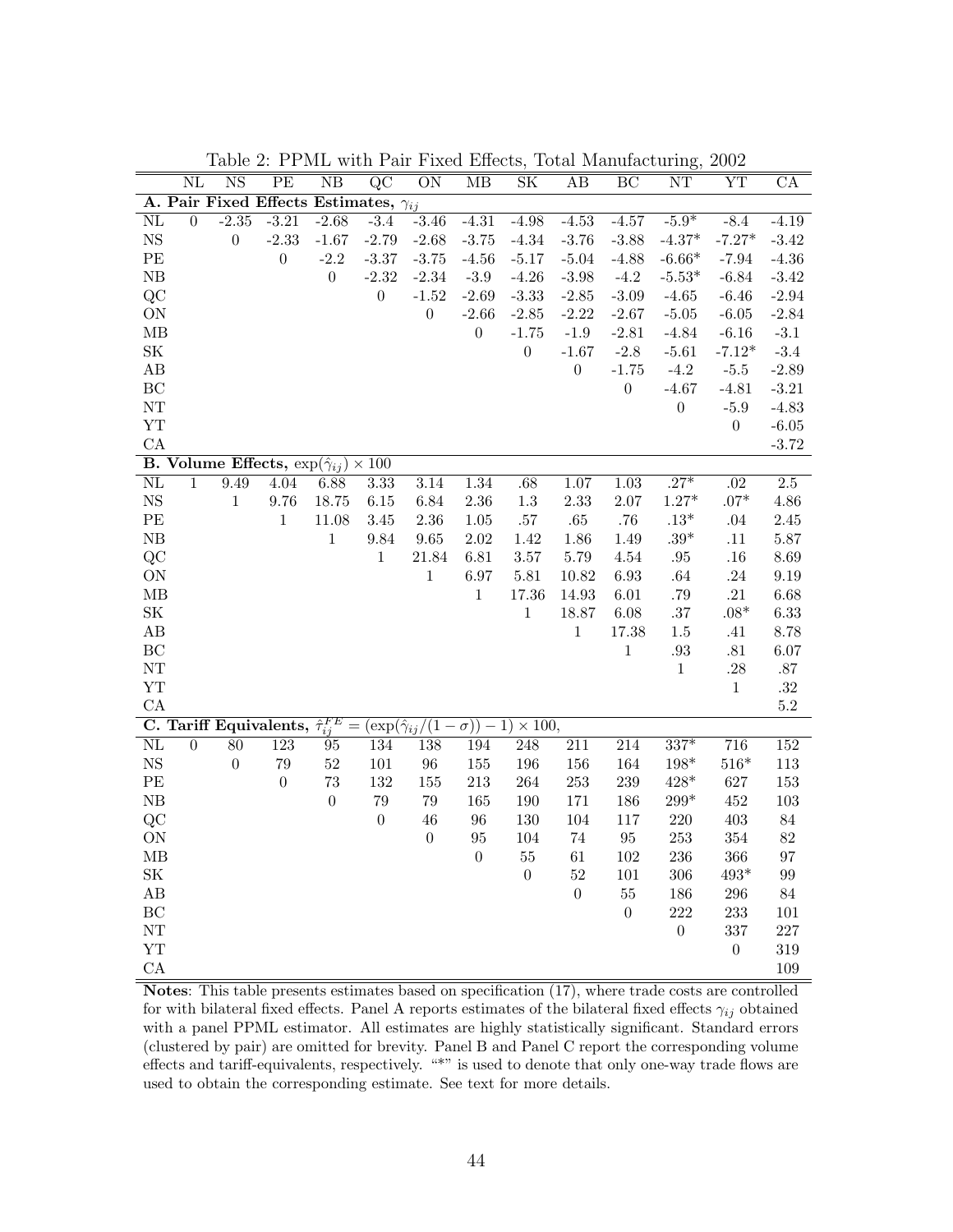|                                | $\left( 1\right)$ | (2)          | $\overline{(3)}$ | $\left( 4\right)$ | (5)          | (6)          |
|--------------------------------|-------------------|--------------|------------------|-------------------|--------------|--------------|
|                                | Panel             | 1997         | 1998             | 1999              | 2000         | 2001         |
| $\hat{\gamma}_{ij}$            | 1.025             | 1.054        | 1.020            | 1.057             | 1.085        | 1.096        |
|                                | $(0.017)$ **      | $(0.038)$ ** | $(0.046)$ **     | $(0.034)$ **      | $(0.050)$ ** | $(0.024)$ ** |
| cons                           | 0.178             | 0.242        | 0.175            | 0.321             | 0.253        | 0.375        |
|                                | $(0.049)$ **      | $(0.108)^*$  | (0.126)          | $(0.096)$ **      | $(0.147) +$  | $(0.069)$ ** |
| $\overline{N}$                 | 1140              | 96           | 102              | 104               | 102          | 106          |
| $\mathbb{R}^2$                 | 0.9547            | 0.958        | 0.947            | 0.969             | 0.947        | 0.972        |
| $p-value(a_1 = 1)$             | 0.2461            | 0.1483       | 0.6653           | 0.0582            | 0.0649       | 0.0006       |
| $p-value(a_0 = a_1 - 1 = 0)$   | 0.0000            | 0.0001       | 0.0000           | 0.0000            | 0.0939       | 0.0000       |
|                                | (7)               | (8)          | (9)              | (10)              | (11)         | (12)         |
|                                | 2002              | 2003         | 2004             | 2005              | 2006         | 2007         |
| $\overline{\hat{\gamma}_{ij}}$ | 1.052             | 0.998        | 0.976            | 1.023             | 1.003        | 0.923        |
|                                | $(0.023)$ **      | $(0.030)$ ** | $(0.030)$ **     | $(0.041)$ **      | $(0.054)$ ** | $(0.025)$ ** |
| cons                           | 0.257             | 0.153        | 0.092            | 0.139             | 0.083        | $-0.083$     |
|                                | $(0.070)$ **      | $(0.087) +$  | (0.094)          | (0.117)           | (0.156)      | (0.081)      |
| $\cal N$                       | 108               | 108          | 104              | 102               | 106          | 102          |
| $\mathbb{R}^2$                 | 0.966             | 0.969        | 0.971            | 0.946             | 0.931        | 0.974        |
| $p$ -value $(a_1 = 1)$         | 0.0293            | 0.9443       | 0.3803           | 0.6170            | 0.9526       | 0.0002       |
| $p-value(a_0 = a_1 - 1 = 0)$   | 0.0000            | 0.0000       | 0.0000           | 0.0096            | 0.0089       | 0.0000       |

Table 3: Tetrads Experiments

Notes: This table reports the results from the various tetrads experiments based on equation (27). Column  $(1)$  lists results from an estimation with panel data, while the remaining columns,  $(2)-(12)$ , present yearly estimates. Rows p-value( $a_1 = 1$ ) and p-value( $a_0 = a_1 - 1 = 0$ ) report p-values from chisquared tests of  $a_1 = 1$  and for  $a_0 = a_1 - 1 = 0$ , respectively. See text for more details. Bootstrapped standard errors in parentheses.  $+p < 0.10, * p < .05, ** p < .01$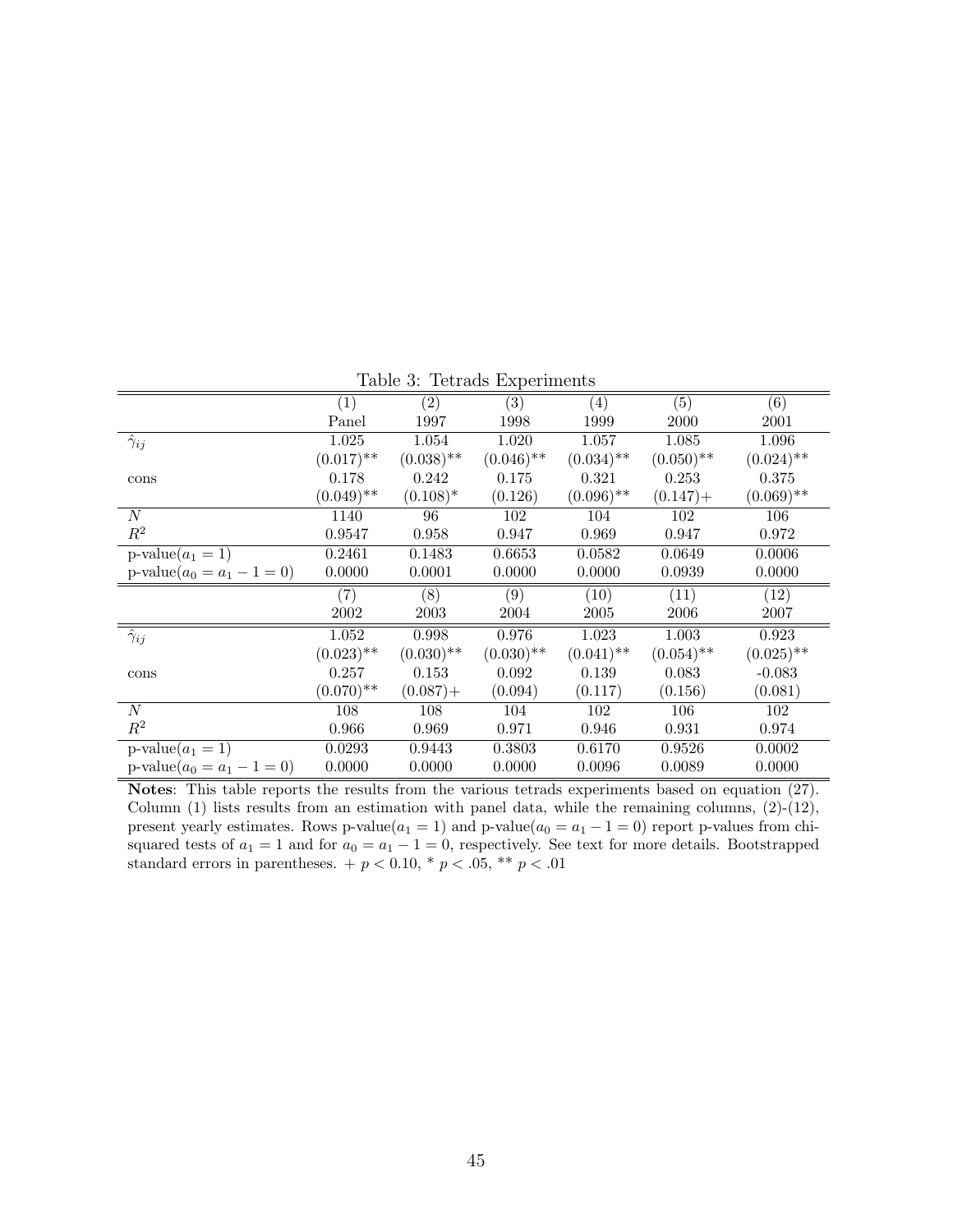|                                   | $\overline{\text{NL}}$                                                                                                     | $\overline{\text{NS}}$ | PE               | $\overline{\text{NB}}$                                 | $\overline{QC}$  | $\overline{ON}$   | $\overline{MB}$         | $\overline{\text{SK}}$                                                                | $\overline{AB}$  | $\overline{BC}$  | NT               | $\overline{\text{YT}}$ | $\overline{\text{CA}}$ | CA(FE)      |
|-----------------------------------|----------------------------------------------------------------------------------------------------------------------------|------------------------|------------------|--------------------------------------------------------|------------------|-------------------|-------------------------|---------------------------------------------------------------------------------------|------------------|------------------|------------------|------------------------|------------------------|-------------|
|                                   | $\sqrt{(\hat{t}_{ii}^{1-\sigma}\hat{t}_{ii}^{1-\sigma})^{1/2}}$<br>A. Volume Effects, $100 \times \hat{t}_{ij}^{1-\sigma}$ |                        |                  |                                                        |                  |                   |                         |                                                                                       |                  |                  |                  |                        |                        |             |
| $\overline{\text{NL}}$            | $\mathbf{1}$                                                                                                               | 8.11                   | 3.42             | 6.57                                                   | 2.95             | 3.43              | 2.22                    | .76                                                                                   | 1.33             | 1.09             | $.66*$           | $\overline{.11}$       | 2.58                   | 2.53        |
| $_{\rm NS}$                       |                                                                                                                            | $\,1$                  | $10.96\,$        | $20.56\,$                                              | $9.64\,$         | 5.33              | $2.7\,$                 | $1.37\,$                                                                              | $1.54\,$         | $1.25\,$         | $.7*$            | $.12^{\ast}$           | $4.63\,$               | $4.87\,$    |
| PE                                |                                                                                                                            |                        | $\mathbf{1}$     | $9.65\,$                                               | $4.05\,$         | 2.18              | 1.13                    | $.57\,$                                                                               | $.64\,$          | $.52\,$          | .29 $*$          | .05                    | $2.24\,$               | $2.46\,$    |
| $\rm NB$                          |                                                                                                                            |                        |                  | $\,1$                                                  | $12.72\,$        | 11.72             | 2.78                    | 1.39                                                                                  | 1.56             | 1.25             | $.69*$           | $.12\,$                | $7.11\,$               | $6.8\,$     |
| QC                                |                                                                                                                            |                        |                  |                                                        | $\mathbf 1$      | $28.57\,$         | $3.27\,$                | 1.98                                                                                  | $3.3\,$          | 1.71             | $.89\,$          | .16                    | 12.21                  | 9.47        |
| ON                                |                                                                                                                            |                        |                  |                                                        |                  | $\,1$             | 6.85                    | $2.91\,$                                                                              | $5.98\,$         | 4.72             | 1.44             | $.28\,$                | $\,9.57$               | $\ \, 9.25$ |
| $\rm MB$                          |                                                                                                                            |                        |                  |                                                        |                  |                   | $\mathbf{1}$            | 13.31                                                                                 | 14.56            | 4.64             | $1.27\,$         | .46                    | $6.95\,$               | $5.77\,$    |
| $\ensuremath{\mathbf{SK}}\xspace$ |                                                                                                                            |                        |                  |                                                        |                  |                   |                         | $\mathbf{1}$                                                                          | 16.18            | 7.94             | $.88\,$          | $.27*$                 | 6.43                   | $5.23\,$    |
| AB                                |                                                                                                                            |                        |                  |                                                        |                  |                   |                         |                                                                                       | $\,1$            | 25.55            | $1.93\,$         | $.66\,$                | 10.04                  | $8.44\,$    |
| BC                                |                                                                                                                            |                        |                  |                                                        |                  |                   |                         |                                                                                       |                  | $\mathbf{1}$     | 1.45             | .71                    | $8.09\,$               | $6.2\,$     |
| NT                                |                                                                                                                            |                        |                  |                                                        |                  |                   |                         |                                                                                       |                  |                  | $\,1\,$          | $.22\,$                | 1.42                   | $1.3\,$     |
| YT                                |                                                                                                                            |                        |                  |                                                        |                  |                   |                         |                                                                                       |                  |                  |                  | $\,1\,$                | $.41\,$                | $.37\,$     |
| CA                                |                                                                                                                            |                        |                  |                                                        |                  |                   |                         |                                                                                       |                  |                  |                  |                        | $5.8\,$                | $5.19\,$    |
|                                   |                                                                                                                            |                        |                  | B. Tariff Equivalents, $\hat{\tau}_{ij}^{GRAV}$        |                  |                   |                         | $=\overline{(\widehat{t}_{ij}/(\widehat{t}_{ii}\widehat{t}_{jj})^{1/2}-1)\times 100}$ |                  |                  |                  |                        |                        |             |
| $\overline{\text{NL}}$            | $\overline{0}$                                                                                                             | $\overline{87}$        | $\overline{133}$ | 98                                                     | 141              | 132               | 159                     | 239                                                                                   | 194              | $\overline{209}$ | $250*$           | 445                    | 149.5                  | 150.81      |
| $_{\rm NS}$                       |                                                                                                                            | $\boldsymbol{0}$       | $74\,$           | $49\,$                                                 | $79\,$           | 108               | 147                     | 192                                                                                   | 184              | 199              | $246^{\ast}$     | $433^{\ast}$           | 115.58                 | $112.9\,$   |
| PE                                |                                                                                                                            |                        | $\boldsymbol{0}$ | 79                                                     | 123              | 160               | 207                     | 263                                                                                   | 253              | 272              | $329*$           | 563                    | 158.44                 | 152.59      |
| ${\rm NB}$                        |                                                                                                                            |                        |                  | $\boldsymbol{0}$                                       | 67               | $71\,$            | 145                     | 191                                                                                   | 183              | 199              | $246*$           | 434                    | 93.68                  | 95.83       |
| QC                                |                                                                                                                            |                        |                  |                                                        | $\boldsymbol{0}$ | $37\,$            | 135                     | 166                                                                                   | 135              | 177              | $225\,$          | 399                    | 69.17                  | 80.25       |
| ON                                |                                                                                                                            |                        |                  |                                                        |                  | $\boldsymbol{0}$  | $\rm 95$                | 142                                                                                   | 102              | 115              | 189              | 336                    | 79.79                  | $81.33\,$   |
| MB                                |                                                                                                                            |                        |                  |                                                        |                  |                   | $\boldsymbol{0}$        | 66                                                                                    | $62\,$           | 115              | 198              | $\,283$                | 94.77                  | 104.03      |
| $\ensuremath{\mathbf{SK}}\xspace$ |                                                                                                                            |                        |                  |                                                        |                  |                   |                         | $\boldsymbol{0}$                                                                      | $58\,$           | $88\,$           | $226\,$          | $340*$                 | $\boldsymbol{98.55}$   | 109.11      |
| $\rm AB$                          |                                                                                                                            |                        |                  |                                                        |                  |                   |                         |                                                                                       | $\boldsymbol{0}$ | 41               | 168              | 251                    | 77.64                  | $85.51\,$   |
| BC                                |                                                                                                                            |                        |                  |                                                        |                  |                   |                         |                                                                                       |                  | $\boldsymbol{0}$ | 188              | $\,244$                | $87.53\,$              | 100.41      |
| ${\rm NT}$                        |                                                                                                                            |                        |                  |                                                        |                  |                   |                         |                                                                                       |                  |                  | $\boldsymbol{0}$ | 360                    | 189.91                 | 196.16      |
| ${\rm YT}$                        |                                                                                                                            |                        |                  |                                                        |                  |                   |                         |                                                                                       |                  |                  |                  | $\overline{0}$         | 294.86                 | $305.31\,$  |
| CA                                |                                                                                                                            |                        |                  |                                                        |                  |                   |                         |                                                                                       |                  |                  |                  |                        | 103.77                 | 109.47      |
|                                   |                                                                                                                            |                        |                  | C. Unexplained Trade Barriers, $\hat{\tau}_{ij}^{UTB}$ |                  |                   | $=\hat{\tau}_{ij}^{FE}$ | $\hat{\tau}^{GRAV}_{ij}$                                                              |                  |                  |                  |                        |                        |             |
| $\overline{\text{NL}}$            | $\overline{0}$                                                                                                             | $-7$                   | $-10$            | $-2$                                                   | $-7$             | $\overline{5}$    | $\overline{35}$         | $\overline{9}$                                                                        | $\overline{16}$  | $\overline{4}$   | $87*$            | $\overline{271}$       | $\overline{2.06}$      | .75         |
| $_{\rm NS}$                       |                                                                                                                            | $\boldsymbol{0}$       | $\bf 5$          | $\boldsymbol{3}$                                       | $21\,$           | $-13$             | $8\,$                   | $\sqrt{4}$                                                                            | $-28$            | $\textbf{-35}$   | $-48*$           | $83*$                  | $\textbf{-2.55}$       | $.13\,$     |
| PE                                |                                                                                                                            |                        | $\boldsymbol{0}$ | $-6$                                                   | $\boldsymbol{9}$ | $\textnormal{-}5$ | $\,6\,$                 | $\boldsymbol{0}$                                                                      | $\boldsymbol{0}$ | $\textbf{-34}$   | $99^{\ast}$      | $64\,$                 | $-5.59$                | $.26\,$     |
| ${\rm NB}$                        |                                                                                                                            |                        |                  | $\boldsymbol{0}$                                       | 11               | $8\,$             | 20                      | $^{\rm -1}$                                                                           | $\mbox{-}12$     | $-13$            | $53^{\ast}$      | 18                     | $9.46\,$               | $7.31\,$    |
| QC                                |                                                                                                                            |                        |                  |                                                        | $\boldsymbol{0}$ | $10\,$            | $-39$                   | $-36$                                                                                 | $\textbf{-31}$   | $-60$            | $-5$             | $\sqrt{4}$             | 15.01                  | $3.93\,$    |
| ON                                |                                                                                                                            |                        |                  |                                                        |                  | $\boldsymbol{0}$  | $^{\rm -1}$             | $\textbf{-38}$                                                                        | $-28$            | $-20$            | 65               | 18                     | 1.83                   | $.29\,$     |
| MB                                |                                                                                                                            |                        |                  |                                                        |                  |                   | $\boldsymbol{0}$        | $-11$                                                                                 | $^{\rm -1}$      | $-13$            | $37\,$           | $83\,$                 | $1.9\,$                | $-7.36$     |
| $\ensuremath{\mathbf{SK}}\xspace$ |                                                                                                                            |                        |                  |                                                        |                  |                   |                         | $\boldsymbol{0}$                                                                      | $-6\,$           | 13               | $80\,$           | $153^{\ast}$           | $.85\,$                | $-9.71$     |
| $\rm AB$                          |                                                                                                                            |                        |                  |                                                        |                  |                   |                         |                                                                                       | $\boldsymbol{0}$ | $14\,$           | $17\,$           | $45\,$                 | 6.09                   | $-1.78$     |
| BC                                |                                                                                                                            |                        |                  |                                                        |                  |                   |                         |                                                                                       |                  | $\boldsymbol{0}$ | 33               | $-11$                  | 13.96                  | $1.08\,$    |
| ${\rm NT}$                        |                                                                                                                            |                        |                  |                                                        |                  |                   |                         |                                                                                       |                  |                  | $\theta$         | $-24$                  | $37.31\,$              | 31.06       |
| YT                                |                                                                                                                            |                        |                  |                                                        |                  |                   |                         |                                                                                       |                  |                  |                  | $\boldsymbol{0}$       | 24.14                  | 13.69       |
| ${\rm CA}$                        |                                                                                                                            |                        |                  |                                                        |                  |                   |                         |                                                                                       |                  |                  |                  |                        | 5.63                   | $-.07$      |

Table 4: PPML with Gravity Variables, Total Manufacturing, 2002

Notes: This table presents estimates based on specification (28), where trade costs are controlled for with the standard gravity covariates of distance and contiguity. Panel A and Panel B report the corresponding volume effects and tariff-equivalents, respectively. Panels C reports the Unexplained Trade Barriers (UTBs) as defined in equation (24). Standard errors (clustered by pair) are omitted for brevity."\*" is used to denote that only one-way trade flows are used to obtain the corresponding estimate. See text for more details.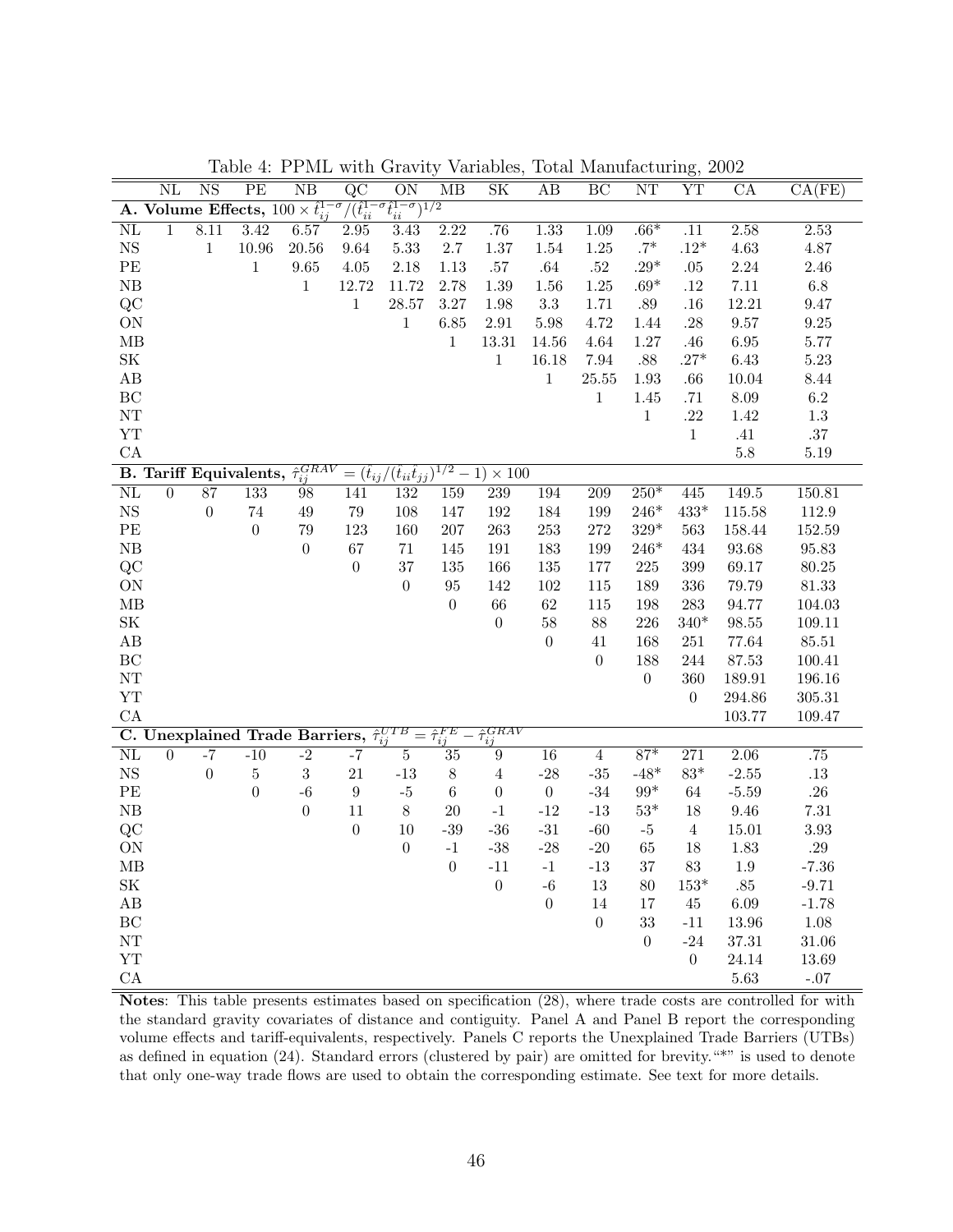Table 5: Neutrality Test Results, CA Manufacturing, 2002.

|                                          | $\ket{1}$        | $\left( 2\right)$ | ΄3΄          |
|------------------------------------------|------------------|-------------------|--------------|
|                                          | <b>BENCHMARK</b> | <b>INTERNAL</b>   | CONSTRAINT   |
| $\ell_{i j}^{GRAV}$<br>$\ln$             | 1.141            | 0.965             | 0.997        |
|                                          | $(0.108)$ **     | $(0.033)$ **      | $(0.044)$ ** |
| $\ln \left( \hat{t}_{ii}^{GRAV} \right)$ |                  | $-0.607$          | $-0.487$     |
|                                          |                  | $(0.033)$ **      | $(0.023)$ ** |
| $\ln\left(\hat{t}_{ij}^{GRAV}\right)$    |                  | $-0.621$          | $-0.513$     |
|                                          |                  | $(0.029)$ **      | $(0.023)$ ** |
| _cons                                    | 3.302            | $-0.839$          | $-0.074$     |
|                                          | $(0.636)$ **     | $(0.259)$ **      | (0.260)      |
| N                                        | 126              | 126               | 126          |
| $R^2$                                    | 0.475            | 0.938             | 0.928        |

Notes: This table reports results from neutrality tests based on specification (30). The regression in Column (1) includes only bilateral trade costs  $\ln \left( \hat{t}_{ij}^{GRAV} \right)$ . Column (2) adds intra-regional trade costs  $\ln \left( \hat{t}_{ii}^{GRAV} \right)$  and  $\ln \left( \hat{t}_{jj}^{GRAV} \right)$ . Lastly, Column (3) restricts the sum of the coefficients on  $\ln \left( \hat{t}_{ii}^{GRAV} \right)$  and  $\ln \left( \hat{t}_{jj}^{GRAV} \right)$  to equal -1. Bootstrapped standard errors in parentheses. See text for more details. +  $p < 0.10$ , \*  $p < .05$ , \*\*  $p < .01$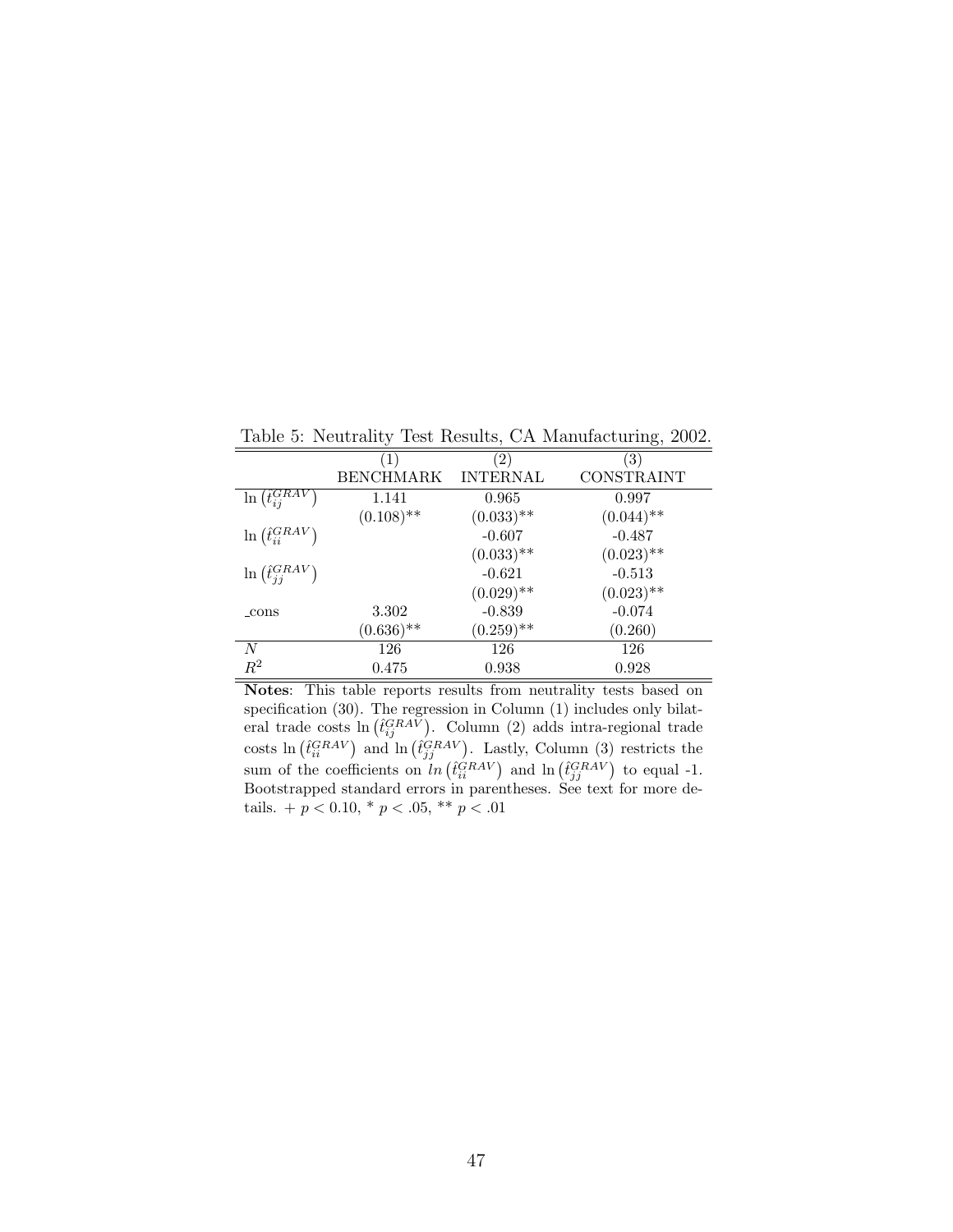|                                                                 | $\overline{\text{NL}}$ | $\overline{\text{NS}}$       | $\overline{PE}$   | $\overline{\text{NB}}$ | $\overline{QC}$          | $\overline{ON}$  | $\overline{MB}$  | $\overline{\text{SK}}$ | AB               | $\overline{BC}$  | $\overline{\text{NT}}$ | $\overline{\text{YT}}$ | $\overline{\text{CA}}$ |
|-----------------------------------------------------------------|------------------------|------------------------------|-------------------|------------------------|--------------------------|------------------|------------------|------------------------|------------------|------------------|------------------------|------------------------|------------------------|
|                                                                 |                        | A. CTB Levels, 2002          |                   |                        |                          |                  |                  |                        |                  |                  |                        |                        |                        |
| $\overline{\text{NL}}$                                          | 1141                   | 44.3                         | $\overline{72}$   | $\overline{30.2}$      | $\overline{4.8}$         | $\overline{2}$   | $\overline{3.8}$ | $\overline{2.9}$       | $\overline{2.8}$ | $\overline{2.8}$ | 23.1                   | $\overline{3.9}$       | $\overline{4.1}$       |
| $_{\rm NS}$                                                     | 178                    | 579.7                        | 248.5             | 117.5                  | 12.7                     | $6.1\,$          | $\,9.5$          | 7.8                    | 8.7              | $8.1\,$          | 153                    | 17.1                   | 11.4                   |
| PE                                                              | 149.7                  | 128.5                        | 4371.1            | 137.1                  | 14.1                     | $4.2\,$          | 8.3              | $6.7\,$                | 4.7              | $5.9\,$          | $30.6\,$               | 17.3                   | $11.5\,$               |
| NB                                                              | 104.3                  | $100.9\,$                    | 227.7             | 440                    | 16.5                     | $\overline{7}$   | 6.6              | $6.8\,$                | $5.6\,$          | $4.7\,$          | $38.5\,$               | $21.3\,$               | $11.3\,$               |
| QC                                                              | 22.7                   | 14.9                         | $31.9\,$          | $22.5\,$               | 65.6                     | $7.1\,$          | $10\,$           | $7.8\,$                | $7.9\,$          | $6.5\,$          | 41.9                   | $13.9\,$               | $7.9\,$                |
| ON                                                              | 15                     | 11.6                         | $15.3\,$          | $15.4\,$               | 11.5                     | 19.8             | $7.1\,$          | $8.8\,$                | $10.3\,$         | $6.9\,$          | 19.7                   | 14.8                   | 10.1                   |
| $\rm MB$                                                        | $18.1\,$               | $11.3\,$                     | $19.2\,$          | 9.1                    | $10.1\,$                 | $4.5\,$          | $251.6\,$        | 74.7                   | 40               | 16.9             | $68.6\,$               | $37.5\,$               | $11.5\,$               |
| $\ensuremath{\mathbf{SK}}\xspace$                               | 12.2                   | $8.2\,$                      | 13.8              | 8.4                    | $\overline{7}$           | $4.9\,$          | 66.2             | $\rm 493.5$            | 66.7             | $22.6\,$         | $42\,$                 | 18.9                   | 14.2                   |
| $\rm AB$                                                        | $11.2\,$               | 8.7                          | $\ \, 9.2$        | $6.5\,$                | 6.7                      | $5.4\,$          | $33.5\,$         | $63\,$                 | 181              | $38\,$           | $101.4\,$              | $56.1\,$               | 11.4                   |
| BC                                                              | $7.2\,$                | $5.2\,$                      | $7.2\,$           | $3.5\,$                | $3.5\,$                  | $2.3\,$          | 9 <sup>°</sup>   | $13.6\,$               | $24.2\,$         | 127.2            | 42.1                   | 74.7                   | $5.2\,$                |
| $\rm{NT}$                                                       |                        |                              |                   |                        | $\!3.2\!$                | $.9\,$           | $5.1\,$          | $3.5\,$                | $\boldsymbol{9}$ | $5.9\,$          | 16927.4                | 109.1                  | $2.7\,$                |
| YT                                                              |                        |                              |                   |                        | $\mathbf{1}$             | .7               |                  |                        | 4.9              | $10.3\,$         | 106.9                  | 68851.5                | $2.3\,$                |
| B. $CIB = (CTB_{ij}/\overline{CTB_{ii}})^{1/(1-\sigma)}$ , 2002 |                        |                              |                   |                        |                          |                  |                  |                        |                  |                  |                        |                        |                        |
| $\overline{\text{NL}}$                                          | $\overline{1}$         | $\overline{2.3}$             | $\overline{2}$    | $\overline{2.5}$       | $\overline{3.9}$         | 4.9              | $\overline{4.2}$ | $4.5\,$                | $\overline{4.5}$ | $4.5\,$          | $\overline{2.7}$       | $\overline{4.1}$       | $\overline{4.1}$       |
| $_{\rm NS}$                                                     | $1.3\,$                | $\,1\,$                      | $1.2\,$           | $1.5\,$                | $2.6\,$                  | $3.1\,$          | $2.8\,$          | $2.9\,$                | $2.9\,$          | $2.9\,$          | $1.4\,$                | $2.4\,$                | $2.7\,$                |
| $\rm PE$                                                        | $2.3\,$                | $2.4\,$                      | $\,1\,$           | $2.4\,$                | $4.2\,$                  | $5.7\,$          | $4.8\,$          | $\bf 5$                | $5.5\,$          | $5.2\,$          | $3.5\,$                | $\,4$                  | $4.4\,$                |
| ${\rm NB}$                                                      | $1.4\,$                | $1.4\,$                      | $1.2\,$           | $\mathbf{1}$           | $2.3\,$                  | $2.8\,$          | $2.9\,$          | $2.8\,$                | $\sqrt{3}$       | 3.1              | $1.8\,$                | $2.1\,$                | $2.5\,$                |
| QC                                                              | $1.3\,$                | 1.4                          | $1.2\,$           | $1.3\,$                | $\mathbf{1}$             | $1.7\,$          | 1.6              | $1.7\,$                | $1.7\,$          | 1.8              | $1.1\,$                | $1.5\,$                | $1.7\,$                |
| ON                                                              | 1.1                    | $1.1\,$                      | $1.1\,$           | $1.1\,$                | $1.1\,$                  | $\mathbf{1}$     | $1.3\,$          | $1.2\,$                | $1.2\,$          | $1.3\,$          | $\,1$                  | $1.1\,$                | $1.2\,$                |
| $\rm MB$                                                        | $1.9\,$                | $2.2\,$                      | $1.9\,$           | $2.3\,$                | $2.2\,$                  | $2.7\,$          | $\mathbf{1}$     | $1.4\,$                | $1.6\,$          | $\overline{2}$   | $1.4\,$                | $1.6\,$                | $2.2\,$                |
| $\ensuremath{\mathbf{SK}}\xspace$                               | $2.5\,$                | $2.8\,$                      | $2.4\,$           | $2.8\,$                | $2.9\,$                  | $3.2\,$          | 1.7              | $\,1\,$                | $1.6\,$          | $2.2\,$          | $1.9\,$                | $2.3\,$                | $2.4\,$                |
| $\rm AB$                                                        | $\sqrt{2}$             | $2.1\,$                      | $2.1\,$           | $2.3\,$                | $2.3\,$                  | $2.4\,$          | $1.5\,$          | $1.3\,$                | $\,1\,$          | $1.5\,$          | $1.2\,$                | $1.3\,$                | $\,2$                  |
| BC                                                              | $\overline{2}$         | $2.2\,$                      | $\overline{2}$    | $2.5\,$                | $2.5\,$                  | $2.7\,$          | $1.9\,$          | $1.7\,$                | $1.5\,$          | $\mathbf{1}$     | $1.3\,$                | $1.1\,$                | $2.2\,$                |
| NT                                                              |                        |                              |                   |                        | $\!\!\!\!\!8.5$          | 11.6             | 7.6              | $\!\!\!\!\!8.3$        | $6.6\,$          | $7.3\,$          | $\mathbf{1}$           | $3.5\,$                | $\!\!\!\!\!8.9$        |
| YT                                                              |                        |                              |                   |                        | 16                       | 17.8             |                  |                        | $10.9\,$         | $\,9.1$          | $5\,$                  | $\mathbf{1}$           | 13.2                   |
|                                                                 |                        | C. $(CTB^{FE} - CTB^{GRAV})$ |                   | $CTB^{FE}$             |                          |                  |                  |                        |                  |                  |                        |                        |                        |
| $\overline{\text{NL}}$                                          | $\overline{.2}$        | 24.9                         | $\overline{21.3}$ | 12.1                   | 20.4                     | $-7.8$           | $-80.9$          | $-26.2$                | $-26.9$          | $\overline{3.1}$ | $-82.2$                | $-256.2$               | $\cdot$ <sup>2</sup>   |
| $_{\rm NS}$                                                     | $\overline{3}$         | $-.7$                        | $-19.3$           | $-15.3$                | $-60.7$                  | $12.3\,$         | $-42.3$          | $\textbf{-37}$         | $22.7\,$         | 36.7             | $53\,$                 | $-44.6$                | $-1$                   |
| $\rm PE$                                                        | 10.1                   | $-5.5$                       | $\cdot 1$         | $14.2\,$               | $\mbox{-}13$             | $2.6\,$          | $-26.2$          | $-22.2$                | $-9$             | 32.8             | $-84.4$                | $\mbox{-}10$           | $\boldsymbol{0}$       |
| ${\rm NB}$                                                      | $-2.2$                 | $-3.9$                       | 12.7              | $.3\,$                 | $-25.3$                  | $-29.1$          | $-61.9$          | $-20.5$                | 8                | $17.3\,$         | $-42.4$                | $12.6\,$               | $\textbf{-}2$          |
| QC                                                              | $2.2\,$                | $-53.1$                      | $-21.6$           | $-32.4$                | $^{\text{{\small -}}.3}$ | $-43.5$          | 41.7             | $29.8\,$               | $35.4\,$         | $61.7\,$         | $21.9\,$               | $18.2\,$               | $-1.5$                 |
| ON                                                              | $-8.7$                 | $31.5\,$                     | $14\,$            | $-11.9$                | $-17.8$                  | $.8\,$           | $-7.6$           | 43                     | $43.5\,$         | $37.5\,$         | $-69\,$                | $16.7\,$               | $.6\,$                 |
| MB                                                              | $-50.3$                | $\!\!\!\!\!8.3$              | 8.2               | $-15.7$                | $60.6\,$                 | 11.3             | $-.3$            | $20.3\,$               | 9.1              | $35.3\,$         | $-10$                  | $-42.3$                | $2.6\,$                |
| $\ensuremath{\mathbf{SK}}\xspace$                               | $3.3\,$                | 18.6                         | $18\,$            | $20.5\,$               | $56.2\,$                 | $56.7\,$         | $26.5\,$         | $-.1$                  | $23.3\,$         | $-4.9$           | $-58.1$                | $-104.9$               | $\overline{4}$         |
| $\rm AB$                                                        | $-20.3$                | 43.2                         | $\,9.5$           | $25\,$                 | $50.1\,$                 | $46.9\,$         | $\textbf{-3.8}$  | $5.1\,$                | $.2\,$           | $-31.3$          | $6.3\,$                | $-11.8$                | $1.1\,$                |
| $\operatorname{BC}$                                             | $-13$                  | $42.8\,$                     | $31.3\,$          | $17\,$                 | 63.6                     | $27.7\,$         | 9.1              | $-59.7$                | $-61.5$          | .9               | $-25.3$                | $32.9\,$               | $^{\circ}.5$           |
| NT                                                              |                        |                              |                   |                        |                          | $-11.6$ $-194.3$ | $-132.5$         | $-262$                 | $-73.4$          | $-88.4$          | $\boldsymbol{0}$       | $23.6\,$               | $-2.6$                 |
| ${\it YT}$                                                      |                        |                              |                   |                        | $-30.7$                  | $-62.1$          |                  |                        | $-131.3$         | $-12.9$          | 14.6                   | $\overline{0}$         | $-1.2$                 |

Table 6: CTB Indexes, Total Manufacturing, 2002

Notes: This table presents estimates of the Constructed Trade Bias index, as defined in specification (25). Panel A reports CTBs in levels for 2002, while Panel B reports Constructed Inter-provincial Bias values (as defined in (5)). Panel C reports percentage differences between the CTB indexes constructed using the fixed effects method (17), and the standard gravity variables approach, (28). See text for more details.